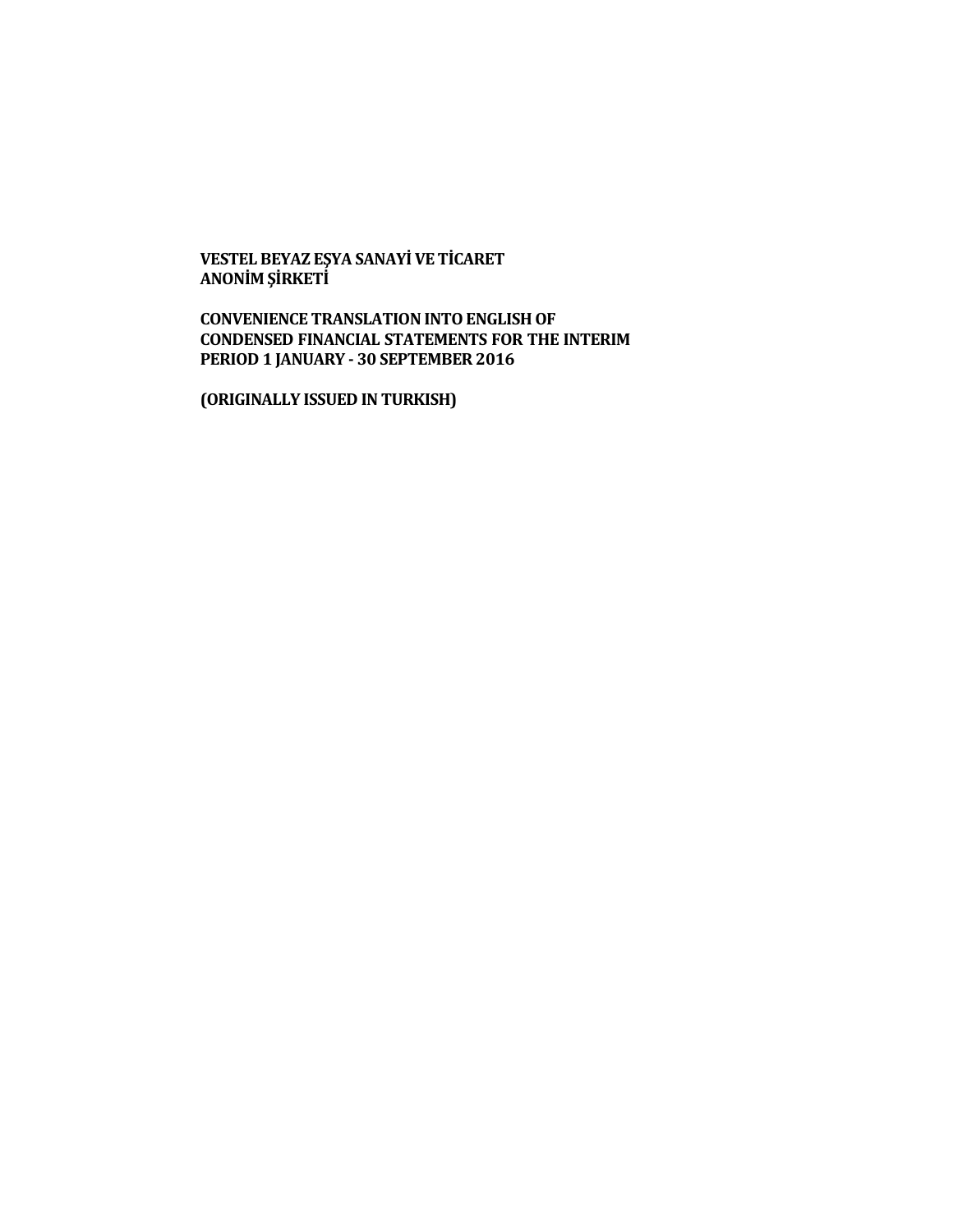| <b>CONTENTS</b> | ${\bf P}$ |
|-----------------|-----------|
|                 |           |
|                 |           |

| $6 - 7$  |
|----------|
| 8        |
| $9 - 11$ |

## NOTES TO THE CONDENSED FINANCIAL STATEMENTS FOR THE INTERIM PERIOD 1 JANUARY - 30 SEPTEMBER 2016

| NOTE <sub>1</sub>  |                                                                      |    |
|--------------------|----------------------------------------------------------------------|----|
| NOTE <sub>2</sub>  |                                                                      |    |
| NOTE <sub>3</sub>  |                                                                      |    |
| NOTE <sub>4</sub>  |                                                                      |    |
| NOTE <sub>5</sub>  |                                                                      |    |
| NOTE 6             |                                                                      |    |
| NOTE <sub>7</sub>  |                                                                      | 32 |
| NOTE <sub>8</sub>  |                                                                      |    |
| NOTE <sub>9</sub>  |                                                                      |    |
| NOTE <sub>10</sub> |                                                                      |    |
| NOTE <sub>11</sub> |                                                                      |    |
| NOTE <sub>12</sub> |                                                                      |    |
| NOTE <sub>13</sub> |                                                                      |    |
| <b>NOTE 14</b>     |                                                                      |    |
| NOTE <sub>15</sub> |                                                                      |    |
| NOTE <sub>16</sub> |                                                                      | 43 |
| NOTE <sub>17</sub> |                                                                      |    |
| NOTE <sub>18</sub> |                                                                      | 47 |
| NOTE <sub>19</sub> |                                                                      |    |
| <b>NOTE 20</b>     | GENERAL ADMINISTRATIVE EXPENSES, MARKETING EXPENSES, RESEARCH        |    |
|                    |                                                                      | 48 |
| NOTE <sub>21</sub> |                                                                      | 49 |
| <b>NOTE 22</b>     |                                                                      | 50 |
| NOTE <sub>23</sub> | TAXES ON INCOME (INCLUDING DEFERRED TAX ASSETS AND LIABILITIES)51-54 |    |
| NOTE <sub>24</sub> |                                                                      | 54 |
| NOTE <sub>25</sub> |                                                                      | 55 |
| <b>NOTE 26</b>     |                                                                      |    |

 $1 - 5$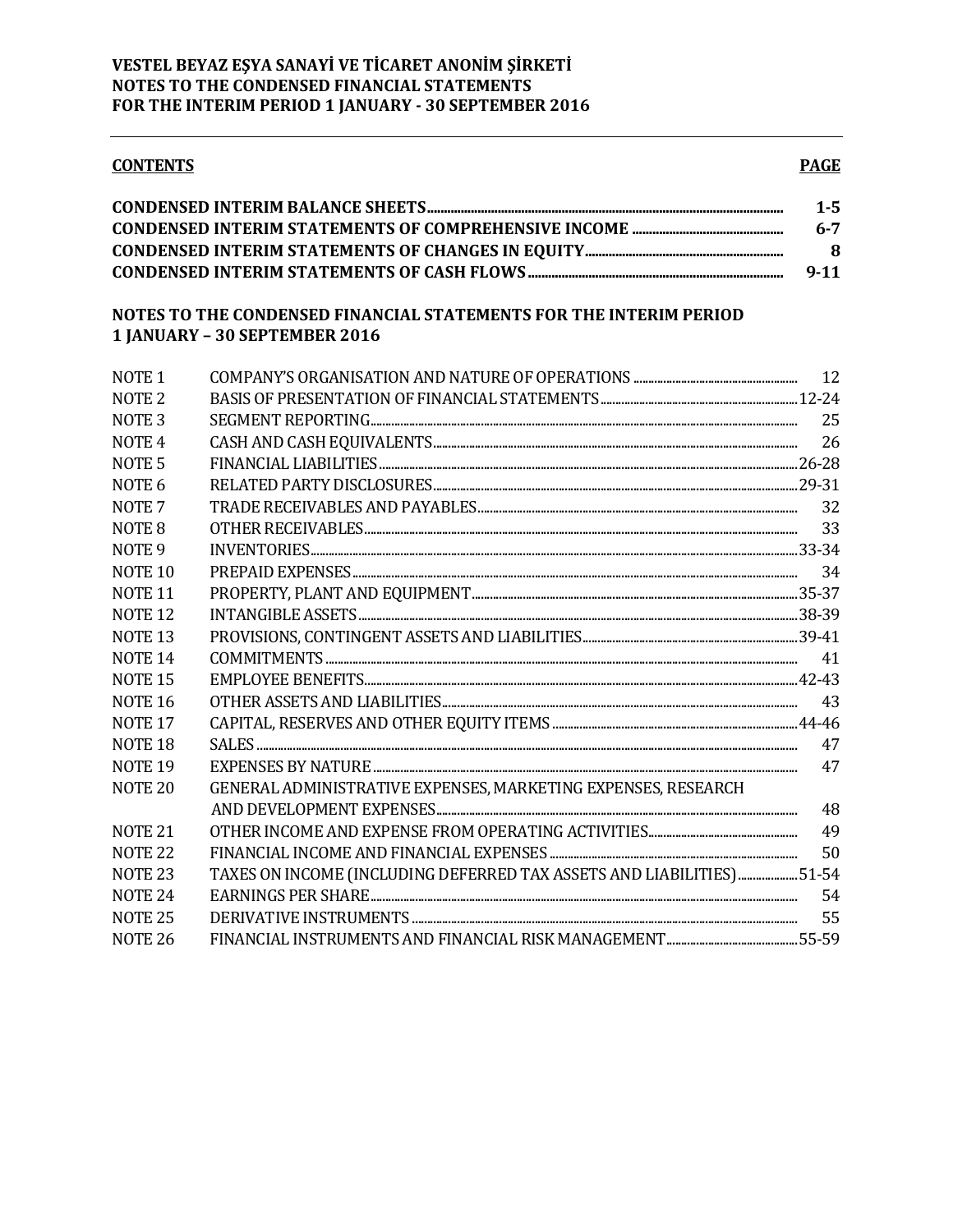(Amounts expressed in thousands of Turkish Lira ("TL") unless otherwise indicated.)

|                                                 | <b>Footnotes</b> | 30 September<br>2016 | <b>Audited</b><br>31 December<br>2015 |
|-------------------------------------------------|------------------|----------------------|---------------------------------------|
| <b>ASSETS</b>                                   |                  |                      |                                       |
| <b>CURRENT ASSETS</b>                           |                  |                      |                                       |
| Cash and Cash Equivalents                       | 4                | 38.352               | 88.687                                |
| <b>Trade Receivables</b>                        |                  | 923.319              | 824.585                               |
| Trade Receivables Due From Related Parties      | 6                | 918.193              | 818.706                               |
| Trade Receivables Due From Unrelated Parties    | 7                | 5.126                | 5.879                                 |
| <b>Other Receivables</b>                        |                  | 245.780              | 98.237                                |
| Other Receivables Due From Related Parties      | 6                | 158.464              |                                       |
| Other Receivables Due From Unrelated Parties    | 8                | 87.316               | 98.237                                |
| Derivative Financial Assets                     |                  | 11.943               | 21.072                                |
| Derivative Financial Assets Held for Trading    | 25               | 2.205                | 11.535                                |
| Derivative Financial Assets Held for Hedging    | 25               | 9.738                | 9.537                                 |
| Inventories                                     | 9                | 327.271              | 261.376                               |
| Prepayments                                     |                  | 11.253               | 10.306                                |
| Prepayments to Unrelated Parties                | 10               | 11.253               | 10.306                                |
| <b>Current Tax Assets</b>                       | 23               |                      | 13.460                                |
| <b>Other Current Assets</b>                     |                  | 865                  | 292                                   |
| Other Current Assets Due From Unrelated Parties | 16               | 865                  | 292                                   |
| <b>TOTAL CURRENT ASSETS</b>                     |                  | 1.558.783            | 1.318.015                             |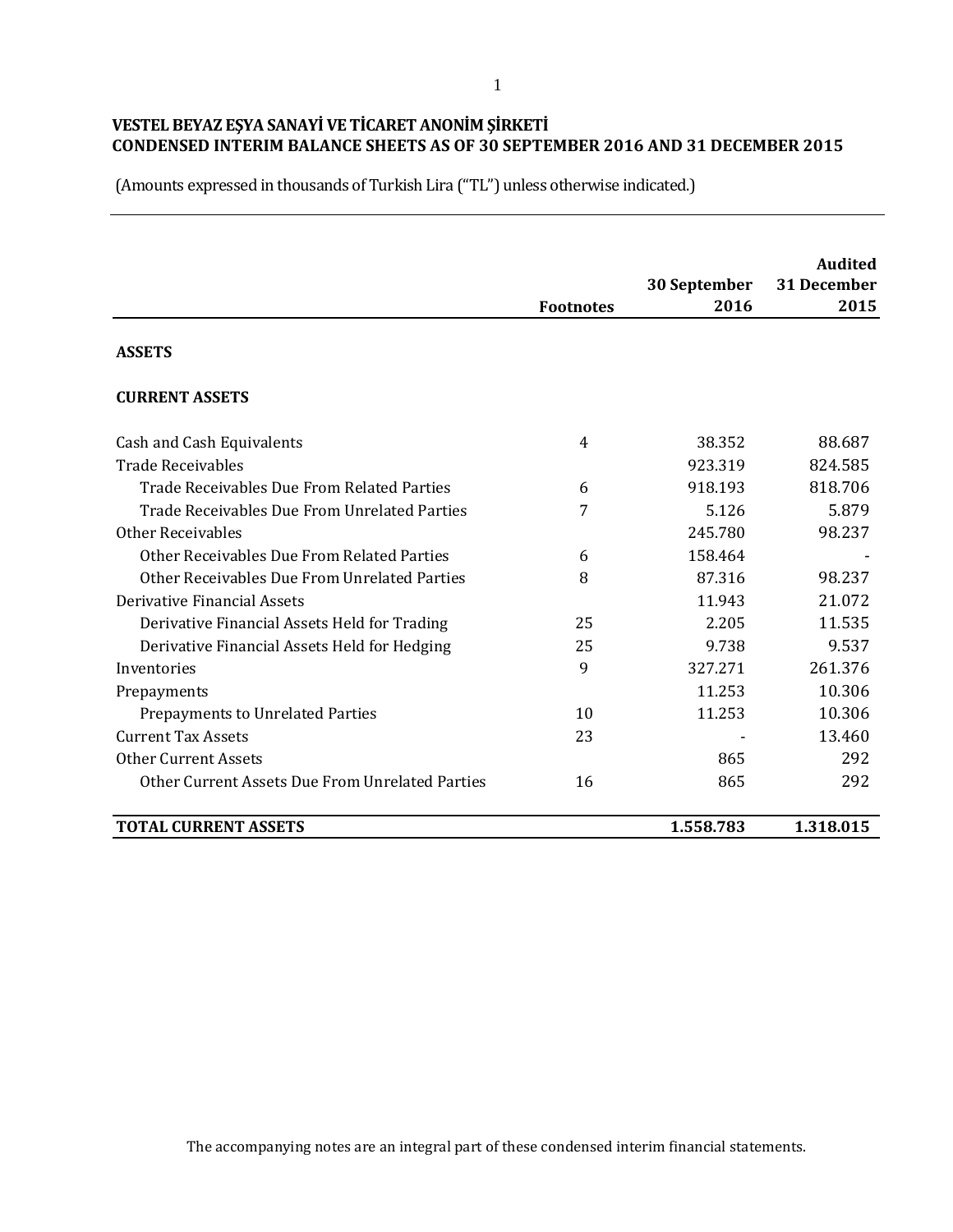(Amounts expressed in thousands of Turkish Lira ("TL") unless otherwise indicated.)

|                                      | <b>Footnotes</b> | 30 September<br>2016 | <b>Audited</b><br>31 December<br>2015 |
|--------------------------------------|------------------|----------------------|---------------------------------------|
| <b>NON-CURRENT ASSETS</b>            |                  |                      |                                       |
| Property, Plant and Equipments       |                  | 318.795              | 314.570                               |
| <b>Land and Premises</b>             | 11               | 6.547                | 6.547                                 |
| Land Improvements                    | 11               | 844                  | 885                                   |
| <b>Buildings</b>                     | 11               | 40.353               | 39.854                                |
| Machinery and Equipments             | 11               | 247.130              | 243.743                               |
| Vehicles                             | 11               | 153                  | 189                                   |
| <b>Fixtures and Fittings</b>         | 11               | 14.707               | 15.352                                |
| Leasehold Improvements               | 11               | 3.199                | 3.366                                 |
| <b>Construction in Progress</b>      | 11               | 5.862                | 4.634                                 |
| Intangible Assets and Goodwill       |                  | 94.422               | 84.963                                |
| Other Rights                         | 12               | 25                   | 25                                    |
| <b>Capitalized Development Costs</b> | 12               | 87.133               | 78.555                                |
| Other Intangible Assets              | 12               | 7.264                | 6.383                                 |
| Prepayments                          |                  | 11.321               | 3.752                                 |
| Prepayments to Unrelated Parties     | 10               | 11.321               | 3.752                                 |
| <b>TOTAL NON-CURRENT ASSETS</b>      |                  | 424.538              | 403.285                               |
| <b>TOTAL ASSETS</b>                  |                  | 1.983.321            | 1.721.300                             |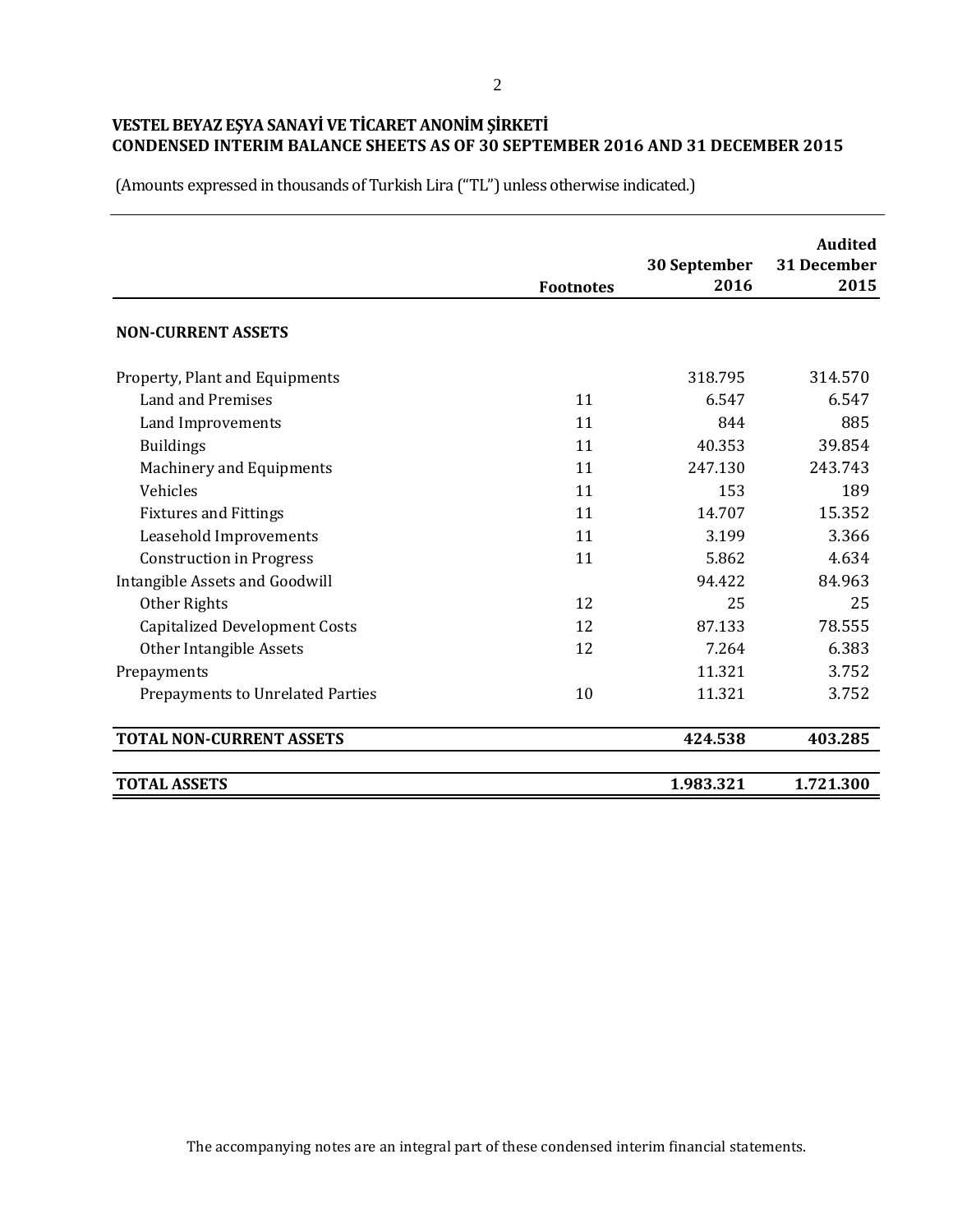(Amounts expressed in thousands of Turkish Lira ("TL") unless otherwise indicated.)

|                                                       |                  | 30 September | <b>Audited</b><br>31 December |
|-------------------------------------------------------|------------------|--------------|-------------------------------|
|                                                       | <b>Footnotes</b> | 2016         | 2015                          |
| <b>LIABILITIES</b>                                    |                  |              |                               |
| <b>CURRENT LIABILITIES</b>                            |                  |              |                               |
| <b>Current Borrowings</b>                             |                  | 104.993      | 86                            |
| <b>Current Borrowings From Unrelated Parties</b>      |                  | 104.993      | 86                            |
| <b>Bank Loans</b>                                     | 5                | 104.993      | 86                            |
| <b>Current Portion of Non-current Borrowings</b>      |                  | 59.359       | 5.887                         |
| <b>Current Portion of Non-current Borrowings from</b> |                  |              |                               |
| <b>Unrelated Parties</b>                              |                  | 59.359       | 5.887                         |
| <b>Bank Loans</b>                                     | 5                | 59.359       | 5.887                         |
| <b>Trade Payables</b>                                 |                  | 726.325      | 730.650                       |
| <b>Trade Payables to Related Parties</b>              | 6                | 20.877       | 25.198                        |
| <b>Trade Payables to Unrelated Parties</b>            | 7                | 705.448      | 705.452                       |
| <b>Employee Benefit Obligations</b>                   | 15               | 19.149       | 20.054                        |
| <b>Other Payables</b>                                 |                  | 48.011       |                               |
| Other Payables to Related Parties                     | 6                | 48.011       |                               |
| Derivative Financial Liabilities                      |                  |              | 616                           |
| Derivative Financial Liabilities Held for trading     | 25               |              | 616                           |
| <b>Current Tax Liabilities</b>                        | 23               | 4.523        |                               |
| <b>Current Provisions</b>                             |                  | 1.620        | 1.358                         |
| <b>Other Current Provisions</b>                       | 13               | 1.620        | 1.358                         |
| <b>Other Current Liabilities</b>                      |                  | 6.617        | 6.470                         |
| Other Current Liabilities to Unrelated Parties        | 16               | 6.617        | 6.470                         |
|                                                       |                  | 970.597      | 765.121                       |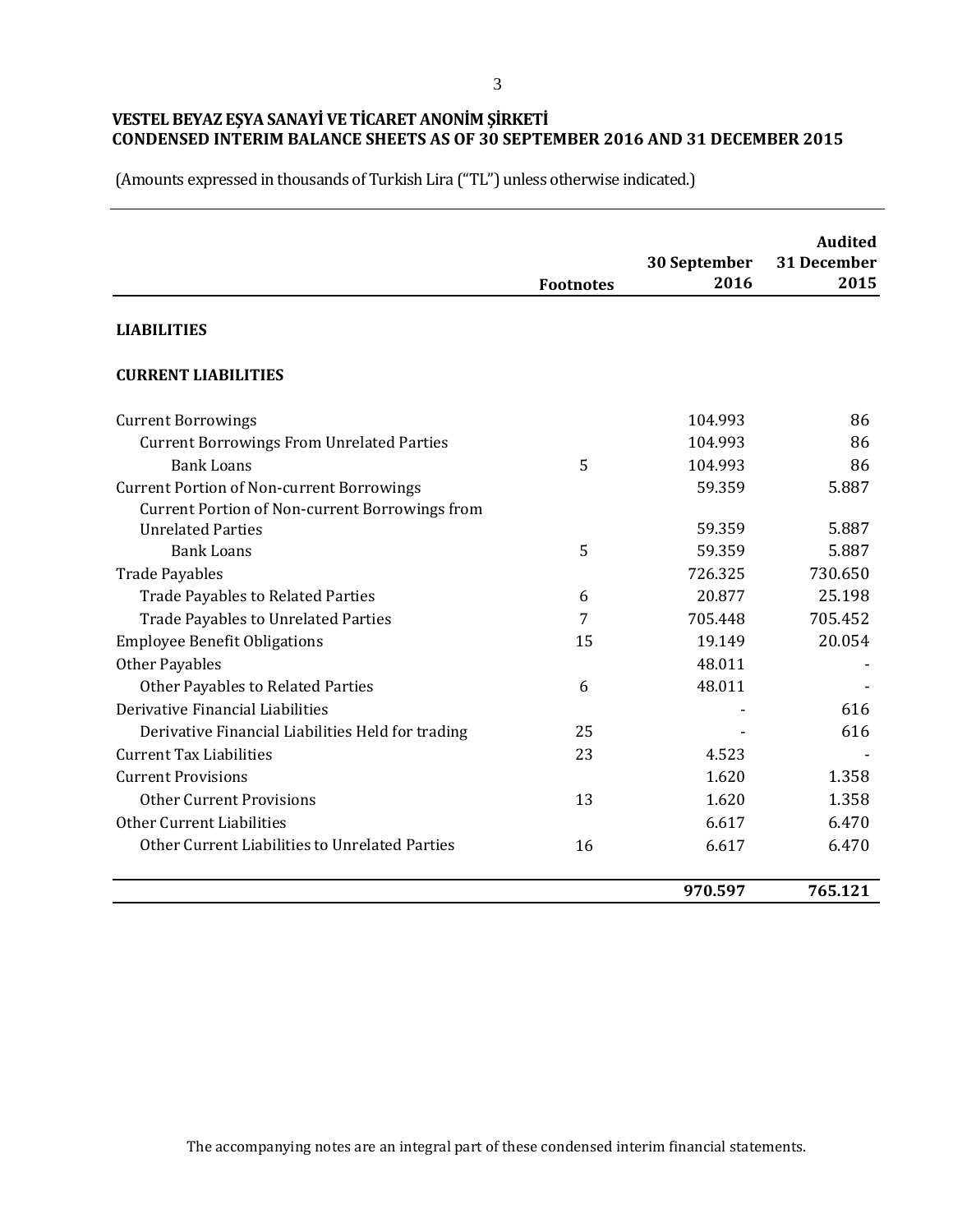(Amounts expressed in thousands of Turkish Lira ("TL") unless otherwise indicated.)

|                                              | <b>Footnotes</b> | 30 September<br>2016 | <b>Audited</b><br>31 December<br>2015 |
|----------------------------------------------|------------------|----------------------|---------------------------------------|
| <b>NON-CURRENT LIABILITIES</b>               |                  |                      |                                       |
| Long Term Borrowings                         |                  |                      | 54.516                                |
| Long Term Borrowings From Unrelated Parties  |                  |                      | 54.516                                |
| Bank Loans                                   | 5                |                      | 54.516                                |
| Other Payables                               |                  | 120.253              | 160.438                               |
| <b>Other Payables to Related Parties</b>     | 6                | 120.253              | 160.438                               |
| Non-current Provisions                       |                  | 23.461               | 21.907                                |
| Non-current Provisions for Employee Benefits | 15               | 23.461               | 21.907                                |
| Deferred Tax Liabilities                     | 23               | 1.625                | 5.045                                 |
| <b>TOTAL NON-CURRENT LIABILITIES</b>         |                  | 145.339              | 241.906                               |
| <b>TOTAL LIABILITIES</b>                     |                  | 1.115.936            | 1.007.027                             |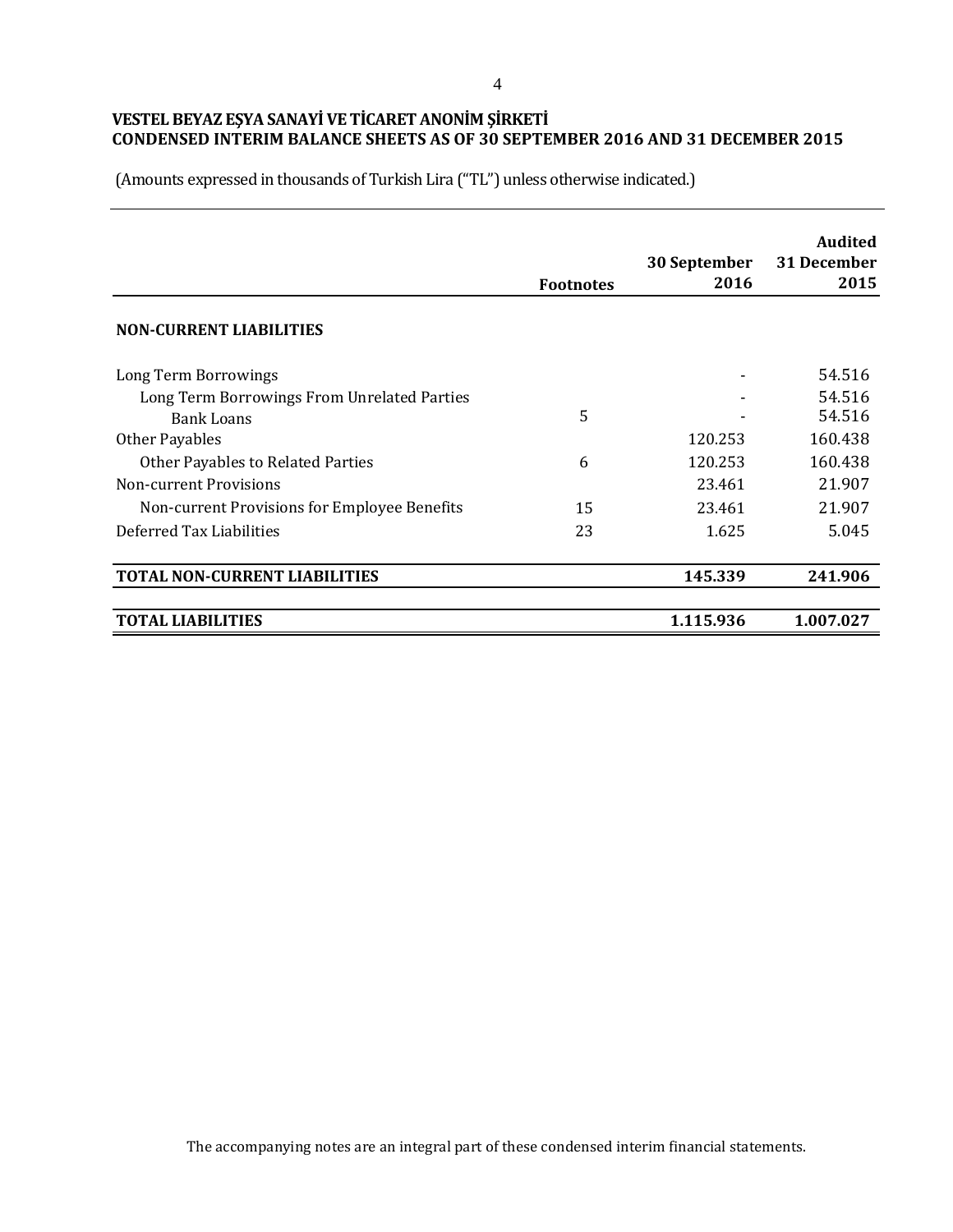(Amounts expressed in thousands of Turkish Lira ("TL") unless otherwise indicated.)

|                                                         |                  | 30 September | <b>Audited</b><br>31 December |
|---------------------------------------------------------|------------------|--------------|-------------------------------|
|                                                         | <b>Footnotes</b> | 2016         | 2015                          |
| <b>EQUITY</b>                                           |                  |              |                               |
| Equity attributable to owners of parent                 |                  | 867.385      | 714.273                       |
| <b>Issued Capital</b>                                   | 17               | 190.000      | 190.000                       |
| <b>Inflation Adjustments on Capital</b>                 | 17               | 9.734        | 9.734                         |
| Share Premium (Discount)                                | 17               | 109.031      | 109.031                       |
| Other Accumulated Comprehensive Income (Loss) that will |                  |              |                               |
| not be Reclassified in Profit or Loss                   |                  | (4.105)      | (3.686)                       |
| Gains (Losses) on Revaluation and Remeasurement         |                  | (4.105)      | (3.686)                       |
| Gains (Losses) on Remeasurements of Defined             |                  |              |                               |
| <b>Benefit Plans</b>                                    |                  | (4.105)      | (3.686)                       |
| Other Accumulated Comprehensive Income (Loss) that will |                  |              |                               |
| be Reclassified in Profit or Loss                       |                  | 7.790        | 7.629                         |
| Gains (Losses) on Hedge                                 |                  | 7.790        | 7.629                         |
| Gains (Losses) on Cash Flow Hedges                      |                  | 7.790        | 7.629                         |
| Restricted Reserves Appropriated From Profits           |                  | 77.019       | 57.354                        |
| <b>Legal Reserves</b>                                   | 17               | 77.019       | 57.354                        |
| Prior Years' Profits or Losses                          | 17               | 193.669      | 180.316                       |
| <b>Current Period Net Profit Or Loss</b>                |                  | 284.247      | 163.895                       |
| <b>TOTAL EQUITY</b>                                     |                  | 867.385      | 714.273                       |
| <b>TOTAL LIABILITIES AND EQUITY</b>                     |                  | 1.983.321    | 1.721.300                     |

Condensed financial statements for the interim period 1 January - 30 September 2016 were approved by the Board of Directors of Vestel Beyaz Eşya Sanayi ve Ticaret A.Ş. on 21 October 2016.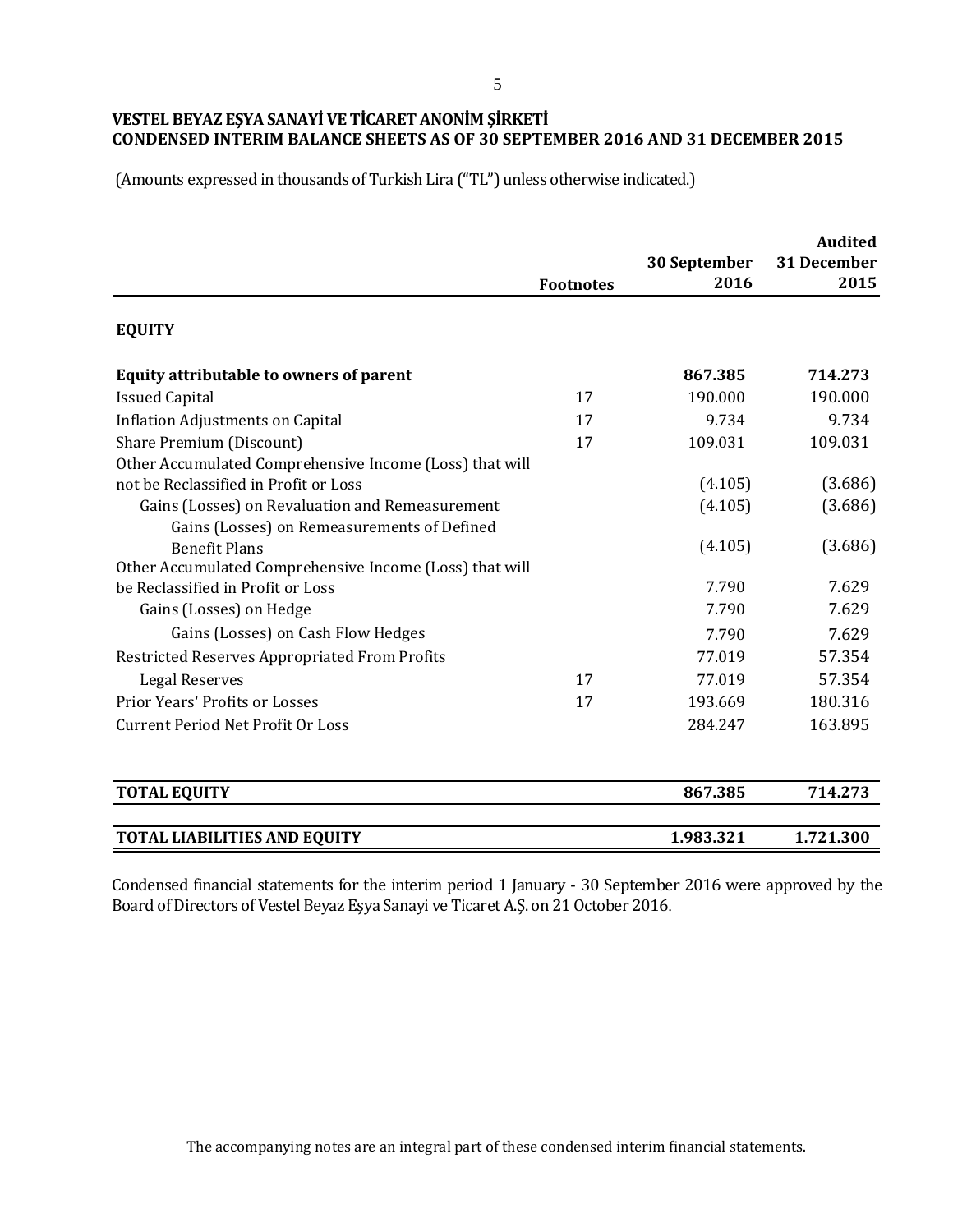# **VESTEL BEYAZ EŞYA SANAYİ VE TİCARET ANONİM ŞİRKETİ CONDENSED INTERIM STATMENTS OF COMPREHENSIVE INCOME FOR THE PERIODS 1 JANUARY - 30 SEPTEMBER 2016 AND 2015**

(Amounts expressed in thousands of Turkish Lira ("TL") unless otherwise indicated.)

|                                                                     | <b>Footnotes</b> | 1 January -<br>30 September<br>2016 | 1 January -<br>30 September<br>2015 | $1$ July -<br>30 September<br>2016 | $1$ July -<br>30 September<br>2015 |
|---------------------------------------------------------------------|------------------|-------------------------------------|-------------------------------------|------------------------------------|------------------------------------|
| <b>PROFIT OR LOSS</b>                                               |                  |                                     |                                     |                                    |                                    |
| Revenue<br><b>Cost of Sales</b>                                     | 18               | 2.126.028<br>(1.769.023)            | 1.798.314<br>(1.532.540)            | 696.480<br>(581.495)               | 699.961<br>(600.964)               |
| <b>GROSS PROFIT (LOSS) FROM COMMERCIAL</b><br><b>OPERATIONS</b>     |                  | 357.005                             | 265.774                             | 114.985                            | 98.997                             |
| <b>GROSS PROFIT (LOSS)</b>                                          |                  | 357.005                             | 265.774                             | 114.985                            | 98.997                             |
| <b>General Administrative Expenses</b><br><b>Marketing Expenses</b> | 20<br>20         | (31.851)<br>(33.884)                | (29.125)<br>(29.251)                | (8.542)<br>(11.438)                | (8.107)<br>(10.739)                |
| Research and Development Expense                                    | 20               | (21.215)                            | (21.184)                            | (7.886)                            | (7.671)                            |
| Other Income from Operating Activities                              | 21               | 80.201                              | 158.522                             | 38.173                             | 89.169                             |
| Other Expenses from Operating Activities                            | 21               | (61.537)                            | (139.711)                           | (27.188)                           | (67.781)                           |
| PROFIT (LOSS) FROM OPERATING ACTIVITIES                             |                  | 288.719                             | 205.025                             | 98.104                             | 93.868                             |
| PROFIT (LOSS) BEFORE FINANCING INCOME<br>(EXPENSE)                  |                  | 288.719                             | 205.025                             | 98.104                             | 93.868                             |
| Finance Income<br><b>Finance Costs</b>                              | 22<br>22         | 85.619<br>(77.890)                  | 172.916<br>(280.061)                | 20.715<br>(24.285)                 | 42.396<br>(99.960)                 |
| PROFIT (LOSS) FROM CONTINUING<br><b>OPERATIONS, BEFORE TAX</b>      |                  | 296.448                             | 97.880                              | 94.534                             | 36.304                             |
| Tax (Expense) Income, Continuing Operations                         |                  | (12.201)                            | (8.343)                             | (4.959)                            | (2.007)                            |
| Current Period Tax (Expense) Income                                 | 23               | (15.556)                            | (25.900)                            | (4.735)                            | (13.372)                           |
| Deferred Tax (Expense) Income                                       | 23               | 3.355                               | 17.557                              | (224)                              | 11.365                             |
| PROFIT (LOSS) FROM CONTINUING<br><b>OPERATIONS</b>                  |                  | 284.247                             | 89.537                              | 89.575                             | 34.297                             |
| <b>PROFIT (LOSS)</b>                                                |                  | 284.247                             | 89.537                              | 89.575                             | 34.297                             |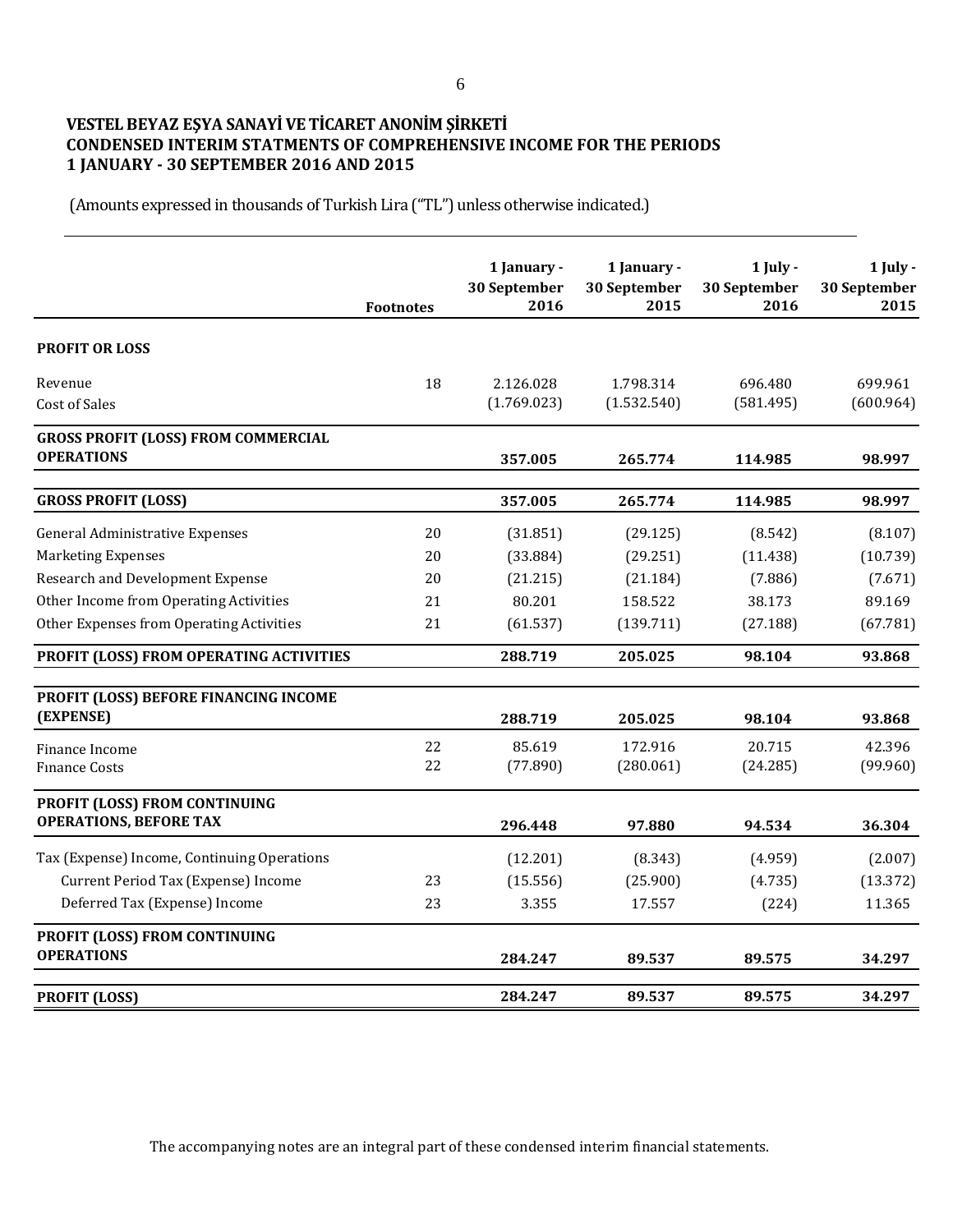# **VESTEL BEYAZ EŞYA SANAYİ VE TİCARET ANONİM ŞİRKETİ CONDENSED INTERIM STATMENTS OF COMPREHENSIVE INCOME FOR THE PERIODS 1 JANUARY - 30 SEPTEMBER 2016 AND 2015**

(Amounts expressed in thousands of Turkish Lira ("TL") unless otherwise indicated.)

|                                                                                                                                  | 1 January -<br>30 September<br>2016 | 1 January -<br>30 September<br>2015 | $1$ July -<br>30 September<br>2016 | $1$ July -<br>30 September<br>2015 |
|----------------------------------------------------------------------------------------------------------------------------------|-------------------------------------|-------------------------------------|------------------------------------|------------------------------------|
| <b>OTHER COMPREHENSIVE INCOME</b>                                                                                                |                                     |                                     |                                    |                                    |
| Other Comprehensive Income that will not be Reclassified to<br>Profit or Loss                                                    | (419)                               | (669)                               | (187)                              | (533)                              |
| Gains (Losses) on Remeasurements of Defined Benefit<br>Plans                                                                     | (524)                               | (836)                               | (234)                              | (666)                              |
| Taxes Relating To Components Of Other Comprehensive<br>Income That Will Not Be Reclassified To Profit Or Loss                    | 105                                 | 167                                 | 47                                 | 133                                |
| Taxes Relating to Remeasurements of Defined Benefit<br>Plans                                                                     | 105                                 | 167                                 | 47                                 | 133                                |
| Other Comprehensive Income That Will Be Reclassified to<br>Profit or Loss<br>Other Comprehensive Income (Loss) Related with Cash | 161                                 | (18.849)                            | (5.702)                            | 2.525                              |
| <b>Flow Hedges</b><br>Gains (Losses) on Cash Flow Hedges                                                                         | 201<br>201                          | (23.562)<br>(23.562)                | (7.128)<br>(7.128)                 | 3.156<br>3.156                     |
| Taxes Relating to Components of Other Comprehensive<br>Income that will be Reclassified to Profit or Loss                        | (40)                                | 4.713                               | 1.426                              | (631)                              |
| Taxes Relating to Cash Flow Hedges                                                                                               | (40)                                | 4.713                               | 1.426                              | (631)                              |
| <b>OTHER COMPREHENSIVE INCOME (LOSS)</b>                                                                                         | (258)                               | (19.518)                            | (5.889)                            | 1.992                              |
| <b>TOTAL COMPREHENSIVE INCOME (LOSS)</b>                                                                                         | 283.989                             | 70.019                              | 83.686                             | 36.289                             |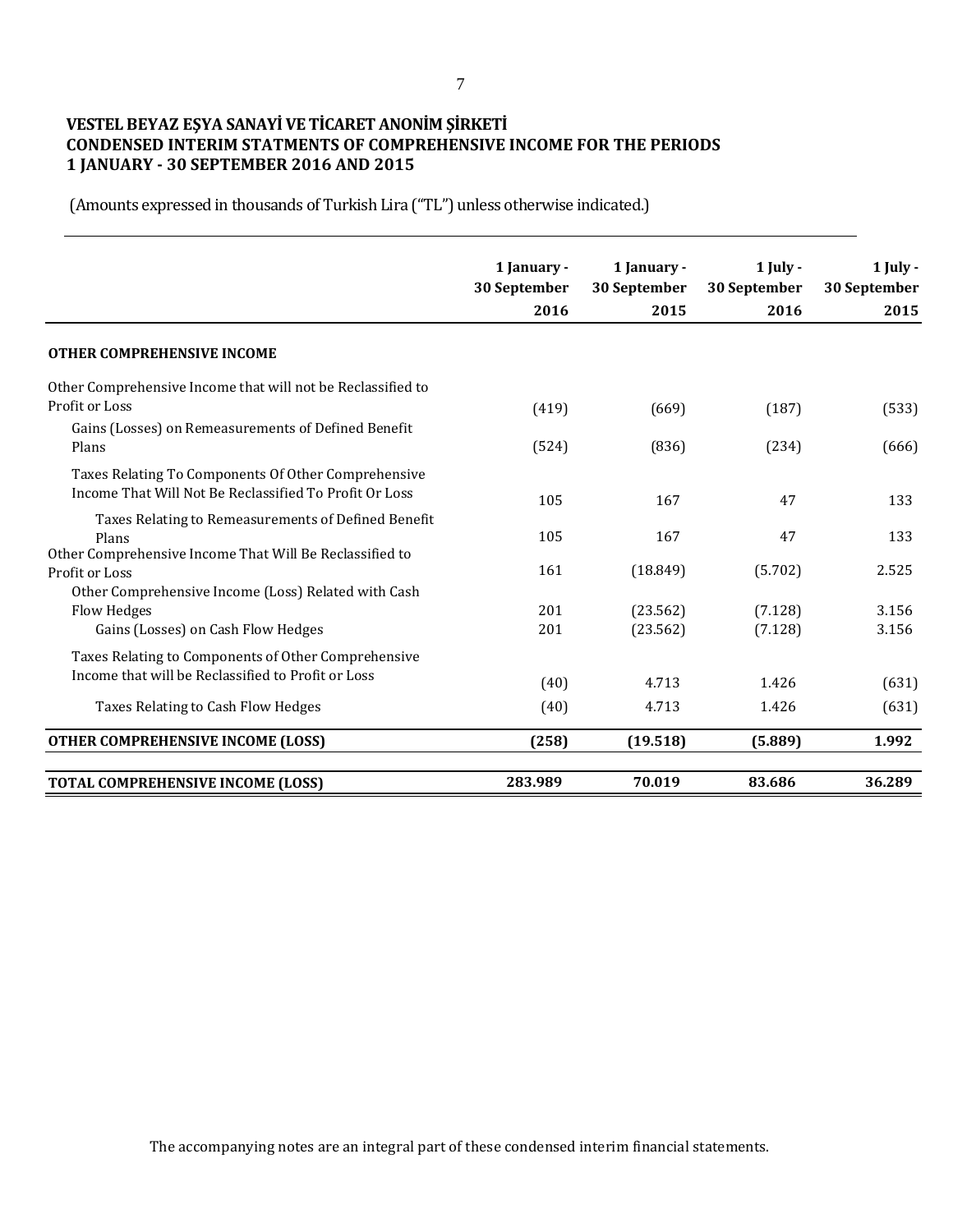# **VESTEL BEYAZ EŞYA SANAYİ VE TİCARET ANONİM ŞİRKETİ CONDENSED INTERIM STATEMENTS OF CHANGES IN SHAREHOLDERS' EQUITY FOR THE PERIODS 1 JANUARY - 30 SEPTEMBER 2016 AND 2015**

(Amounts expressed in thousands of Turkish Lira ("TL") unless otherwise indicated.)

| <b>Other Accumulated</b><br><b>Other Accumulated</b>                                                                                                                                                                                                          |                          |           |
|---------------------------------------------------------------------------------------------------------------------------------------------------------------------------------------------------------------------------------------------------------------|--------------------------|-----------|
| Comprehensive<br>Comprehensive<br><b>Restricted</b><br>Reserve Of                                                                                                                                                                                             | Equity                   |           |
| Gains (Losses) on<br><b>Income That Will</b><br>Cash<br><b>Gains</b> or<br><b>Income That Will Be Reserves</b><br>Inflation<br><b>Share</b><br>Gains (Losses)<br><b>Prior Years'</b>                                                                          | attributable to          |           |
| Flow<br><b>Remeasurements of</b><br><b>Revaluations and</b><br><b>Not Be Reclassified</b><br><b>Reclassified In Profit</b><br>Profits or<br>Adjustments<br>Premiums or<br><b>Losses</b> on<br>Appropriated<br><b>Net Profit or Retained</b>                   | owners of                |           |
| <b>Hedges</b><br><b>Defined Benefit Plans</b><br><b>Remeasurements</b> In Profit Or Loss<br>Hedge<br>Or Loss<br><b>From Profits</b><br><b>Earnings</b><br>Footnotes Issued Capital on Capital<br><b>Discounts</b><br>Losses<br>Loss<br><b>Previous Period</b> | parent                   | Equity    |
|                                                                                                                                                                                                                                                               |                          |           |
| 1 January - 30 September 2015<br><b>Equity at Beginning of Period</b><br>190.000<br>9.734<br>109.031<br>(9.209)<br>(9.209)<br>(9.209)<br>20.512<br>20.512<br>20.512<br>41.803<br>131.177<br>300.692<br>169.515                                                | 662.563                  | 662.563   |
| Transfers<br>15.551<br>115.626<br>(131.177)<br>(15.551)<br>$\sim$<br>$\sim$<br>$\overline{\phantom{a}}$<br>$\sim$<br>٠<br>$\sim$                                                                                                                              | $\overline{\phantom{a}}$ |           |
| Total Comprehensive Income (Loss)<br>(669)<br>(669)<br>(18.849)<br>(18.849)<br>(18.849)<br>89.537<br>89.537<br>(669)<br>$\sim$                                                                                                                                | 70.019                   | 70.019    |
| Profit (Loss)<br>89.537<br>89.537<br>$\overline{\phantom{a}}$<br>$\sim$<br>$\sim$<br>$\sim$<br>$\overline{\phantom{a}}$                                                                                                                                       | 89.537                   | 89.537    |
| Other Comprehensive Income                                                                                                                                                                                                                                    |                          |           |
| (669)<br>(669)<br>(669)<br>(18.849)<br>(18.849)<br>(18.849)<br>(Loss)<br>$\sim$                                                                                                                                                                               | (19.518)                 | (19.518)  |
| Dividends Paid<br>(104.825)<br>(104.825)<br>$\sim$                                                                                                                                                                                                            | (104.825)                | (104.825) |
| (9.878)<br>190.000<br>9.734<br>109.031<br>(9.878)<br>(9.878)<br>1.663<br>1.663<br>1.663<br>57.354<br>180.316<br>89.537<br>269.853<br><b>Equity at End of Period</b>                                                                                           | 627.757                  | 627.757   |
|                                                                                                                                                                                                                                                               |                          |           |
|                                                                                                                                                                                                                                                               |                          |           |
| <b>Current Period</b>                                                                                                                                                                                                                                         |                          |           |
| 1 January - 30 September 2016                                                                                                                                                                                                                                 |                          |           |
| <b>Equity at Beginning of Period</b><br>190.000<br>9.734<br>109.031<br>(3.686)<br>(3.686)<br>(3.686)<br>7.629<br>7.629<br>7.629<br>57.354<br>180.316<br>163.895<br>344.211                                                                                    | 714.273                  | 714.273   |
| Transfers<br>19.665<br>144.230<br>(163.895)<br>(19.665)<br>$\sim$<br>$\overline{\phantom{a}}$<br>$\overline{\phantom{a}}$<br>$\sim$<br>$\overline{\phantom{a}}$<br>$\sim$<br>$\overline{\phantom{a}}$                                                         | $\sim$                   |           |
| Total Comprehensive Income (Loss)<br>(419)<br>161<br>161<br>284.247<br>(419)<br>(419)<br>161<br>284.247<br>$\overline{\phantom{a}}$<br>$\sim$<br>$\sim$                                                                                                       | 283.989                  | 283.989   |
| Profit (Loss)<br>284.247<br>284.247<br>$\sim$<br>$\overline{\phantom{a}}$<br>$\overline{\phantom{a}}$<br>$\sim$<br>$\blacksquare$<br>$\overline{\phantom{a}}$<br>$\overline{\phantom{a}}$                                                                     | 284.247                  | 284.247   |
| Other Comprehensive Income<br>(419)<br>(419)<br>(419)<br>161<br>161<br>161<br>(Loss)                                                                                                                                                                          | (258)                    | (258)     |
| Dividends Paid<br>(130.877)<br>(130.877)                                                                                                                                                                                                                      | (130.877)                | (130.877) |
| 7.790<br>190.000<br>9.734<br>109.031<br>(4.105)<br>(4.105)<br>7.790<br>7.790<br>77.019<br>193.669<br>284.247<br>477.916<br><b>Equity at End of Period</b><br>(4.105)                                                                                          | 867.385                  | 867.385   |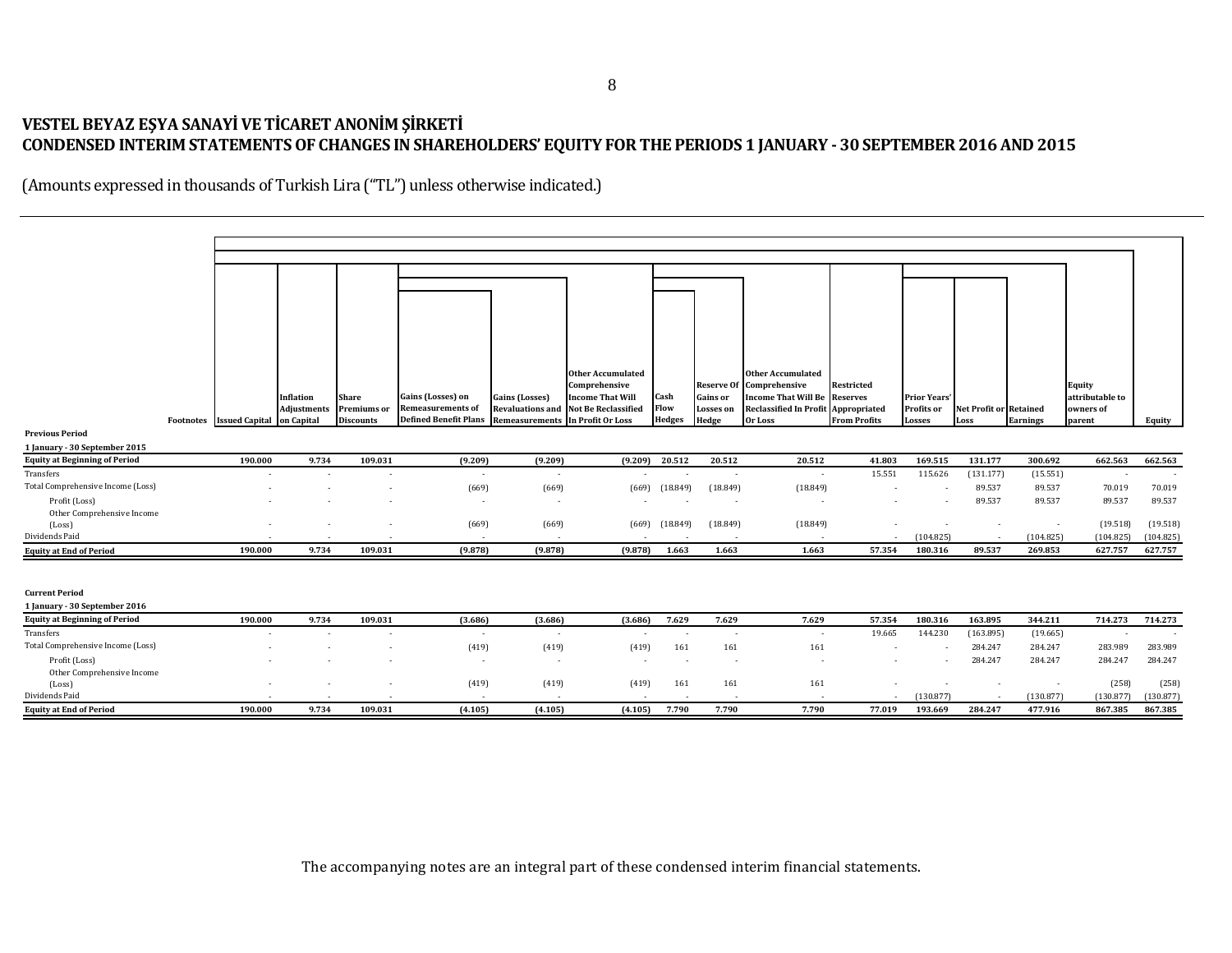# **VESTEL BEYAZ EŞYA SANAYİ VE TİCARET ANONİM ŞİRKETİ CONDENSED INTERIM STATEMENTS OF CASH FLOWS FOR THE PERIODS 1 JANUARY - 30 SEPTEMBER 2016 AND 2015**

(Amounts expressed in thousands of Turkish Lira ("TL") unless otherwise indicated.)

|                                                       | <b>Footnotes</b> | 1 January -<br>2016 | 1 January -<br>30 September 30 September<br>2015 |
|-------------------------------------------------------|------------------|---------------------|--------------------------------------------------|
| <b>CASH FLOWS FROM (USED IN) OPERATING ACTIVITIES</b> |                  | 225.365             | 163.934                                          |
| Profit (Loss)                                         |                  | 284.247             | 89.537                                           |
| Profit (Loss) from Continuing Operations              |                  | 284.247             | 89.537                                           |
| <b>Adjustments to Reconcile Profit (Loss)</b>         |                  | 111.735             | 170.853                                          |
| Adjustments for Depreciation and Amortisation         | 11               | 67.755              | 65.817                                           |
| Adjustments for Impairment Loss (Reversal of          |                  |                     |                                                  |
| <b>Impairment Loss)</b>                               |                  | (493)               | (426)                                            |
| Adjustments for Impairment Loss (Reversal of          |                  |                     |                                                  |
| Impairment Loss) of Inventories                       | 9                | (493)               | (426)                                            |
| <b>Adjustments for Provisions</b>                     |                  | 6.949               | 8.104                                            |
| Adjustments for (Reversal of) Provisions Related      |                  |                     |                                                  |
| with Employee Benefits                                | 15               | 6.687               | 8.104                                            |
| Adjustments for (Reversal of) Lawsuit and/or          |                  |                     |                                                  |
| <b>Penalty Provisions</b>                             |                  | 262                 |                                                  |
| Adjustments for Interest (Income) Expenses            |                  | 3.043               | 12.845                                           |
| Adjustments for Interest Income                       | 22               | (13.329)            | (1.025)                                          |
| Adjustments for Interest Expense                      | 22               | 16.372              | 13.870                                           |
| Adjustments for Unrealised Foreign Exchange Losses    |                  | 14.356              | 1.459                                            |
| Adjustments for Fair Value Losses (Gains)             |                  | 8.714               | 74.266                                           |
| Adjustments for Fair Value (Gains) Losses on          |                  |                     |                                                  |
| Derivative Financial Instruments                      |                  | 8.714               | 74.266                                           |
| Adjustments for Tax (Income) Expenses                 |                  | 12.201              | 8.343                                            |
| Adjustments for Losses (Gains) on Disposal of         |                  |                     |                                                  |
| <b>Non-Current Assets</b>                             |                  | (84)                | (155)                                            |
| Adjustments for Losses (Gains) Arised From Sale of    |                  |                     |                                                  |
| <b>Tangible Assets</b>                                |                  | (84)                | (155)                                            |
| Other Adjustments to Reconcile Profit (Loss)          | $\overline{4}$   | (706)               | 600                                              |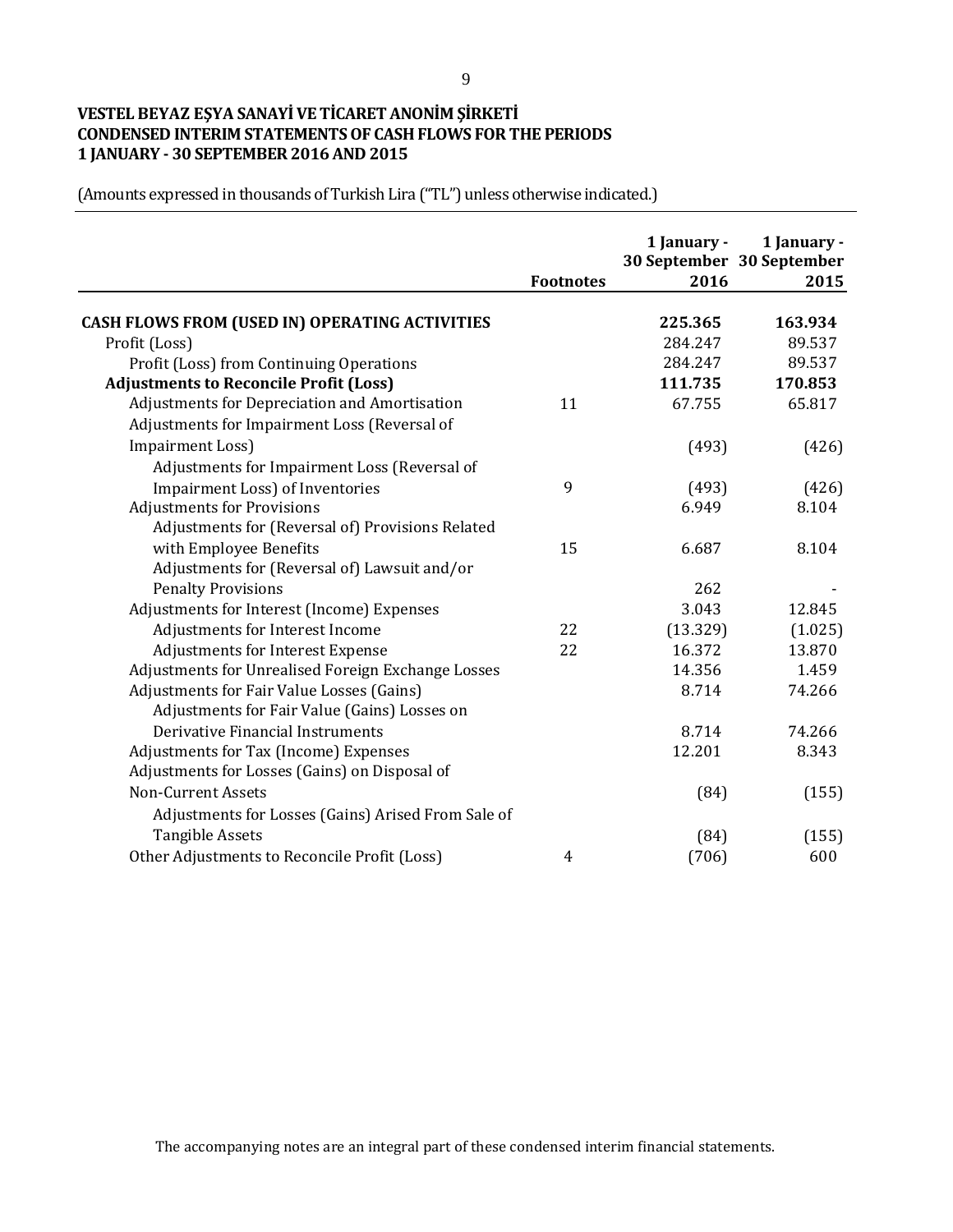# **VESTEL BEYAZ EŞYA SANAYİ VE TİCARET ANONİM ŞİRKETİ CONDENSED INTERIM STATEMENTS OF CASH FLOWS FOR THE PERIODS 1 JANUARY - 30 SEPTEMBER 2016 AND 2015**

(Amounts expressed in thousands of Turkish Lira ("TL") unless otherwise indicated.)

|                                                                                                           | <b>Footnotes</b> | 1 January -<br>2016 | 1 January -<br>30 September 30 September<br>2015 |
|-----------------------------------------------------------------------------------------------------------|------------------|---------------------|--------------------------------------------------|
| <b>Changes in Working Capital</b>                                                                         |                  | (167.387)           | (77.687)                                         |
| Adjustments for Decrease (Increase) in Trade Accounts                                                     |                  |                     |                                                  |
| Receivable                                                                                                |                  | (98.734)            | (221.437)                                        |
| Decrease (Increase) in Trade Accounts Receivables                                                         |                  |                     |                                                  |
| from Related Parties                                                                                      | 6                | (99.487)            | (227.819)                                        |
| Decrease (Increase) in Trade Accounts Receivables                                                         |                  |                     |                                                  |
| from Unrelated Parties                                                                                    | 7                | 753                 | 6.382                                            |
| Adjustments for Decrease (Increase) in Other Receivables                                                  |                  |                     |                                                  |
| <b>Related with Operations</b>                                                                            |                  | 10.921              | (33.493)                                         |
| Decrease (Increase) in Other Unrelated Party                                                              |                  |                     |                                                  |
| Receivables Related with Operations                                                                       | 8                | 10.921              | (33.493)                                         |
| Adjustments for Decrease (Increase) in Inventories                                                        | 9                | (65.402)            | (79.261)                                         |
| Decrease (Increase) in Prepaid Expenses<br>Adjustments for Increase (Decrease) in Trade Accounts          | 10               | (21.976)            | 5.700                                            |
| Payable                                                                                                   |                  | (4.325)             | 250.753                                          |
| Increase (Decrease) in Trade Accounts Payables to                                                         |                  |                     |                                                  |
| <b>Related Parties</b><br>Increase (Decrease) in Trade Accounts Payables to                               | 6                | (4.321)             | 20.998                                           |
| <b>Related Parties</b>                                                                                    | 7                | (4)                 | 229.755                                          |
| Increase (Decrease) in Employee Benefit Liabilities<br>Other Adjustments for Other Increase (Decrease) in | 15               | (905)               | (907)                                            |
| <b>Working Capital</b><br>Decrease (Increase) in Other Assets Related with                                |                  | 13.034              | 958                                              |
| Operations<br>Increase (Decrease) in Other Payables Related with                                          |                  | 12.887              | (63)                                             |
| Operations                                                                                                |                  | 147                 | 1.021                                            |
| <b>Cash Flows from (used in) Operations</b>                                                               |                  | 228.595             | 182.703                                          |
| Payments Related with Provisions for Employee Benefits                                                    | 15               | (5.657)             | (3.669)                                          |
| Income taxes refund (paid)                                                                                | 23               | 2.427               | (15.100)                                         |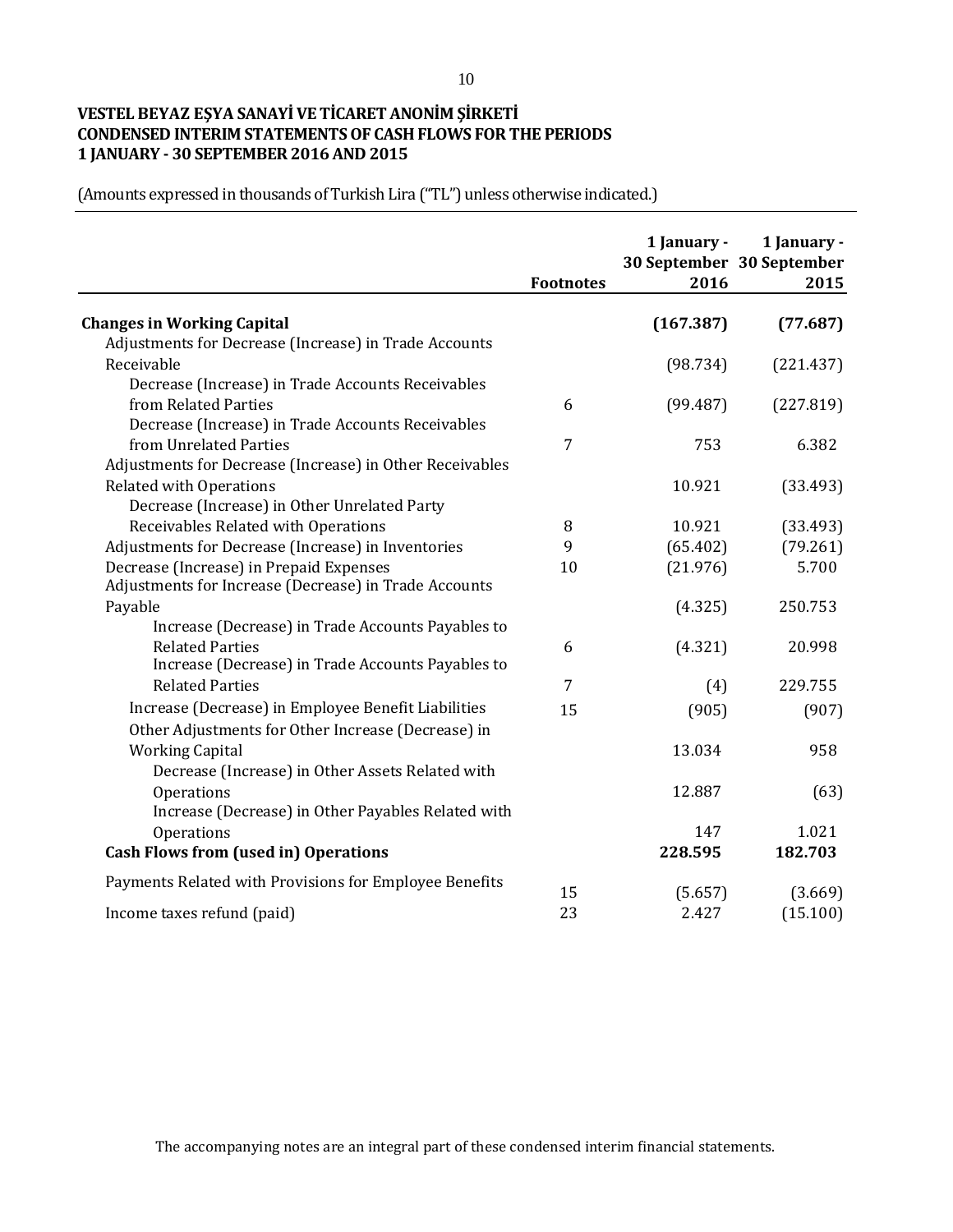# **VESTEL BEYAZ EŞYA SANAYİ VE TİCARET ANONİM ŞİRKETİ CONDENSED INTERIM STATEMENTS OF CASH FLOWS FOR THE PERIODS 1 JANUARY - 30 SEPTEMBER 2016 AND 2015**

(Amounts expressed in thousands of Turkish Lira ("TL") unless otherwise indicated.)

|                                                                                                         | <b>Footnotes</b> | 1 January -<br>2016 | 1 January -<br>30 September 30 September<br>2015 |
|---------------------------------------------------------------------------------------------------------|------------------|---------------------|--------------------------------------------------|
| CASH FLOWS FROM (USED IN) INVESTING ACTIVITIES<br>Proceeds from Sales of Property, Plant, Equipment and |                  | (239.819)           | (194.472)                                        |
| <b>Intangible Assets</b>                                                                                |                  | 1.037               | 861                                              |
| Proceeds from Sales of Property, Plant and Equipment                                                    |                  | 1.037               | 861                                              |
| Purchase of Property, Plant, Equipment and Intangible                                                   |                  |                     |                                                  |
| Assets                                                                                                  |                  | (82.392)            | (61.715)                                         |
| Purchase of Property, Plant and Equipment                                                               | 11               | (60.358)            | (41.795)                                         |
| Purchase of Intangible Assets                                                                           | 12               | (22.034)            | (19.920)                                         |
| Cash Advances and Loans Made to Other Parties                                                           |                  | (158.464)           | (133.618)                                        |
| Cash Advances and Loans Made to Related Parties                                                         | 6                | (158.464)           | (133.618)                                        |
| CASH FLOWS FROM (USED IN) FINANCING ACTIVITIES                                                          |                  | (36.587)            | (38.029)                                         |
| <b>Proceeds from Borrowings</b>                                                                         |                  | 286.858             | 128.172                                          |
| <b>Proceeds from Loans</b>                                                                              |                  | 286.858             | 128.172                                          |
| <b>Repayments of Borrowings</b>                                                                         |                  | (193.323)           | (79.521)                                         |
| Loan Repayments                                                                                         |                  | (193.323)           | (79.521)                                         |
| Increase in Other Payables to Related Parties                                                           | 6                |                     | 28.950                                           |
| Dividends Paid                                                                                          | 6                | (130.877)           | (104.825)                                        |
| <b>Interest Paid</b>                                                                                    |                  | (12.574)            | (11.830)                                         |
| <b>Interest Received</b>                                                                                |                  | 13.329              | 1.025                                            |
| NET INCREASE (DECREASE) IN CASH AND CASH                                                                |                  |                     |                                                  |
| <b>EQUIVALENTS BEFORE EFFECT OF EXCHANGE RATE</b><br>NET INCREASE (DECREASE) IN CASH AND CASH           |                  | (51.041)            | (68.567)                                         |
| <b>EQUIVALENTS</b>                                                                                      |                  | (51.041)            | (68.567)                                         |
| CASH AND CASH EQUIVALENTS AT THE BEGINNING OF THE                                                       |                  |                     |                                                  |
| <b>PERIOD</b>                                                                                           | 4                | 88.665              | 163.089                                          |
| CASH AND CASH EQUIVALENTS AT THE END OF THE PERIOD                                                      |                  | 37.624              | 94.522                                           |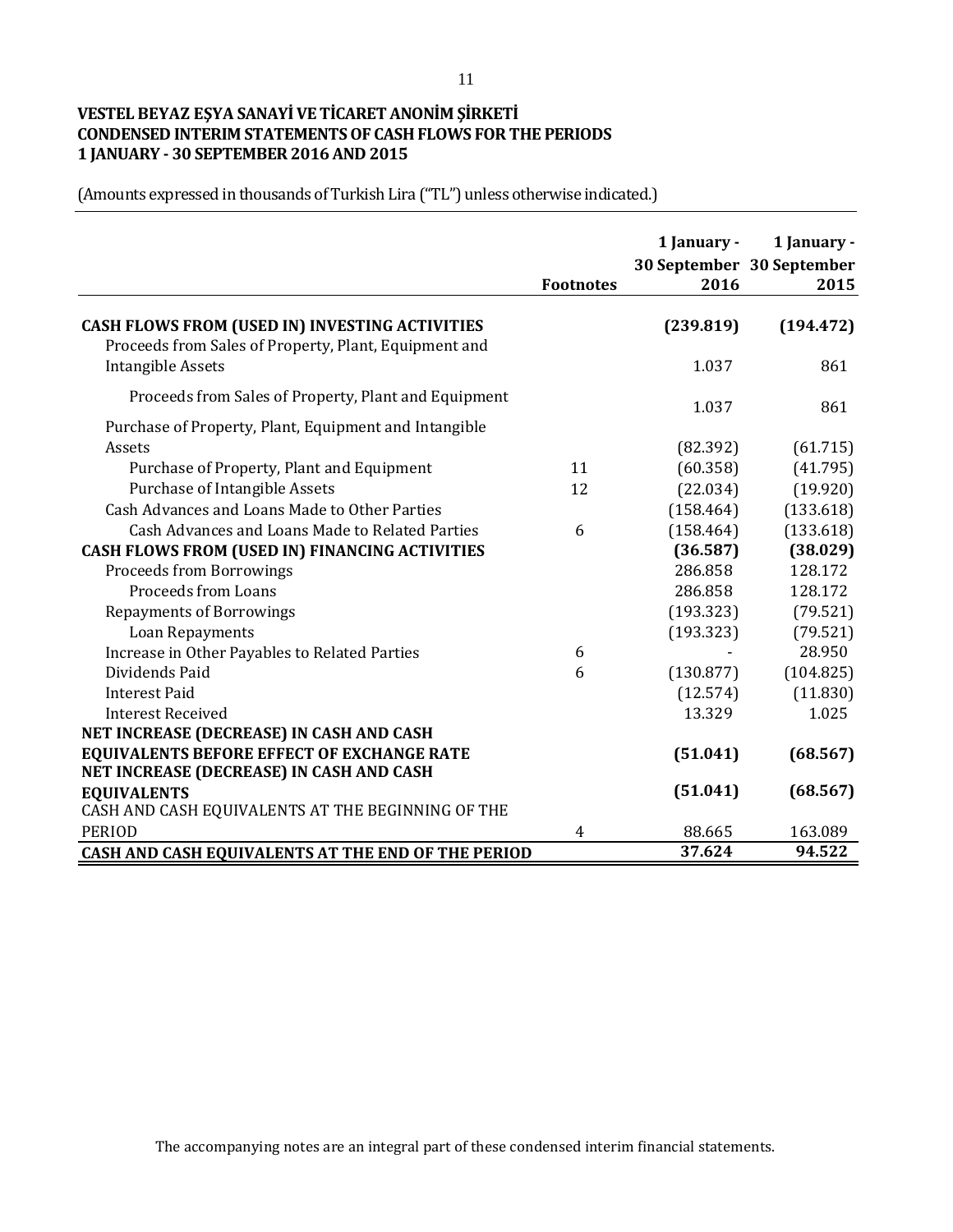(Amounts expressed in thousands of Turkish Lira ("TL") unless otherwise indicated.)

#### **NOTE 1 – COMPANY'S ORGANISATION AND NATURE OF OPERATIONS**

Vestel Beyaz Eşya Sanayi ve Ticaret A.Ş. (the "Company" or "Vestel Beyaz Eşya") was incorporated in 1997 under the Turkish Commercial Code and its head office is located at Levent 199, Büyükdere Caddesi No: 199, 34394 Şişli / İstanbul.

The Company started its operations in 1999 and produces refrigerators, room air conditioning units, washing machines, cookers, dishwashers and water heaters. The Company's production facilities occupy 346.000 square meters of enclosed area located in Manisa Organized Industrial Zone on total area of 395.000 square meters.

The Company is a member of Vestel Group of Companies which are under the control of the Zorlu Family. The Company performs its foreign sales and domestic sales via Vestel Ticaret A.Ş. which is also a member of Vestel Group of Companies..

The Company is registered to Capital Market Board and its shares have been quoted to Borsa Istanbul ("BİST") since 21 April 2006.

As of 30 September 2016, the number of personnel employed was 6.221 (31 December 2015: 5.793).

As of balance sheet dates, the shareholders of the Company and their percentage shareholdings were as follows:

|                                          | Share % |
|------------------------------------------|---------|
|                                          |         |
| Vestel Elektronik Sanayi ve Ticaret A.Ş. | 94,62   |
| Other Shareholders                       | 5,38    |

#### **100,00**

As of 30 September 2016, 59.800.000 shares of the Company have been quoted at the Borsa Istanbul ("BİST") (31,5 % of its share capital; 31 December 2015: 31,5 %)

#### **NOTE 2 –BASIS OF PRESENTATION OF FINANCIAL STATEMENTS**

#### **2.1 Basis of presentation**

#### **2.1.1 Statement of compliance**

The accompanying financial statements are prepared in accordance with the Communiqué Serial II, No: 14.1, "Principals of Financial Reporting in Capital Markets" published in the Official Gazette numbered 28676 on 13 June 2013. According to the article 5 of the Communiqué, interim financial statements are prepared in accordance with Turkish Accounting Standards / Turkish Financial Reporting Standards ("TAS"/"TFRS") and its addendum and interpretations ("IFRIC") issued by the Public Oversight Accounting and Auditing Standards Authority ("POAASA") Turkish Accounting Standards Board.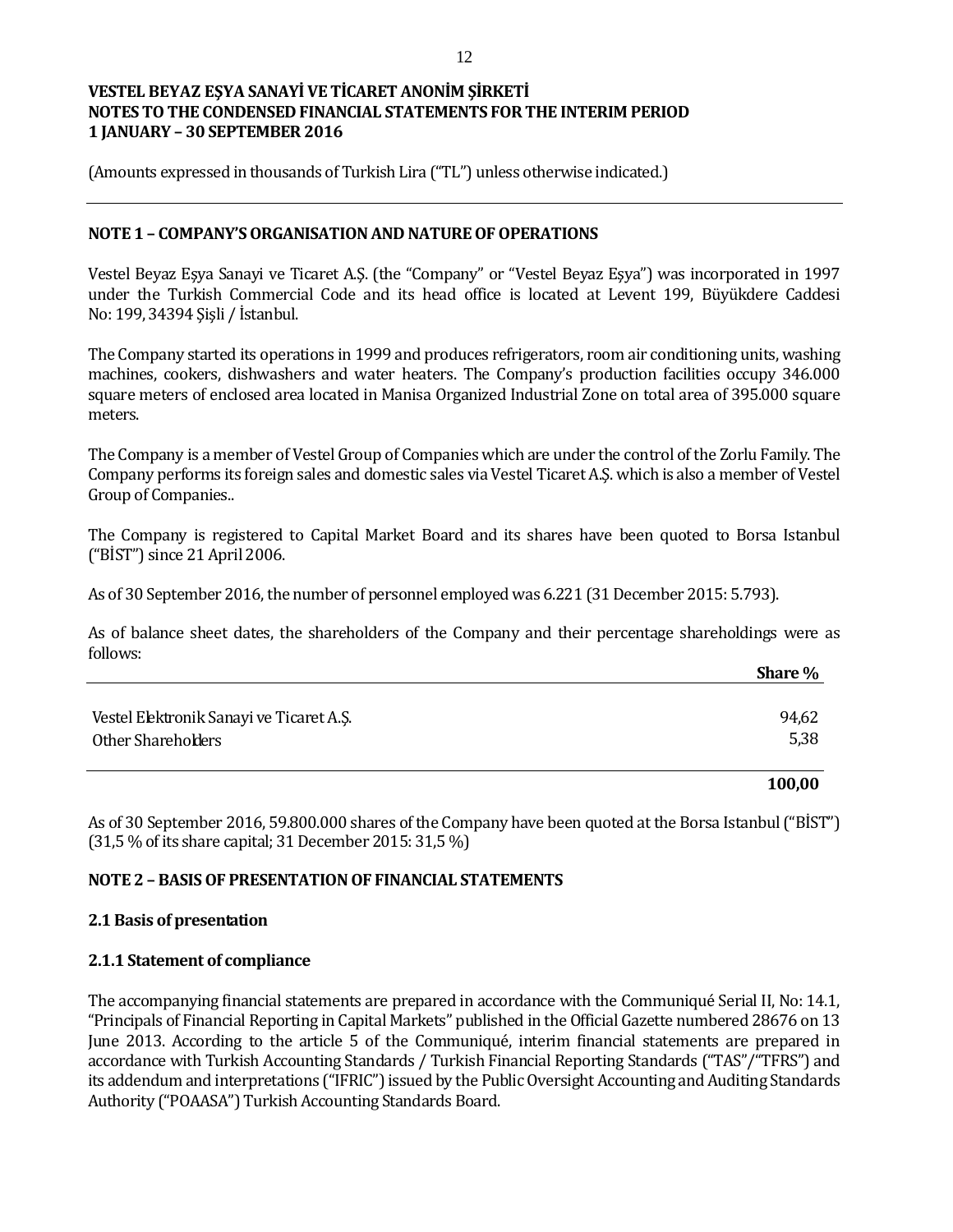(Amounts expressed in thousands of Turkish Lira ("TL") unless otherwise indicated.)

#### **NOTE 2 –BASIS OF PRESENTATION OF FINANCIAL STATEMENTS (Cont'd)**

The Company prepared its condensed interim financial statements for the period ended 30 September 2016 in accordance with ("TAS") 34 "Interim Financial Reporting" in the framework of the Communiqué Serial II, No: 14.1, and its related announcement. The condensed interim financial statements and its accompanying notes are presented in compliance with the format recommended by CMB including its mandatory information.

In compliance with the TAS 34, entities have preference in presenting their interim financial statements whether full set or condensed. In this framework, the Company preferred to present its interim financial statements in condensed.

The Company's condensed interim financial statements do not include all disclosure and notes that should be included at year and financial statements. Therefore the condensed interim financial statements should be examined together with the year end financial statements.

The Company maintains its accounting records and prepares its statutory financial statements in accordance with the Turkish Commercial Code ("TCC"), tax legislation and the uniform chart of accounts issued by the Ministry of Finance. The financial statements, except for the financial assets and liabilities presented with their fair values, are maintained under historical cost conversion in TL. These financial statements are based on the statutory records which are maintained under historical cost conversion, with the required adjustments and reclassifications reflected for the purpose of fair presentation in accordance with the TAS/TFRS.

With the decision 11/367 taken on 17 March 2005, the CMB announced that, effective from 1 January 2005, the application of inflation accounting is no longer required for the companies operating in Turkey and preparing their financial statements in accordance with CMB Financial Reporting Standards. Accordingly, TAS 29, "Financial Reporting in Hyperinflationary Economies" issued by the IASB, has not been applied in the financial statements for the accounting year commencing from 1 January 2005.

## **2.2 Comparative information and restatement of prior period financial statements**

Financial statements of the Company have been prepared comparatively with the preceding financial period, in order to enable determination of trends in financial position and performance. Comparative figures are reclassified, where necessary, to conform to changes in presentation in the financial statements.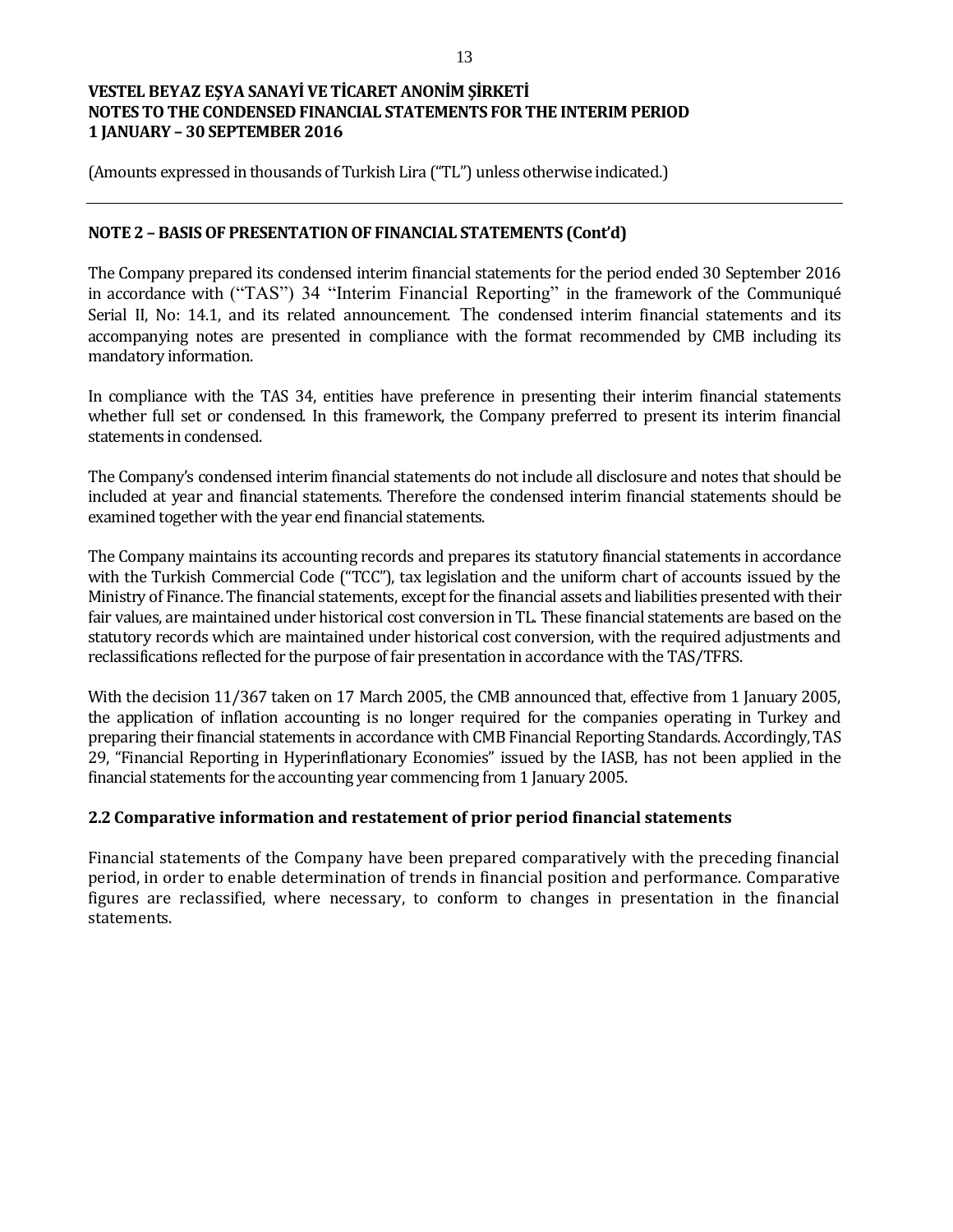(Amounts expressed in thousands of Turkish Lira ("TL") unless otherwise indicated.)

#### **NOTE 2 –BASIS OF PRESENTATION OF FINANCIAL STATEMENTS (Cont'd)**

### **2.3. Amendments in Turkey Financial Reporting Standards**

- **a) New standards, amendments and interpretations issued and effective for the financial year beginning 30 September 2016 and are adopted by the Company:**
	- **TFRS 11 (amendments), "Joint Arrangements",** is effective for annual periods beginning on or after 1 January 2016. This amendment adds new guidance on how to account for the acquisition of an interest in a joint operation that constitutes a business. The amendments specify the appropriate accounting treatment for such acquisitions.
	- **TAS 16 and TAS 38 (amendments), "Tangible Assets", "Intangible Assets",** is effective for annual periods beginning on or after 1 January 2016. In this amendment the it has clarified that the use of revenue based methods to calculate the depreciation of an asset is not appropriate because revenue generated by an activity that includes the use of an asset generally reflects factors other than the consumption of the economic benefits embodied in the asset.
	- **TFRS 14, "Regulatory deferral accounts",** is effective for annual periods beginning on or after 1 January 2016. 'Regulatory deferral accounts' permits first–time adopters to continue to recognise amounts related to rate regulation in accordance with their previous GAAP requirements when they adopt TFRS.
	- **Annual improvements 2014:** Effective for annual periods beginning on or after 1 January 2016. Annual Improvements amend the following 4 standards
		- TFRS 5, 'Non-current assets held for sale and discontinued operations', changes in sales method
		- TFRS 7, 'Financial Instruments: Disclosures', with respect to TFRS 1, changes in labor contracts
		- TAS 19, 'Employee benefits', changes in discount rates
		- TAS 34, 'Interim financial reporting', changes in explanation of information
	- **TAS 1, "Presentation of financial statements",** is effective for annual periods beginning on or after 1 January 2016, address perceived impediments to preparers exercising their judgements in presenting their financial reports.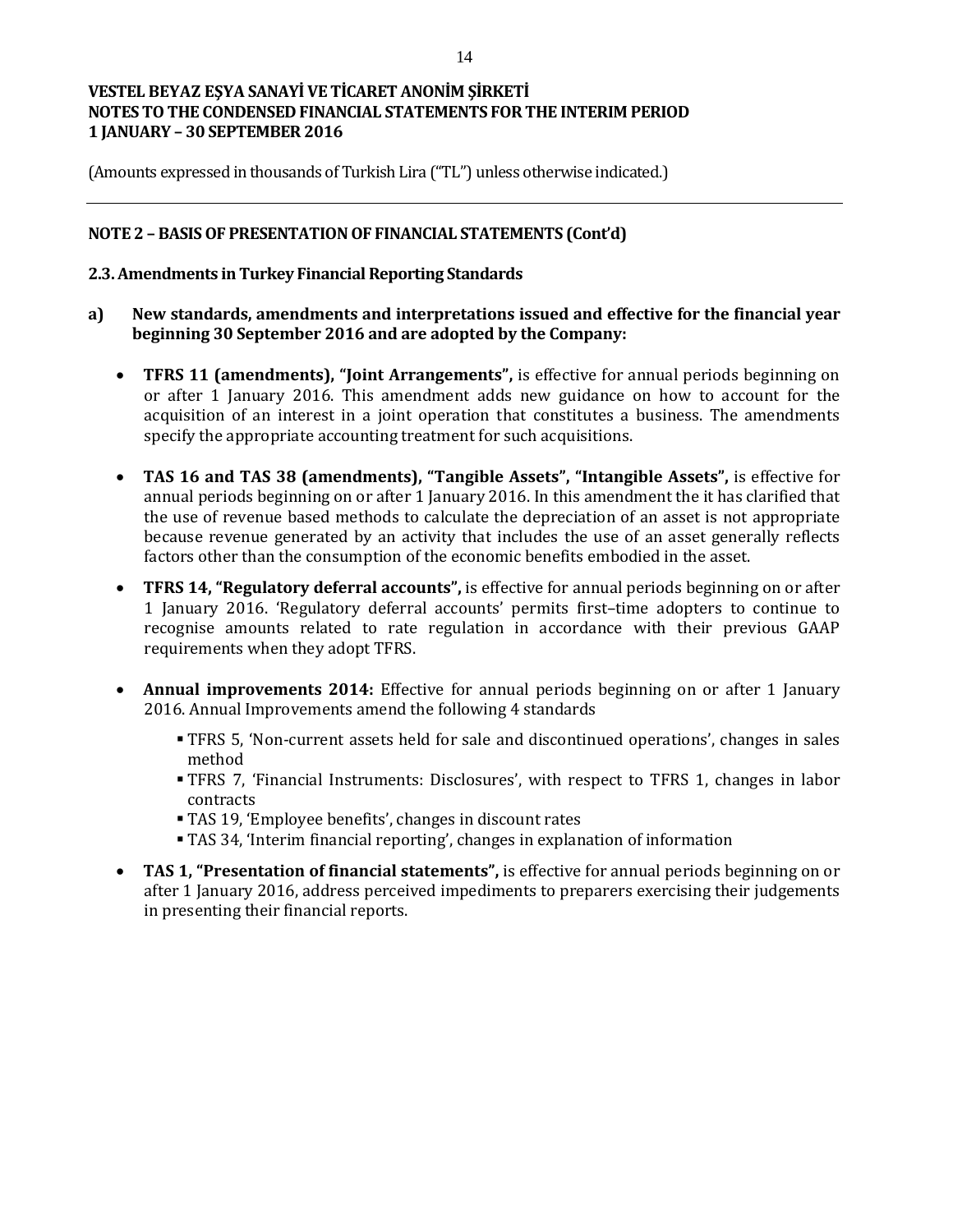(Amounts expressed in thousands of Turkish Lira ("TL") unless otherwise indicated.)

#### **NOTE 2 –BASIS OF PRESENTATION OF FINANCIAL STATEMENTS (Cont'd)**

- **b) Standards and amendments to existing standards that are not yet effective and have not been early adopted by the Company:**
	- **TFRS 15, "Revenue from contracts with customers",** is effective for annual periods beginning on or after 1 January 2017. the International Accounting Standards Board (IASB) and the US national standard-setter, the Financial Accounting Standards Board (FASB), initiated a joint project to clarify the principles for recognising revenue and to develop a common revenue standard for IFRS and US GAAP. The objective of this Standard is to establish the principles that an entity shall apply to report useful information to users of financial statements about the nature, amount, timing and uncertainty of revenue and cash flows arising from a contract with a customer. The new model employs an asset and liability approach, rather than current revenue guidance focuses on an 'earnings process'.
	- **TFRS 9 (amendments), "'Financial instruments',** is effective from annual periods beginning on or after 1 January 2018. This standard replaces the guidance in TAS 39. It includes requirements on the classification and measurement of financial assets and liabilities; it also includes an expected credit losses model that replaces the current incurred loss impairment model.
	- **TFRS 7, "Statement of cash flows**", is effective from annual periods beginning on or after 1 January 2017. The improvements are part of the Board's Disclosure Initiative. The amendments require companies to provide information about changes in their financing liabilities and come as a response to requests from investors for information that helps them better understand changes in a company's debt. The amendments will help to evaluate changes in liabilities arising from financing activities, including changes from cash flows and non-cash changes (such as foreign exchange gains or losses).
	- **TFRS 12, "Income taxes",** is effective from annual periods beginning on or after 1 January 2017. The amendments clarify the accounting for deferred tax where an asset is measured at fair value and that fair value is below the asset's tax base. It also clarify certain other aspects of accounting for deferred tax assets.

The Company will evaluate the effect of the aforementioned changes within its operations and apply changes starting from effective date. It is expected that the application of the standards and interpretations will not have a significant effect on the financial statements of the Company.

**c) Other new standards, amendments and interpretations issued and effective as of 1 January 2016 have not been presented since they are not relevant to the operations of the Company or have insignificant impact on the financial statements.**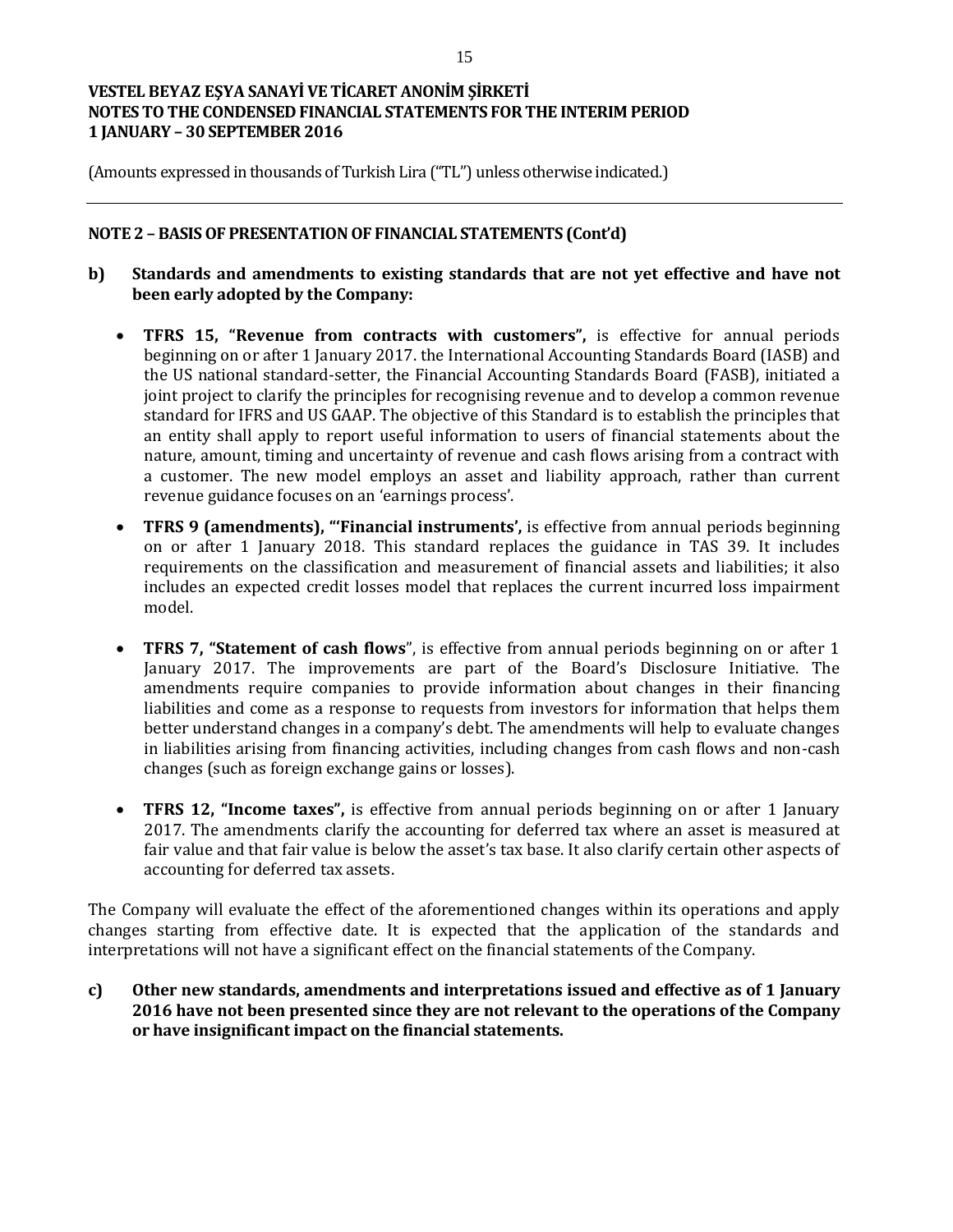(Amounts expressed in thousands of Turkish Lira ("TL") unless otherwise indicated.)

### **NOTE 2 –BASIS OF PRESENTATION OF FINANCIAL STATEMENTS (Cont'd)**

#### **2.4. Summary of significant accounting policies**

#### **2.4.1 Revenue**

Revenue is measured at the fair value of the consideration received or receivable taking into account the amount of any trade discounts and volume rebates allowed by the entity.

Revenue from the sale of goods shall be recognized when all the following conditions have been satisfied:

- The Company has transferred to the buyer significant risks and reward of ownership of the goods,
- The Company retains neither continuing managerial involvement to the degree usually associated with ownership nor effective control over the goods sold,
- The amount of revenue can be measured reliably,
- It is probable that the economic benefits associated with the transaction will flow to the Company; and
- The costs incurred or to be incurred in respect of the transaction can be measured reliably.

## **2.4.2 Inventories**

Inventories are stated at the lower of cost and net realizable value. Costs, including an appropriate portion of fixed and variable overhead expenses, are assigned to inventories held by the method most appropriate to the particular class of inventory. Company uses moving weighted average method for costing.

Net realizable value represents the estimated selling price less all estimated costs of completion and costs necessary to make a sale. When the net realizable value of inventory is less than cost, the inventory is written down to the net realizable value and the expense is included in statement of income in the period the write-down or loss occurred. When the circumstances that previously caused inventories to be written down below cost no longer exist or when there is clear evidence of an increase in net realizable value because of changed economic circumstances, the amount of the writedown is reversed. The reversal amount is limited to the amount of the original write-down.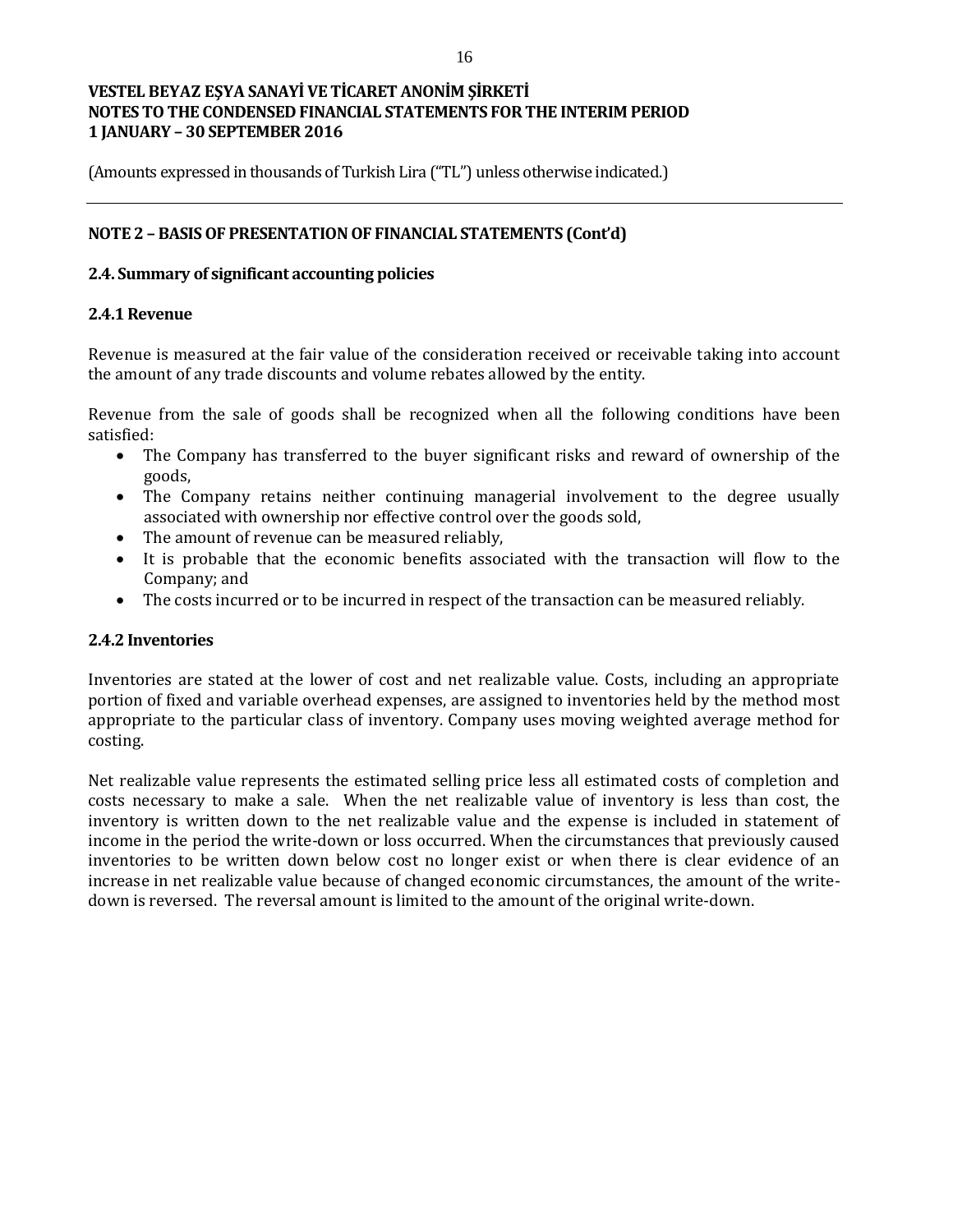(Amounts expressed in thousands of Turkish Lira ("TL") unless otherwise indicated.)

#### **NOTE 2 –BASIS OF PRESENTATION OF FINANCIAL STATEMENTS (Cont'd)**

#### **2.4.3 Property, plant and equipment**

Property, plant and equipment are carried at cost less accumulated depreciation. Depreciation is provided on restated amounts of property, plant and equipments using the straight-line method based on the estimated useful lives of the assets, except for land due to their indefinite useful life.

Property, plant and equipment are reviewed for impairment whenever events or changes in circumstances indicate that the carrying amount may not be recoverable. An impairment loss is recognized for the amount by which the asset's carrying amount exceeds its recoverable amount. The recoverable amount is the higher of an asset's fair value less costs to sell and value in use.

Gains or losses on disposals of property, plant and equipment are included in other operating income and other operating expense.

Costs, such as repairs and maintenance or part replacement of tangible asstes, are included in the asset's carrying amount or recognised as a seperate asset, as appropriate, only when it is probable that future economic benefits with the item will flow to the Company. All other costs are charged to statements of profit or loss during the financial year in which they are incurred.

#### **2.4.4 Intangible assets**

#### **a) Research and development costs**

Research costs are recognized as expense in the period in which they are incurred. An intangible asset arising from development (or from the development phase of an internal project) if and only if an entity can demonstrate all of the following:

- The technical feasibility of completing the intangible asset so that it will be available for use or sale;
- Its intention to complete the intangible asset and use or sell it;
- Its ability to use or sell the intangible asset;
- How the intangible asset will generate probable future economic benefits;
- The availability of adequate technical, financial and other resources to complete the development and to use or sell the intangible asset, and
- Its ability to measure reliably the expenditure attributable to the intangible asset during its development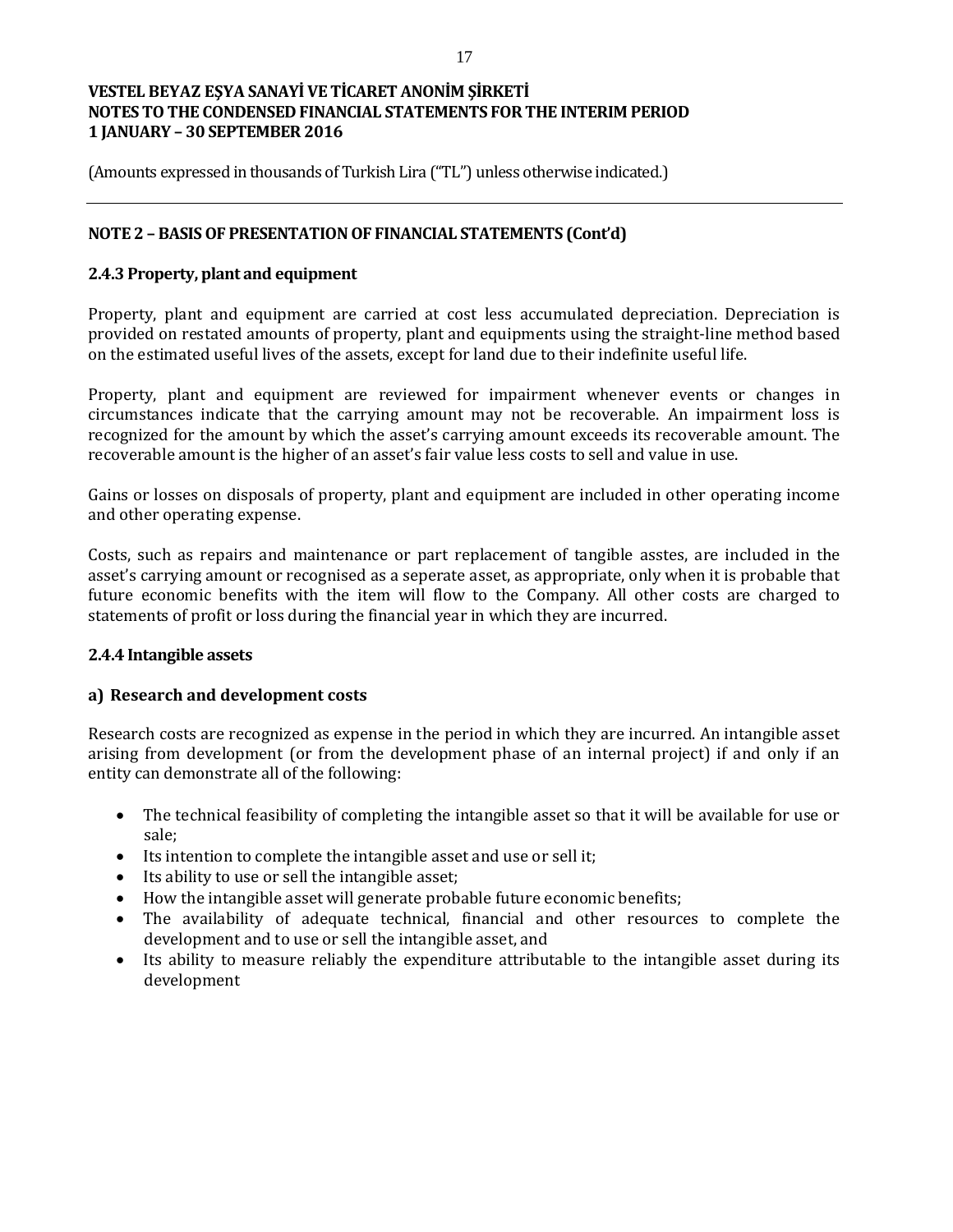(Amounts expressed in thousands of Turkish Lira ("TL") unless otherwise indicated.)

#### **NOTE 2 –BASIS OF PRESENTATION OF FINANCIAL STATEMENTS (Cont'd)**

Other development costs are recognized as expense as incurred. If it is not possible to distinguish the research phase from the development phase of an internal project, the entity treats the expenditure on that project as if it were incurred in the research phase only.

### **b) Rights and other intangible fixed assets**

Rights and other intangible assets consist acquired computer software, computer software development costs and other identifiable rights. Rights and other intangible assets are recognized at their acquisition costs and are amortized on a straight line basis over their expected useful lives which are less than five years.

#### **2.4.5 Financial instruments**

#### **a) Financial assets**

The Company classifies its financial assets in the following categories: Financial assets at fair value through profit or loss, loans and receivables. The classification depends on the purpose for which the financial assets were acquired.

#### Financial assets at fair value through profit or loss

Financial assets at fair value through profit or loss are financial assets held for trading. A financial asset is classified in this category if acquired principally for the purpose of selling in the short-term. Derivatives are also categorized as held for trading unless they are designated as hedges.

#### Loans and receivables

Trade receivables, loans, and other receivables that have fixed or determinable payments that are not quoted in an active market are classified in this category. Loans and receivables (trade and other receivables, bank deposits, cash and others) are measured at amortized cost using the effective interest method less any impairment. Interest income is recognized by applying the effective interest rate, except for cases when the recognition of interest would be immaterial.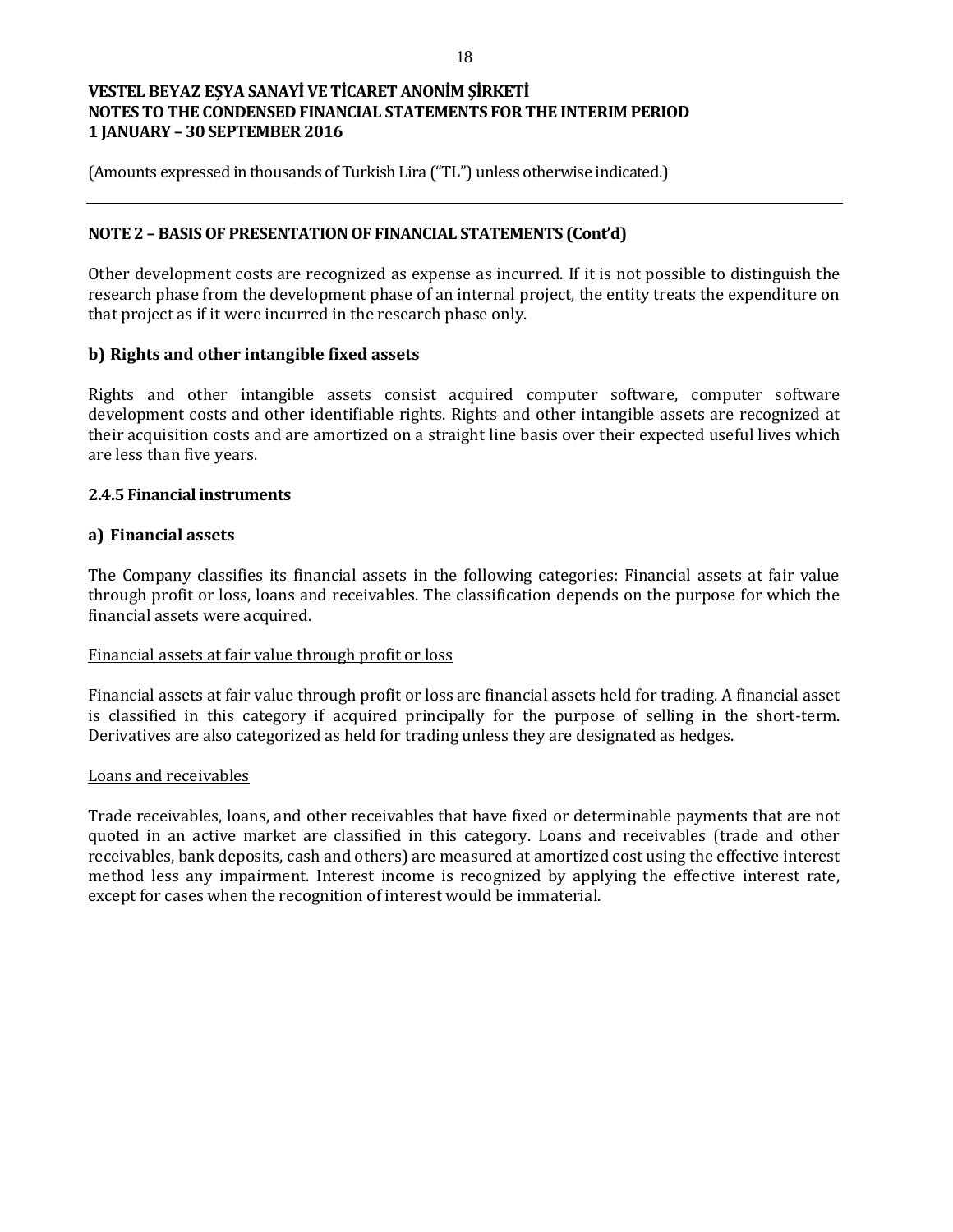(Amounts expressed in thousands of Turkish Lira ("TL") unless otherwise indicated.)

#### **NOTE 2 –BASIS OF PRESENTATION OF FINANCIAL STATEMENTS (Cont'd)**

#### Impairment of financial assets

Financial assets, other than those at fair value through profit or loss, are assessed for indicators of impairment at each reporting period. Financial assets are impaired where there is objective evidence that, as a result of one or more events that occurred after the initial recognition of the financial asset, the estimated future cash flows of the investment have been impacted.

For financial assets carried at amortized cost, the amount of the impairment is the difference between the asset's carrying amount and the present value of estimated future cash flows, discounted at the original effective interest rate.

For financial assets carried at amortized cost, if the amount of a past impairment loss decreases and the decrease can be related objectively to an event occurring after the impairment was recognized, then the impairment is reversed through profit or loss. However, the carrying amount should not be increased to an amount that exceeds what the amortized cost would have been at the date of the reversal had the impairment not been recognized.

For financial assets carried at cost, if there is objective evidence of impairment, the amount of the impairment loss is measured as the difference between carrying amount and the present value of estimated future cash flows discounted at the current rate of return for a similar financial asset. Once an impairment loss has been recognized on a financial asset recognized at cost, it is not permitted to recognize a reversal.

## **b) Financial liabilities**

Financial liabilities are classified as either financial liabilities at fair value through profit or loss or other financial liabilities.

#### Financial liabilities at fair value through profit or loss

Financial liabilities at fair value through profit or loss are stated at fair value, with any resultant gain or loss recognized in profit or loss. The net gain or loss recognized in profit or loss incorporates any interest paid on the financial liability.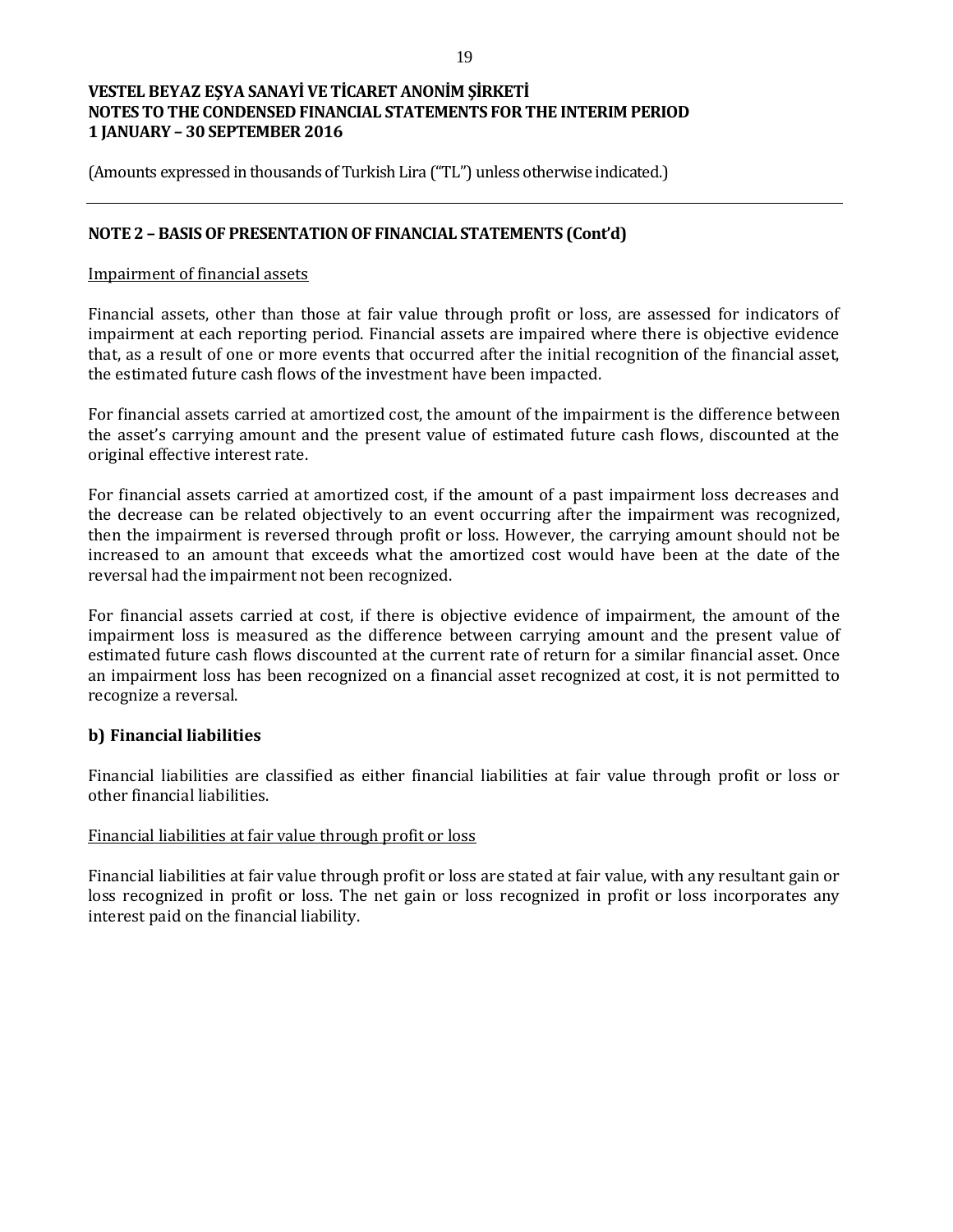(Amounts expressed in thousands of Turkish Lira ("TL") unless otherwise indicated.)

#### **NOTE 2 –BASIS OF PRESENTATION OF FINANCIAL STATEMENTS (Cont'd)**

#### Other financial liabilities

Other financial liabilities, including borrowings, are initially measured at fair value, net of transaction costs.

Other financial liabilities are subsequently measured at amortized cost using the effective interest method plus the interest expense recognized on an effective yield basis.

The effective interest method is calculating the amortized cost of a financial liability and of allocating interest expense over the relevant period. The effective interest rate discounts the estimated future cash payments through the expected life of the financial liability, or, where appropriate, a shorter period.

### **c) Derivative financial instruments and hedge accounting:**

Derivatives are initially recognized at fair value on the date a derivative contract is entered into and are subsequently remeasured at their fair value. Fair values of derivatives are carried as assets when positive and as liabilities when negative. The method of recognizing the resulting gain or loss depends on whether the derivative is designated as a hedging instrument, and if so the nature of the item being hedged.

The Company documents at the inception of the transaction the relationship between hedging instruments and hedged items, as well as its risk management objectives and strategy for undertaking various hedging transactions. The Company also documents its assessment, both at hedge inception and on an ongoing basis, of whether the derivatives that are used in hedging transactions are highly effective in offsetting changes in fair values of hedged items.

#### Derivative financial instruments held for trading

Company's held for trading derivative financial instruments consist of forward foreign currency purchase and sale contracts. Such derivative financial instruments providing effective protection against the risk for the Company economically and due to meeting the conditions for hedge accounting usually, they are accounted as derivative financial instruments held for trading in financial statements. The fair value changes of these derivative instruments are recognized in income statement as financial income / expense.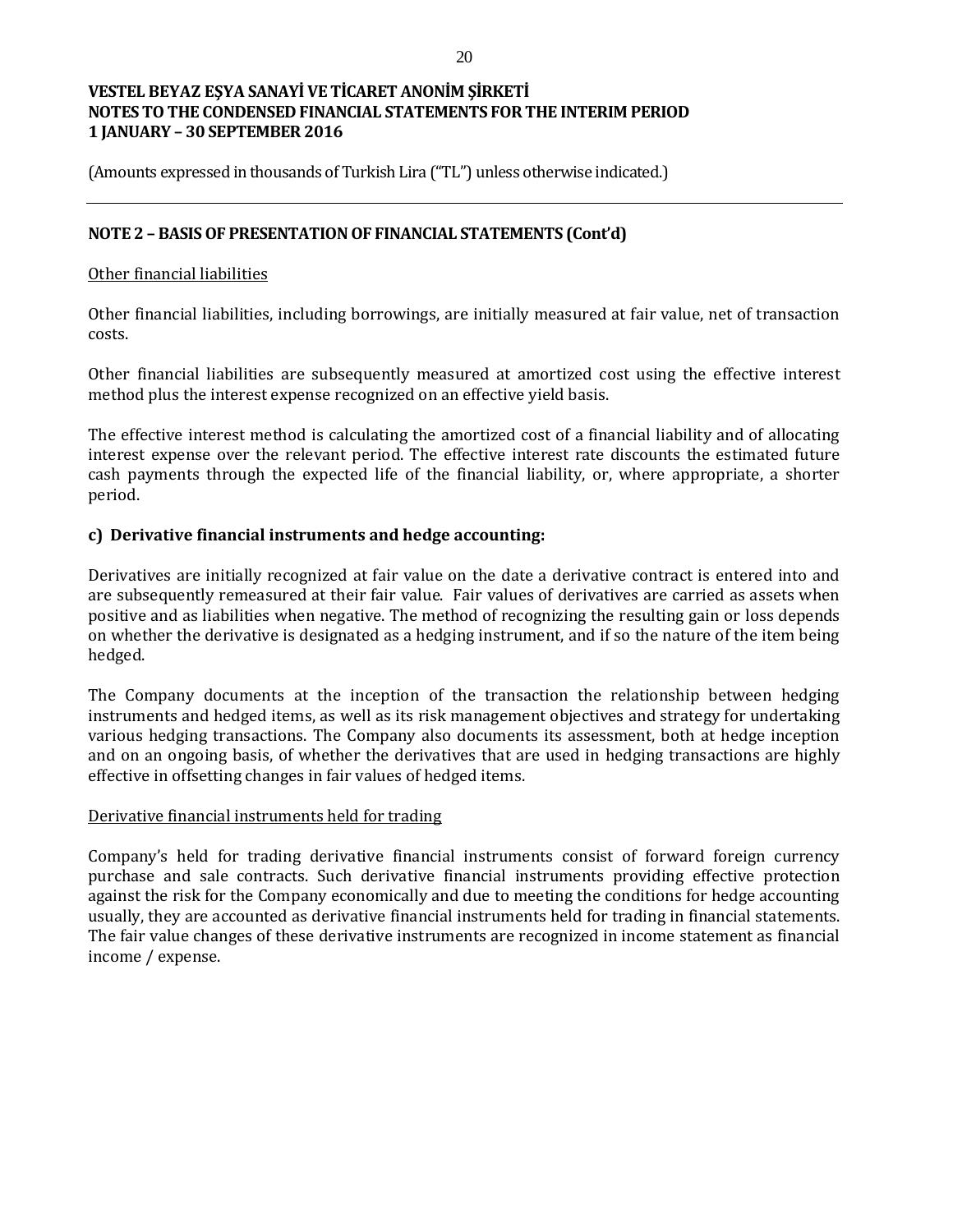(Amounts expressed in thousands of Turkish Lira ("TL") unless otherwise indicated.)

#### **NOTE 2 –BASIS OF PRESENTATION OF FINANCIAL STATEMENTS (Cont'd)**

#### Cash flow hedges:

The effective portion of changes in the fair value of derivatives that are designated and qualify as cash flow hedges is recognized in equity within cash flow hedge reserves. The gain or loss relating to the ineffective portion is recognized immediately in the statement of comprehensive income within finance income/ expense. Amounts accumulated in equity are reclassified to profit or loss in the periods when the hedged item affects profit or loss (for example, when the forecast sale that is hedged takes place or portion related to the accrued interest). When a hedging instrument expires or is sold, or when a hedge no longer meets the criteria for hedge accounting, any cumulative gain or loss existing in equity at that time remains in equity and is recognized when the forecast transaction is ultimately recognized, in the statement of comprehensive income within finance income/ expense. The Company has evaluated its forward contracts and recognized certain contracts as hedging derivative instruments since they have been carrying necessary hedging conditions regarding to TAS 39.

### **2.4.6 Foreign currency transactions**

Transactions in foreign currencies during the period are recorded at the rates of exchange prevailing on the dates of the transactions. Monetary items denominated in foreign currencies are translated to TL at the rates prevailing on the balance sheet date. Exchange differences on foreign currency denominated monetary assets and liabilities are recognized in profit or loss in the period in which they arise except for the effective portion of the foreign currency hedge of net investments in foreign operations. on-monetary items which are denominated in foreign currency and measured with historical costs are translated using the exchange rates at the dates of initial transactions.

#### **2.4.7 Provisions, contingent assets and liabilities**

Provisions are recognized when the Company has a present obligation as a result of a past event, and it is probable that the Company will be required to settle that obligation, and a reliable estimate can be made of the amount of the obligation.

Possible assets or obligations that arise from past events and whose existence will be confirmed only by the occurrence or non-occurrence of one or more uncertain events not wholly within the control of the company are not included in the financial statements and treated as contingent assets or liabilities.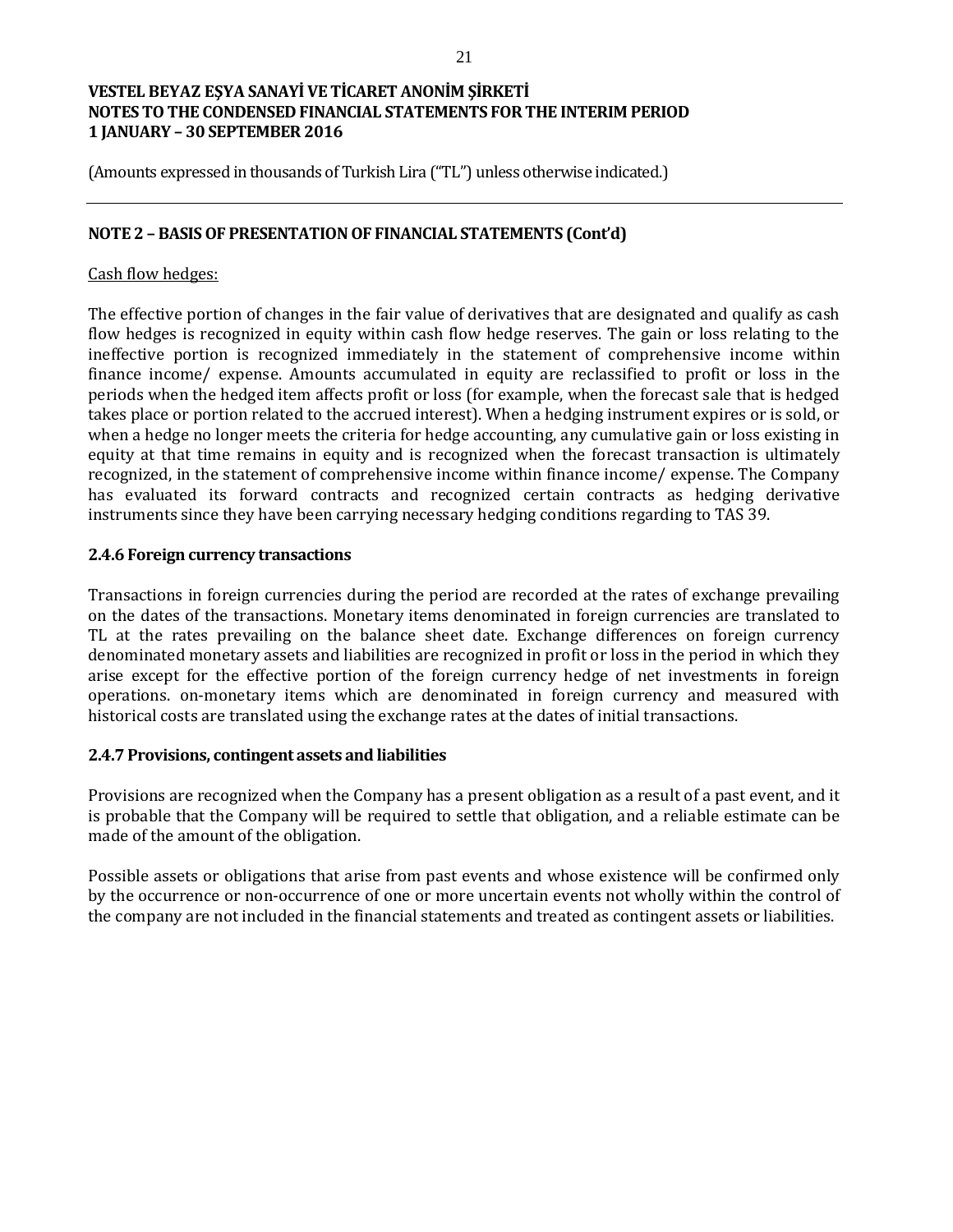(Amounts expressed in thousands of Turkish Lira ("TL") unless otherwise indicated.)

#### **NOTE 2 –BASIS OF PRESENTATION OF FINANCIAL STATEMENTS (Cont'd)**

### **2.4.8 Related parties**

Shareholders, key management personnel and board members, their close family members and companies controlled, jointly controlled or significantly influenced by them and Zorlu Holding Group companies are considered and referred to as related parties.

#### **2.4.9 Taxation on income**

Tax expense for the period comprises current and deferred tax. Tax is recognized in the income statement, except to the extent that it relates to items directly recognized in equity. In that case, tax is recognized in shareholders' equity.

The tax currently payable is based on taxable profit for the year. Taxable profit differs from profit as reported in the income statement because it excludes items of income or expense that are taxable or deductible in other years and it further excludes items that are never taxable or deductible. The Company's liability for current tax is calculated using tax rates that have been enacted or substantively enacted by the balance sheet date.

Deferred tax is recognized on temporary differences between the carrying amounts of assets and liabilities in the financial statements and the corresponding tax bases which is used in the computation of taxable profit. Deferred tax liabilities are generally recognized for all taxable temporary differences and deferred tax assets are recognized for all deductible temporary differences to the extent that it is probable that taxable profits will be available against which those deductible temporary differences can be utilized.

Deferred tax liabilities are recognized for taxable temporary differences associated with investments in subsidiaries and associates, and interests in joint ventures, except where the Company is able to control the reversal of the temporary difference and it is probable that the temporary difference will not reverse in the foreseeable future. Deferred tax assets arising from deductible temporary differences associated with such investments and interests are only recognized to the extent that it is probable that there will be sufficient taxable profits against which to utilize the benefits of the temporary differences and they are expected to reverse in the foreseeable future.

Deferred tax assets and liabilities are offset when there is a legally enforceable right to set off current tax assets against current tax liabilities and when they relate to income taxes levied by the same taxation authority and the Company intends to settle its current tax assets and liabilities on a net basis.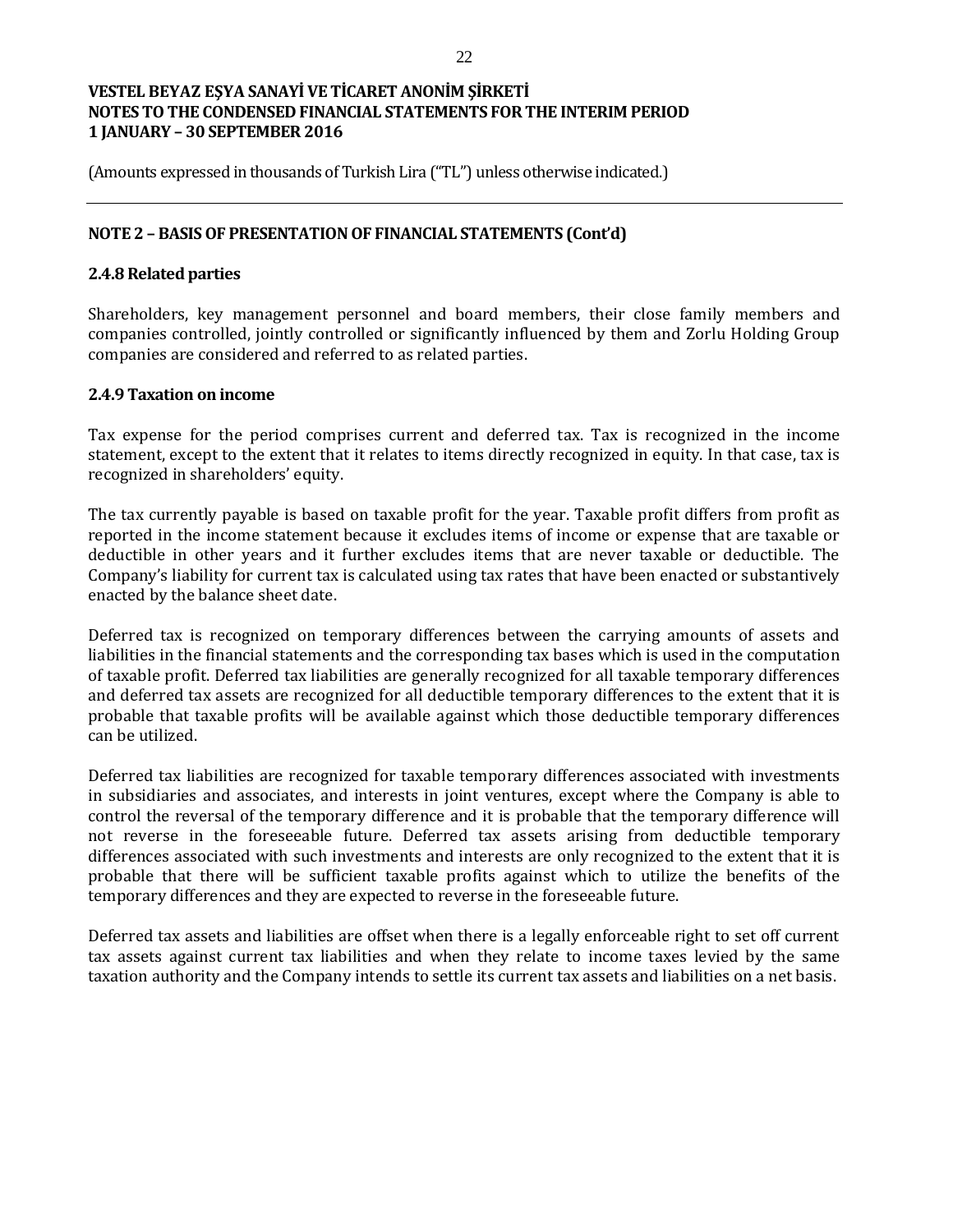(Amounts expressed in thousands of Turkish Lira ("TL") unless otherwise indicated.)

#### **NOTE 2 –BASIS OF PRESENTATION OF FINANCIAL STATEMENTS (Cont'd)**

#### **2.4.10 Employee termination benefits**

Employment termination benefits, as required by the Turkish Labor Law and the laws applicable in the countries where the subsidiaries operate, represent the estimated present value of the total reserve of the future probable obligation of the Company arising in case of the retirement of the employees. According to Turkish Labor Law and other laws applicable in Turkey, the Company is obliged to pay employment termination benefits to all personnel in cases of termination of employment without due cause, call for military service, be retired or death upon the completion of a minimum one year service. Employment termination benefits are considered as being part of defined retirement benefit plan as per TAS 19. All actuarial gains and losses are recognized in statements of income.

#### **2.4.11 Government grants**

Government grants, including non-monetary grants at fair value, are recognized in financial statements when there is reasonable assurance that the entity will comply with the conditions attaching to them, and the grants will be received.

Incentives for research and development activities are recognized in financial statements when they are authorized by the related institutions.

#### **2.4.12 Earnings per share**

Earnings per share disclosed in the statement of income is determined by dividing net income attributable to equity holder of the parent by the weighted average number of such shares outstanding during the year concerned.

### **2.4.13 Statement of cash flows**

In the statement of cash flows, cash flows are classified into three categories as operating, investment and financing activities. Cash flows from operating activities are those resulting from the Company's production and sales activities. Cash flows from investment activities indicate cash inflows and outflows resulting from property, plant and equipments and financial investments. Cash flows from financing activities indicate the resources used in financing activities and the repayment of these resources. Cash and cash equivalents comprise of cash in hand accounts, bank deposits and short-term, highly liquid investments that are readily convertible to known amounts of cash with maturities equal or less than three months.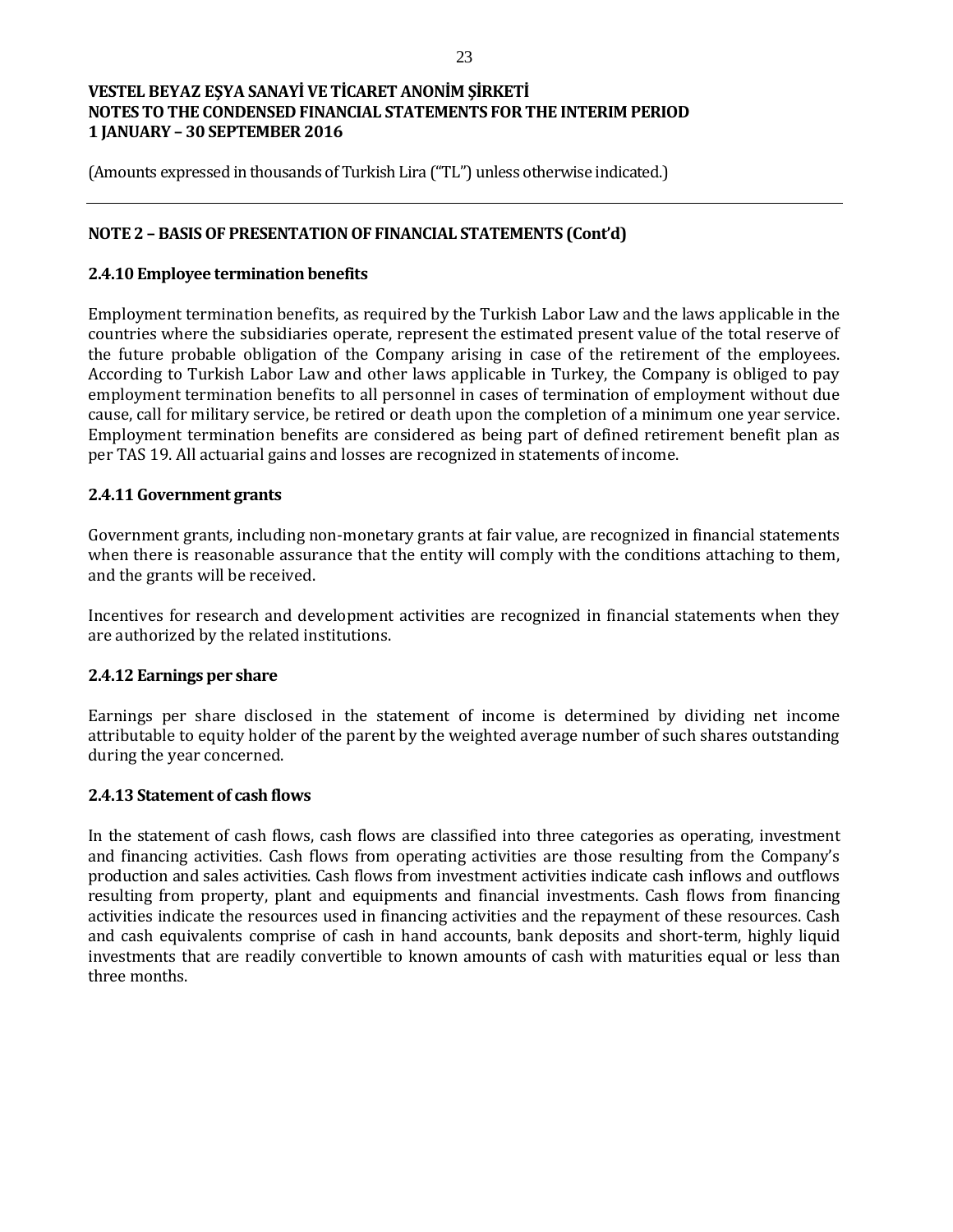(Amounts expressed in thousands of Turkish Lira ("TL") unless otherwise indicated.)

#### **NOTE 2 –BASIS OF PRESENTATION OF FINANCIAL STATEMENTS (Cont'd)**

## **2.4.14 Offsetting**

All items with significant amounts and nature, even with similar characteristics, are presented separately in the financial statements. Insignificant amounts are grouped and presented by means of items having similar substance and function. When the nature of transactions and events necessitate offsetting, presentation of these transactions and events over their net amounts or recognition of the assets after deducting the related impairment are not considered as a violation of the rule of nonoffsetting. As a result of the transactions in the normal course of business, revenue other than sales are presented as net if the nature of the transaction or the event qualify for offsetting.

#### **2.4.15 Events after the balance sheet date**

Events after the balance sheet date, announcements related to net profit or even declared after other selective financial information has been publicly announced; include all events that take place between the balance sheet date and the date when balance sheet was authorized for issue.

In the case that events require a correction to be made on the balance sheet date, the Company makes the necessary corrections to the financial statements. Moreover, the events that occur subsequent to the balance sheet date and that do not require a correction to be made are disclosed in accompanying notes, where the decisions of the users of financial statements are affected.

#### **2.5. Critical accounting estimates and judgments**

Preparation of financial statements requires the use of estimates and assumptions that may affect the amount of assets and liabilities recognized as of the balance sheet date, disclosures of contingent assets and liabilities and the amount of revenue and expenses reported. Although these estimates and assumptions rely on the Company management's best knowledge about current events and transactions, actual outcomes may differ from those estimates and assumptions. Significant estimates of the Company management are as follows:

#### i. Income taxes:

There are many transactions and calculations for which the ultimate tax determination is uncertain during the ordinary course of business and significant judgment is required in determining the provision for income taxes. The Company recognizes tax liabilities for anticipated tax issues based on estimates of whether additional taxes will be due. Where the final tax outcome of these matters is different from the amounts that were initially recorded, such differences will impact the income tax and deferred income tax provisions in the period in which such determination is made (note 23).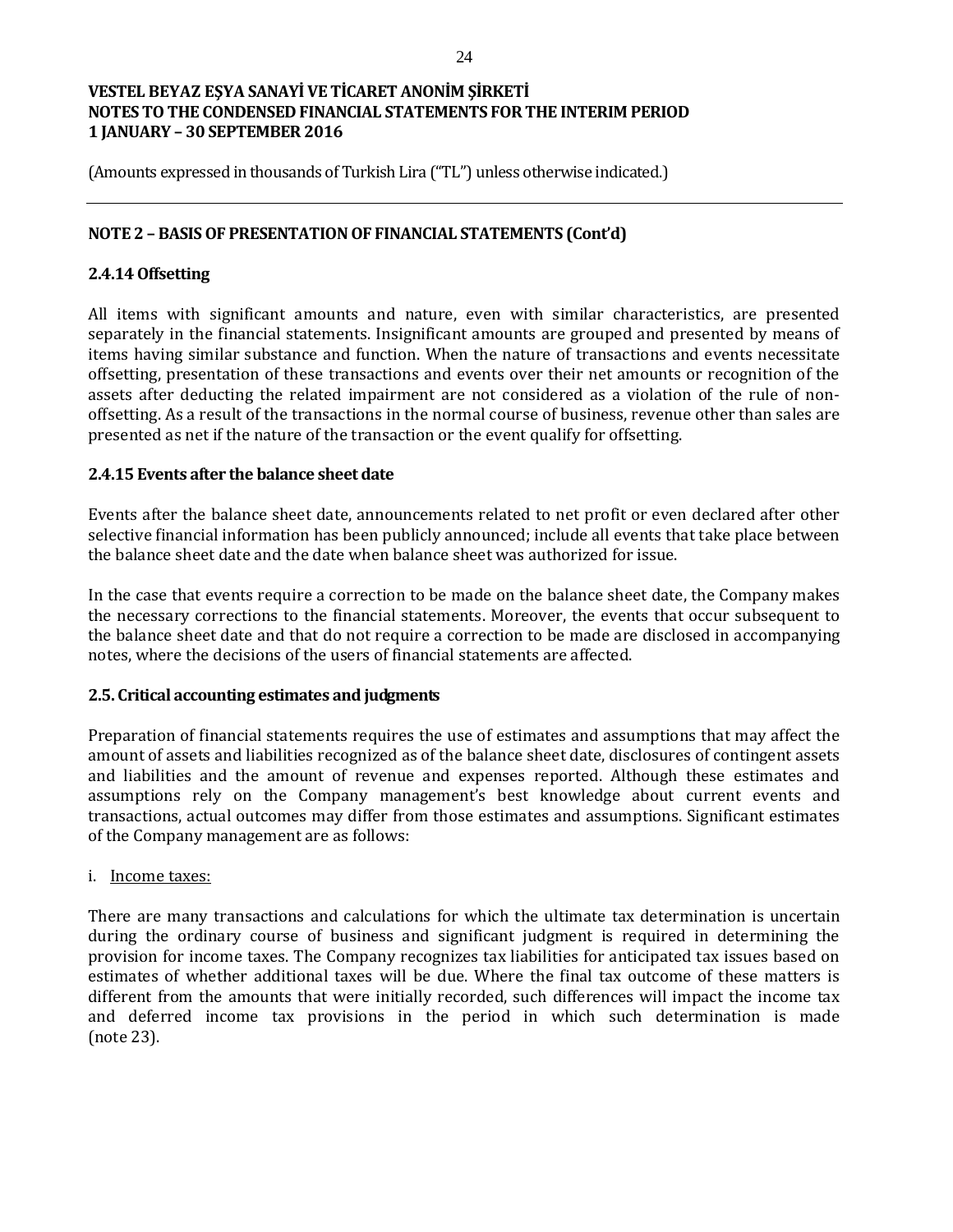(Amounts expressed in thousands of Turkish Lira ("TL") unless otherwise indicated.)

# **NOTE 3 - SEGMENT REPORTING**

Operating segments are identified on the same basis as financial information is reported internally to the Company's chief operating decision maker. The Company Board of Directors has been identified as the Company's chief operating decision maker who is responsible for allocating resources between segments and assessing their performances. The Company management determines operating segments by reference to the reports reviewed by the Board of Directors to make strategic decisions.

The Management believes that the Company operates in a single industry sector as the risks and returns for the activities do not show any material difference because the scope of activity covers only the production of white goods and the production processes and classes of customers are similar. As a result all information related to the industrial segment has been fully presented in the attached financial statements.

The Management has decided to use geographical segments for segment reporting considering the fact that risks and returns are affected by the differences in geographical regions.

|                  | 1 January - | 1 January -                            | 1 July- | 1 July-   |
|------------------|-------------|----------------------------------------|---------|-----------|
|                  |             | 30 September 30 September 30 September |         | September |
| Segment revenue  | 2016        | 2015                                   | 2016    | 2015      |
|                  |             |                                        |         |           |
| Turkey           | 533.231     | 430.121                                | 181.867 | 167.525   |
| Europe           | 1.161.069   | 965.739                                | 372.282 | 380.821   |
| <b>Other</b>     | 433.776     | 404.090                                | 143.521 | 151.790   |
| Gross sales      | 2.128.076   | 1.799.950                              | 697.670 | 700.136   |
| Discounts (-)    | (2.048)     | (1.636)                                | (1.190) | (175)     |
| <b>Net sales</b> | 2.126.028   | 1.798.314                              | 696.480 | 699.961   |

#### **Geographical segments:**

Other segment sales mainly comprise of sales to Asian and African countries.

The amount of export is 1.594.845 thousand TL for the period ended 30 September 2016 (1 January – 30 September 2015: 1.369.829 thousand TL). Export sales are denominated in EURO, and USD as % 98,7,and % 1,3 of total export respectively(1 January – 30 September 2015: % 97,2 EUR, % 2,8 USD).

The carrying value of segment assets and costs incurred in order to obtain these assets are not separately disclosed since all assets of the company are located in Turkey.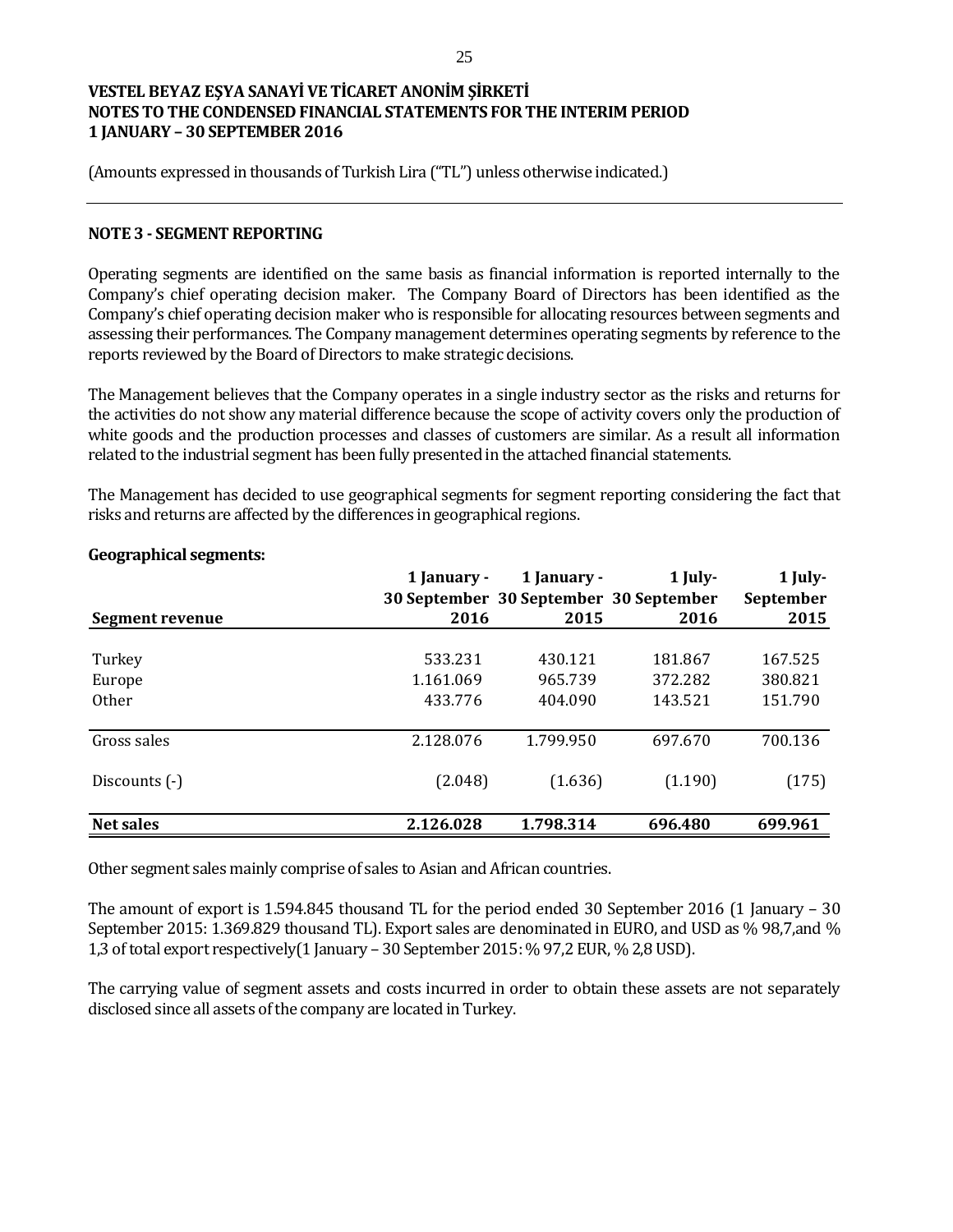(Amounts expressed in thousands of Turkish Lira ("TL") unless otherwise indicated.)

# **NOTE 4 – CASH AND CASH EQUIVALENTS**

|                                            | 30 September 2016 | 31 December 2015 |
|--------------------------------------------|-------------------|------------------|
| Cash                                       | 161               | 147              |
| <b>Bank</b> deposits                       |                   |                  |
| - Demand deposits                          | 5.235             | 28.340           |
| - Time deposits                            | 25.763            | 56.178           |
| Cheques and notes                          | 6.465             | 4.000            |
| <b>Blocked</b> deposits                    | 728               | 22               |
| <b>Cash and cash equivalents</b>           | 38.352            | 88.687           |
| <b>Effective interest rates</b>            |                   |                  |
|                                            | 30 September 2016 | 31 December 2015 |
| TL                                         |                   | 10,80%           |
| <b>USD</b>                                 | 0,10%             | 0,75%            |
| <b>EUR</b>                                 | 0,25%             |                  |
| <b>NOTE 5 - FINANCIAL LIABILITIES</b>      |                   |                  |
|                                            | 30 September 2016 | 31 December 2015 |
| Short - term financial liabilities         |                   |                  |
| Short term bank loans                      | 104.993           | 86               |
| Short term portion of long term bank loans | 59.359            | 5.887            |
|                                            | 164.352           | 5.973            |
| Long - term financial liabilities          |                   |                  |
| Long term bank loans                       |                   | 54.516           |
|                                            | $\blacksquare$    | 54.516           |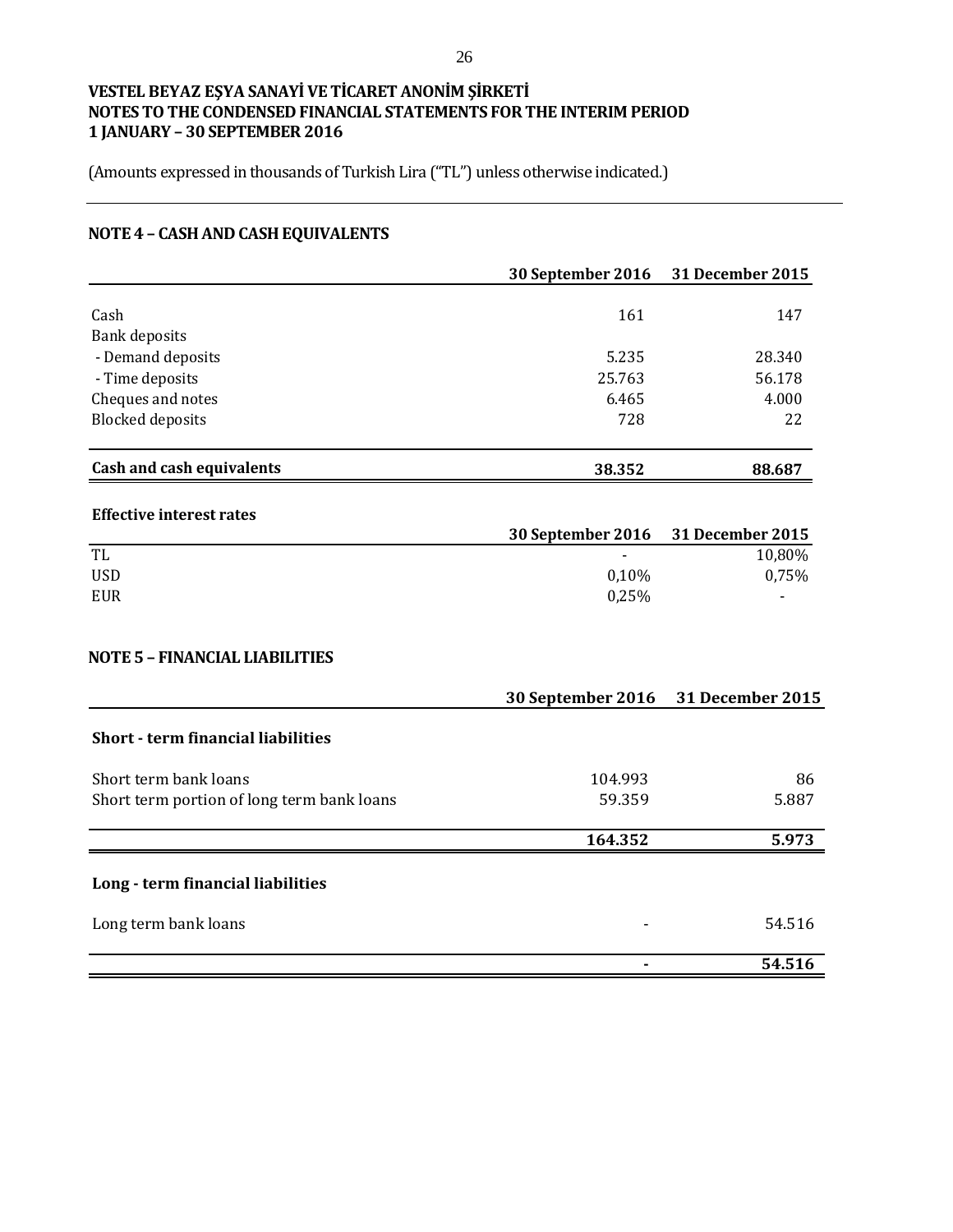(Amounts expressed in thousands of Turkish Lira ("TL") unless otherwise indicated.)

# **NOTE 5 – FINANCIAL LIABILITIES (Cont'd)**

|          |                                              | 30 September 2016 |            |                                                           | <b>31 December 2015</b> |                     |
|----------|----------------------------------------------|-------------------|------------|-----------------------------------------------------------|-------------------------|---------------------|
|          | Weighted<br>average of<br>effective interest | Original          |            | Weighted average<br>of effective<br>TL interest rates per | Original                | TL                  |
| Currency | rates per annum                              | currency          | Equivalent | annum                                                     |                         | currency Equivalent |
| - EUR    | 3,95%                                        | 20.557            | 69.088     |                                                           |                         |                     |
| - TL     | 13,56%                                       | 35.905            | 35.905     |                                                           | 86                      | 86                  |
|          |                                              |                   | 104.993    |                                                           |                         | 86                  |

Details of the Company's short term financial liabilities are given below:

Details of the Company's long term financial liabilities are given below:

|                           |                                                                 | 31 December 2015<br>30 September 2016 |            |                                                                           |          |                           |
|---------------------------|-----------------------------------------------------------------|---------------------------------------|------------|---------------------------------------------------------------------------|----------|---------------------------|
| Currency                  | Weighted<br>average of<br>effective interest<br>rates per annum | Original<br>currency                  | Equivalent | <b>Weighted average</b><br>of effective<br>TL interest rates per<br>annum | Original | TL<br>currency Equivalent |
|                           |                                                                 |                                       |            |                                                                           |          |                           |
| - EUR                     | 3,86%                                                           | 17.662                                | 59.359     | 4,25%                                                                     | 1.853    | 5.887                     |
| <b>Short term portion</b> |                                                                 |                                       | 59.359     |                                                                           |          | 5.887                     |
| - EUR                     |                                                                 |                                       |            | 3,85%                                                                     | 17.156   | 54.516                    |
| Long term portion         |                                                                 |                                       |            |                                                                           |          | 54.516                    |
|                           |                                                                 |                                       | 59.359     |                                                                           |          | 60.403                    |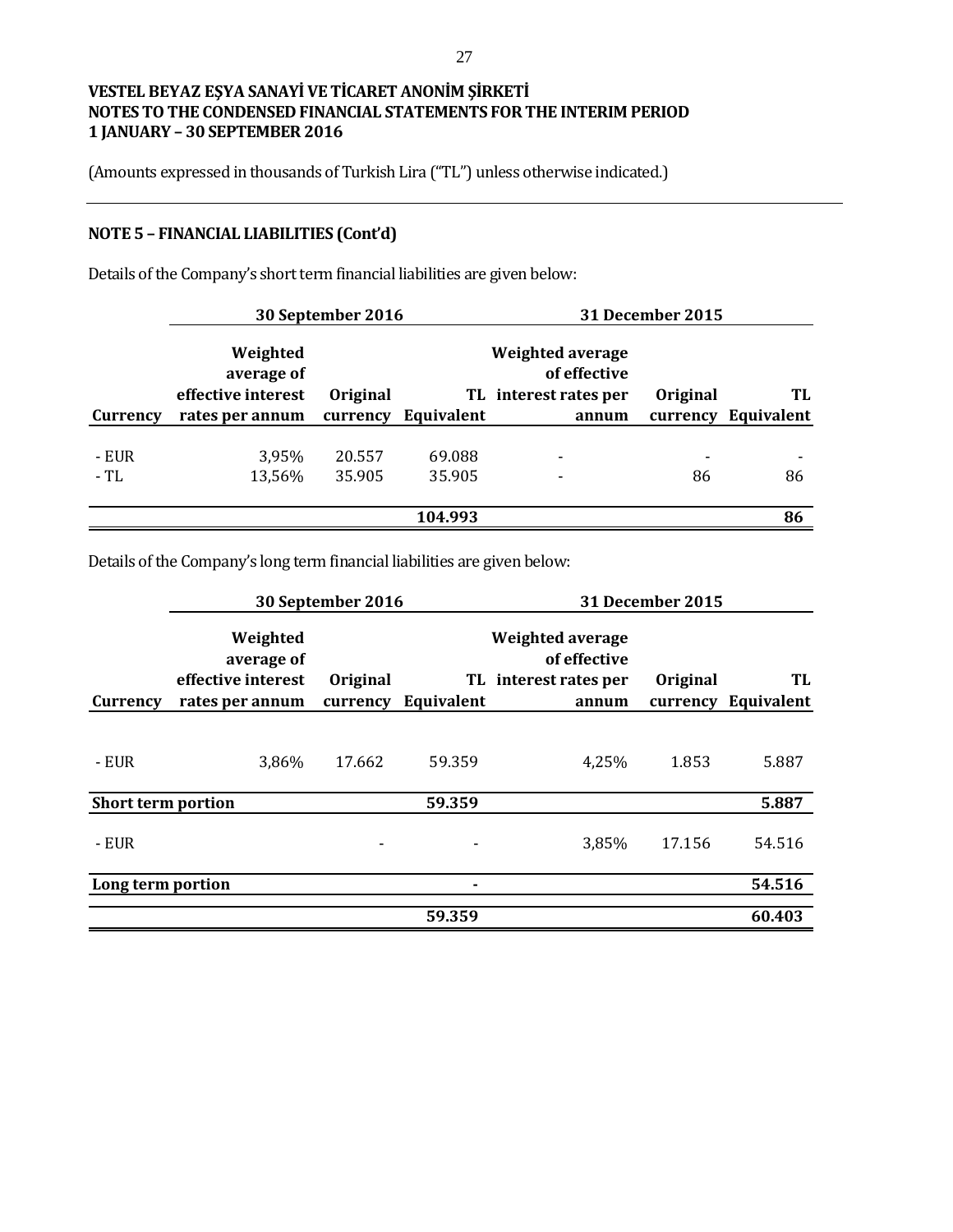(Amounts expressed in thousands of Turkish Lira ("TL") unless otherwise indicated.)

### **NOTE 5 – FINANCIAL LIABILITIES (Cont'd)**

The redemption schedule of the Company's long term financial liabilities are given below:

|                  | 30 September 2016 31 December 2015 |        |
|------------------|------------------------------------|--------|
| One to two years | $\blacksquare$                     | 54.516 |
|                  | $\sim$                             | 54.516 |

Total amount of Company's floating rate bans is TL 5.642 thousand (31 December 2015: 11.041 thousand TL).

The analysis of Company's borrowings in terms of periods remaining to contractual re-pricing dates is as follows:

|                 | 30 September 2016 31 December 2015 |        |
|-----------------|------------------------------------|--------|
|                 |                                    |        |
| $6 - 12$ months | 5.642                              | 11.041 |

Fair value of short term bank borrowings is considered to approximate their carrying values due to immateriality of discounting. Fair values are determined using average effective annual interest rates. Long term bank borrowings are stated at amortized cost using effective interest rate method and their fair values are considered to approximate their carrying values since loans usually have a re-pricing period of six months.

Guarantees given for the bank loans obtained are presented in note 13.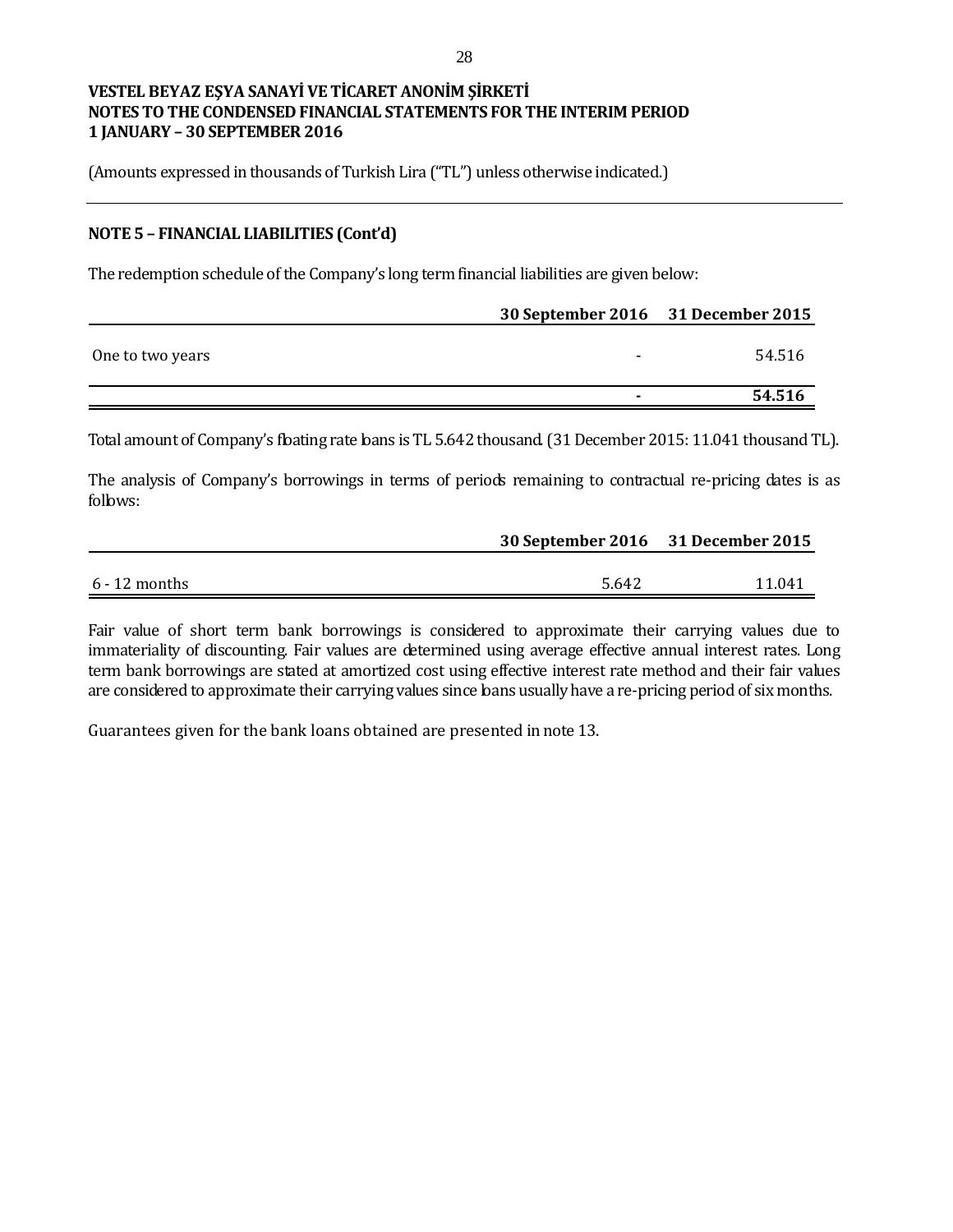(Amounts expressed in thousands of Turkish Lira ("TL") unless otherwise indicated.)

### **NOTE 6 –RELATED PARTY DISCLOSURES**

#### **a) Short-term trade receivables from related parties**

|                                      | 30 September 2016 | <b>31 December 2015</b> |
|--------------------------------------|-------------------|-------------------------|
| Vestel Ticaret A.S.                  | 922.467           | 821.584                 |
|                                      | 922.467           | 821.584                 |
| Unearned interest on receivables (-) | (4.274)           | (2.878)                 |
|                                      | 918.193           | 818.706                 |

The receivables result from the Company's foreign and domestic sales performed via Vestel Ticaret A.Ş. which is also a member of Vestel Group Companies.

### **b) Short-term trade payables to related parties**

|                                          | 30 September 2016 | <b>31 December 2015</b> |
|------------------------------------------|-------------------|-------------------------|
|                                          |                   |                         |
| Vestel Elektronik Sanayi ve Ticaret A.S. | 19.162            | 16.573                  |
| Vestel Holland B.V.                      | 172               | 8.354                   |
| Other related parties                    | 1.689             | 473                     |
|                                          | 21.023            | 25.400                  |
| Unearned interest on payables (-)        | (146)             | (202)                   |
|                                          | 20.877            | 25.198                  |

#### **c) Other short-term receivables from related parties**

|                                          | 30 September 2016 31 December 2015 |  |
|------------------------------------------|------------------------------------|--|
| Vestel Elektronik Sanavi ve Ticaret A.S. | 158.464                            |  |

The maturity of other short term receivables is December 2016 and its annual interest rate is 15% for TL

#### **d) Other short-term liabilities to related parties**

|                                          | 30 September 2016 | 31 December 2015 |
|------------------------------------------|-------------------|------------------|
| Vestel Elektronik Sanayi ve Ticaret A.S. | 48.011            |                  |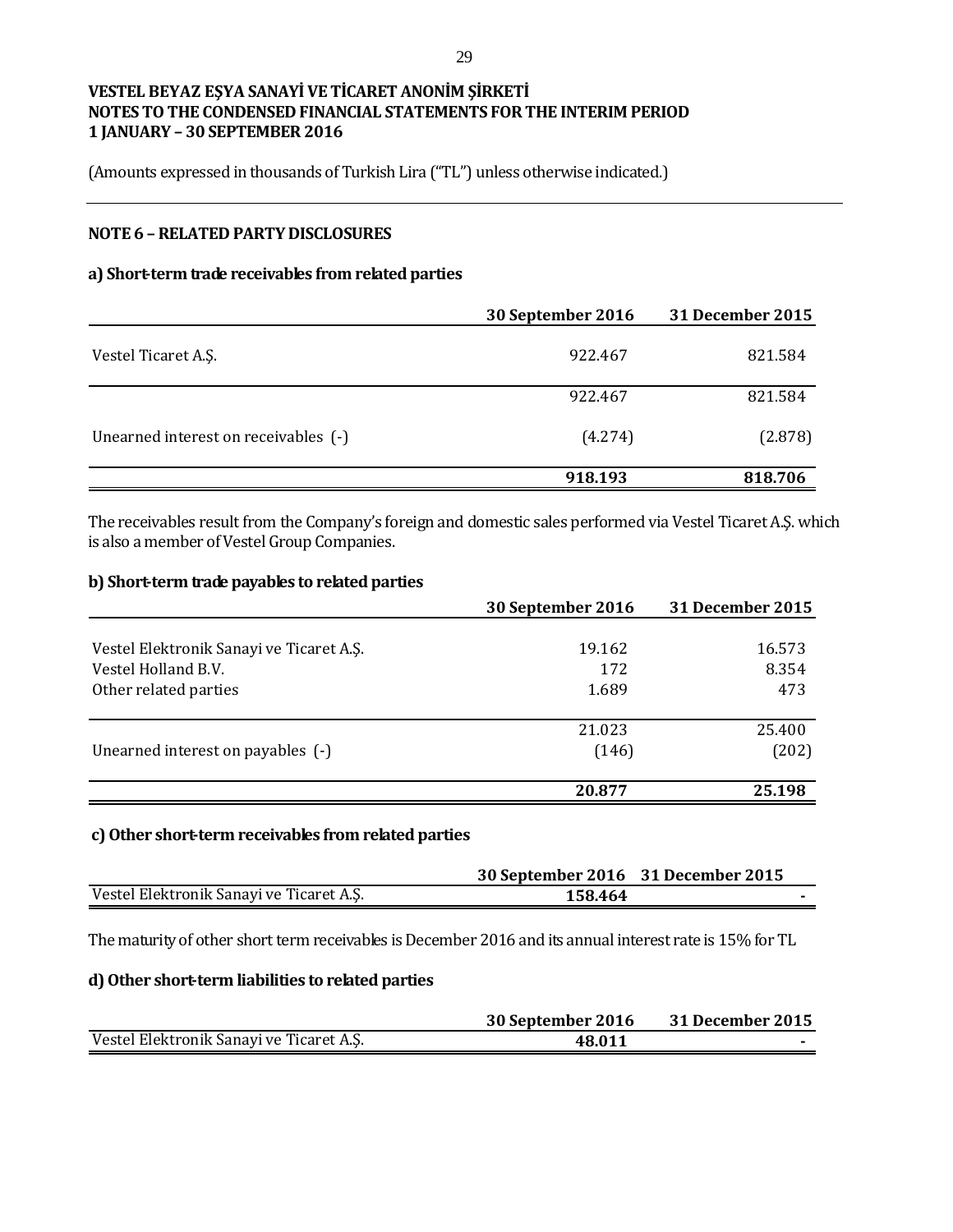(Amounts expressed in thousands of Turkish Lira ("TL") unless otherwise indicated.)

# **NOTE 6 –RELATED PARTY DISCLOSURES (Cont'd)**

#### **e) Other long-term liabilities to related parties**

|                                          | 30 September 2016 | 31 December 2015 |
|------------------------------------------|-------------------|------------------|
| Vestel Elektronik Sanayi ve Ticaret A.S. | 120.253           | 160.438          |

The annual interest rate is Euribor +3,20, and last instalment will be paid in March 2020.

### **f) Transactions with related parties**

|                                                | 1 January -<br>30 September | 1 January -<br>30 September | 1 July-<br>30 September | 1 July-<br>30 September |
|------------------------------------------------|-----------------------------|-----------------------------|-------------------------|-------------------------|
|                                                | 2016                        | 2015                        | 2016                    | 2015                    |
| <b>Sales</b>                                   |                             |                             |                         |                         |
| Vestel Ticaret A.Ş.                            | 2.080.876                   | 1.766.205                   | 681.719                 | 690.094                 |
| Vestel Elektronik Sanayi ve Ticaret A.Ş.       | 10.111                      | 8.458                       | 2.984                   | 3.274                   |
| Other related parties                          | 15                          | 8                           | 1                       |                         |
|                                                | 2.091.002                   | 1.774.671                   | 684.704                 | 693.368                 |
|                                                |                             |                             |                         |                         |
| <b>Operating expenses</b>                      |                             |                             |                         |                         |
| Vestel Holland B.V.                            | 7.111                       | 128.966                     | 1.302                   | 10.251                  |
| Vestel Elektronik Sanayi ve Ticaret A.Ş.       | 79.772                      | 53.563                      | 24.945                  | 18.408                  |
| Other related parties                          | 7.002                       | 8.546                       | 3.089                   | 1.073                   |
|                                                | 93.885                      | 191.075                     | 29.336                  | 29.732                  |
| Other operating income                         |                             |                             |                         |                         |
| Vestel Ticaret A.Ş.                            | 67.951                      | 140.815                     | 35.148                  | 84.293                  |
| Other related parties                          | 384                         | 1.830                       | 49                      | 249                     |
|                                                | 68.335                      | 142.645                     | 35.197                  | 84.542                  |
|                                                |                             |                             |                         |                         |
| Other operating expense<br>Vestel Ticaret A.S. | 14.184                      | 11.872                      | 73                      | (1.997)                 |
| Other related parties                          | 1.121                       | 3.929                       | 446                     | 2.824                   |
|                                                |                             |                             |                         |                         |
|                                                | 15.305                      | 15.801                      | 519                     | 827                     |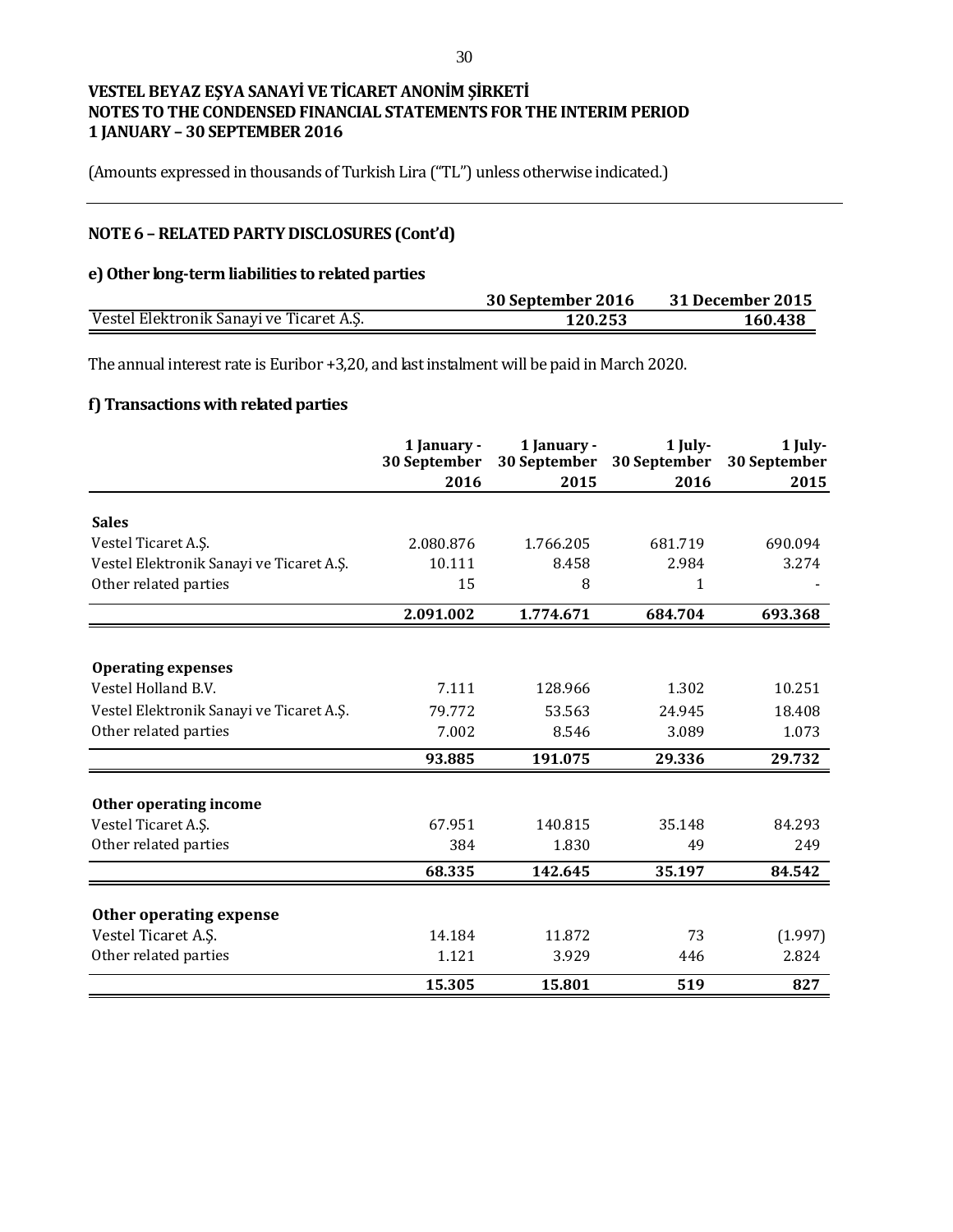(Amounts expressed in thousands of Turkish Lira ("TL") unless otherwise indicated.)

#### **NOTE 6 –RELATED PARTY DISCLOSURES (Cont'd)**

### **f) Transactions with related parties**

|                                          | 1 January -         | 1 January -  | 1 July-      | 1 July-      |
|------------------------------------------|---------------------|--------------|--------------|--------------|
|                                          | <b>30 September</b> | 30 September | 30 September | 30 September |
|                                          | 2016                | 2015         | 2016         | 2015         |
|                                          |                     |              |              |              |
| <b>Financial income</b>                  |                     |              |              |              |
| Vestel Elektronik Sanayi ve Ticaret A.Ş. | 12.847              | 6.658        | 1.895        | 2.697        |
|                                          | 12.847              | 6.658        | 1.895        | 2.697        |
| <b>Financial expense</b>                 |                     |              |              |              |
| Vestel Elektronik Sanayi ve Ticaret A.Ş. | 14.011              | 34.795       | 9.520        | 23.706       |
|                                          | 14.011              | 34.795       | 9.520        | 23.706       |
| Dividend paid                            |                     |              |              |              |
| Vestel Elektronik Sanayi ve Ticaret A.Ş. | 123.837             | 99.189       |              |              |
| Public shares                            | 7.040               | 5.636        |              |              |
|                                          | 130.877             | 104.825      |              |              |

The Company performs part of its raw material purchases via Vestel Holland B.V. which is also a member of Vestel Group Companies.

**g)** Guarantees received from and given to related parties are disclosed in note 13.

### **h) Compensation paid to key management including directors, the Chairman of Board of Directors, general managers and assistant general managers.**

Compensation paid to key management for the nine months period ended 30 September 2016 is 5.029 thousand TL (1 January -30 September 2015: 4.697 thousand TL).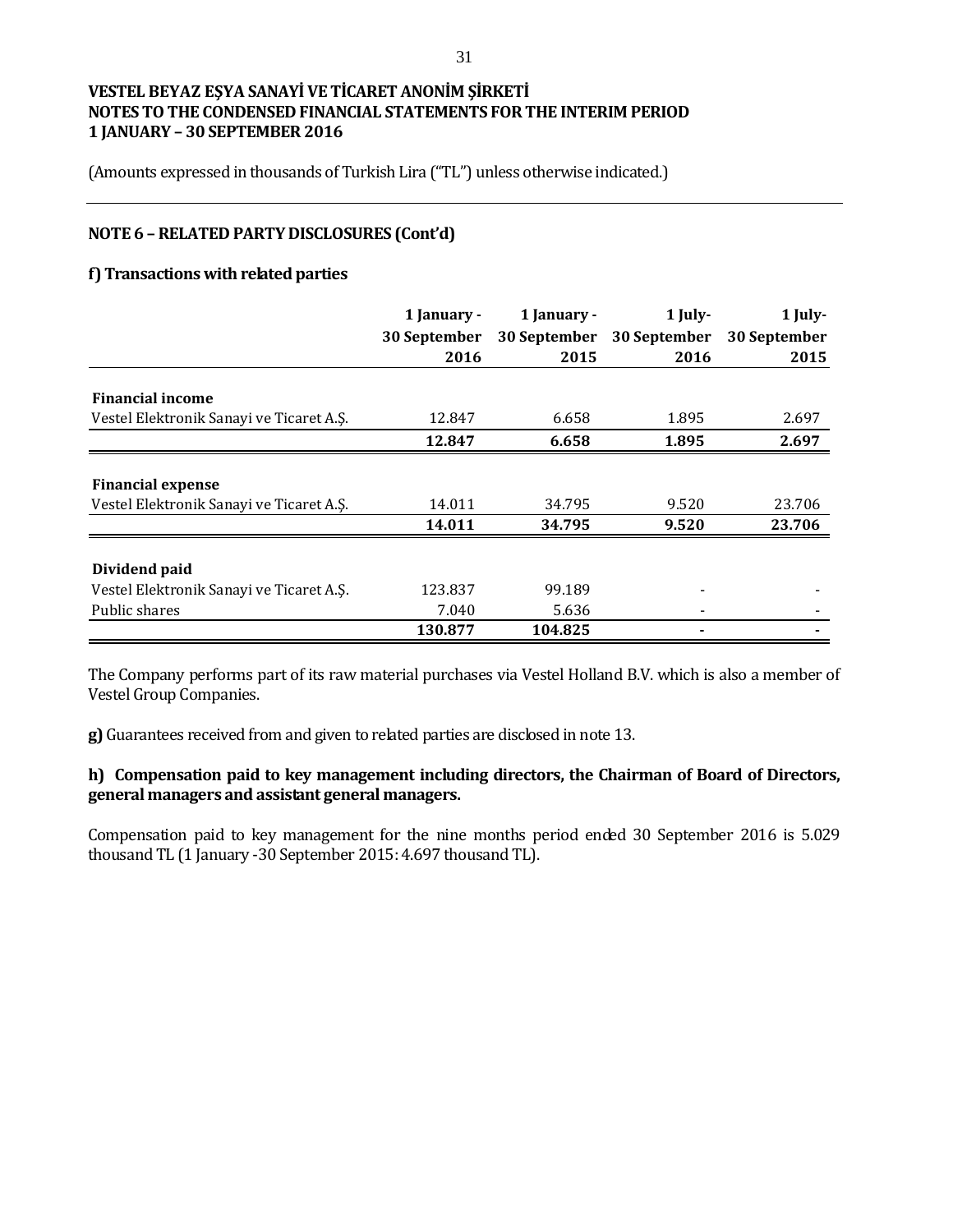(Amounts expressed in thousands of Turkish Lira ("TL") unless otherwise indicated.)

# **NOTE 7 – TRADE RECEIVABLES AND PAYABLES**

|                                        | 30 September 2016 31 December 2015 |         |
|----------------------------------------|------------------------------------|---------|
|                                        |                                    |         |
| Short - term trade receivables         |                                    |         |
| Trade receivables                      |                                    |         |
| - Related parties (note 6)             | 922.467                            | 821.584 |
| - Other parties                        | 3.845                              | 6.464   |
| Cheques and notes receivables          | 2.000                              |         |
|                                        |                                    |         |
|                                        | 928.312                            | 828.048 |
| Unearned interest expense (-)          |                                    |         |
| - Related parties (note 6)             | (4.274)                            | (2.878) |
| - Other parties                        | (509)                              | (375)   |
| Allowance for doubtful receivables (-) | (210)                              | (210)   |
| Total short - term trade receivables   | 923.319                            | 824.585 |

The Company provides allowance for doubtful receivables based on historical experience.

|                                 | 30 September 2016 | 31 December 2015 |
|---------------------------------|-------------------|------------------|
|                                 |                   |                  |
| Short term trade payables       |                   |                  |
| Trade payables                  |                   |                  |
| - Related parties (note 6)      | 21.023            | 25.400           |
| - Other parties                 | 707.183           | 707.759          |
|                                 |                   |                  |
|                                 | 728.206           | 733.159          |
| Unearned interest income (-)    |                   |                  |
| - Related parties (note 6)      | (146)             | (202)            |
| - Other parties                 | (1.735)           | (2.307)          |
|                                 |                   |                  |
| Total short-term trade payables | 726.325           | 730.650          |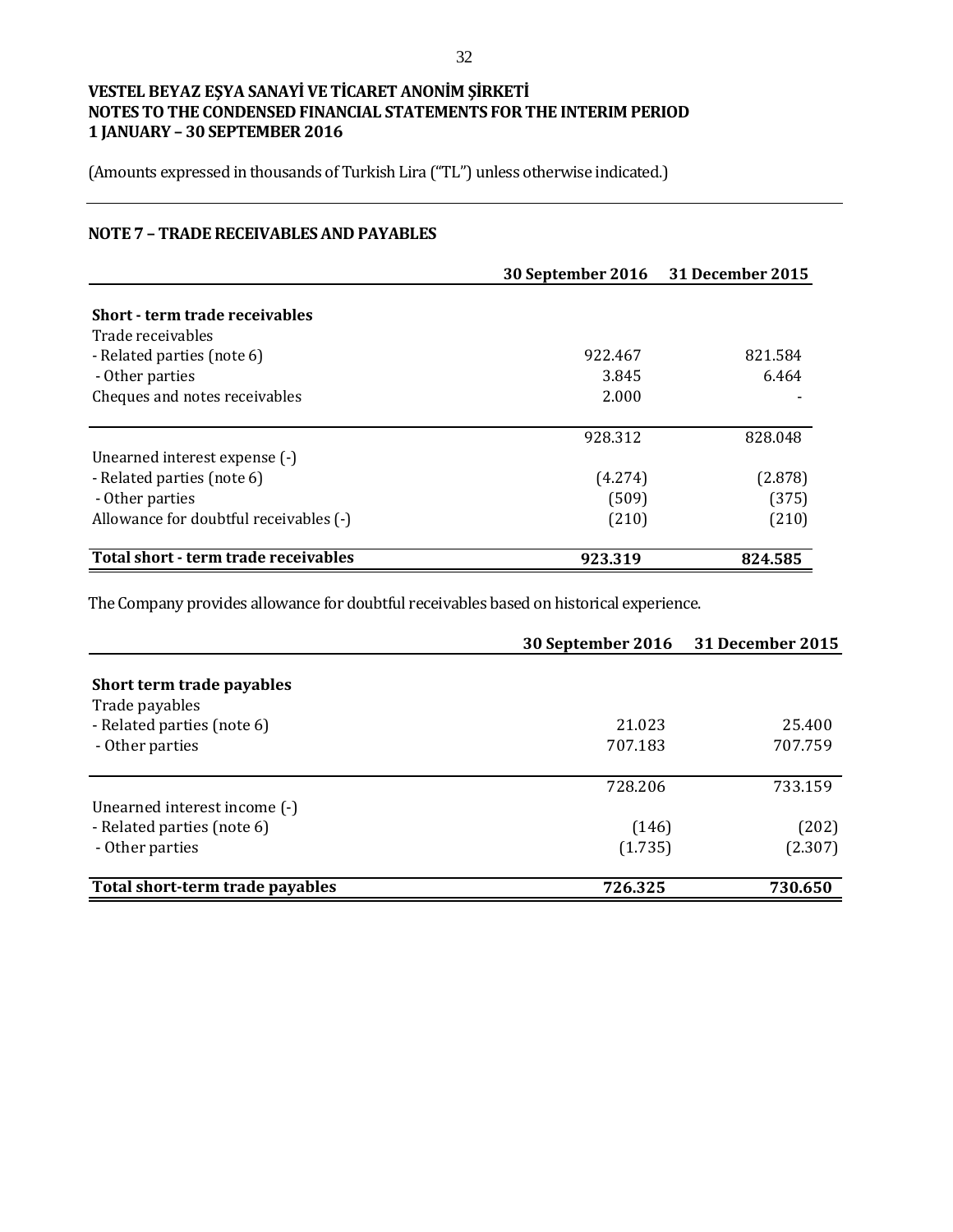(Amounts expressed in thousands of Turkish Lira ("TL") unless otherwise indicated.)

#### **NOTE 8 –OTHER RECEIVABLES**

|                                           | 30 September 2016 31 December 2015 |        |
|-------------------------------------------|------------------------------------|--------|
| <b>Short - term other receivables</b>     |                                    |        |
| Receivables from related parties (note 6) | 158.464                            |        |
| VAT receivable                            | 63.820                             | 91.251 |
| Deposits and guarantees given             | 7.714                              | 5.862  |
| Other tax receivables                     | 14.497                             |        |
| Other receivables                         | 1.285                              | 1.124  |
|                                           | 245.780                            | 98.237 |
|                                           |                                    |        |

#### **NOTE 9 – INVENTORIES**

|                                             | 30 September 2016 31 December 2015 |         |
|---------------------------------------------|------------------------------------|---------|
|                                             |                                    |         |
| Raw materials                               | 180.321                            | 138.839 |
| Work in process                             | 6.849                              | 4.004   |
| Finished goods                              | 140.226                            | 119.151 |
| <b>Other</b>                                | 4                                  | 4       |
|                                             | 327.400                            | 261.998 |
| Provision for impairment on inventories (-) | (129)                              | (622)   |
|                                             | 327.271                            | 261.376 |
|                                             |                                    |         |

As of 30 September 2016 the Company does not have inventories pledged as security for liabilities (31 December 2015: None).

Cost of the inventory included in the cost of sales for the period 1 January - 30 September 2016 amounts to 1.499.822 thousand TL (1 January – 30 September 2015: 1.298.073 thousand TL).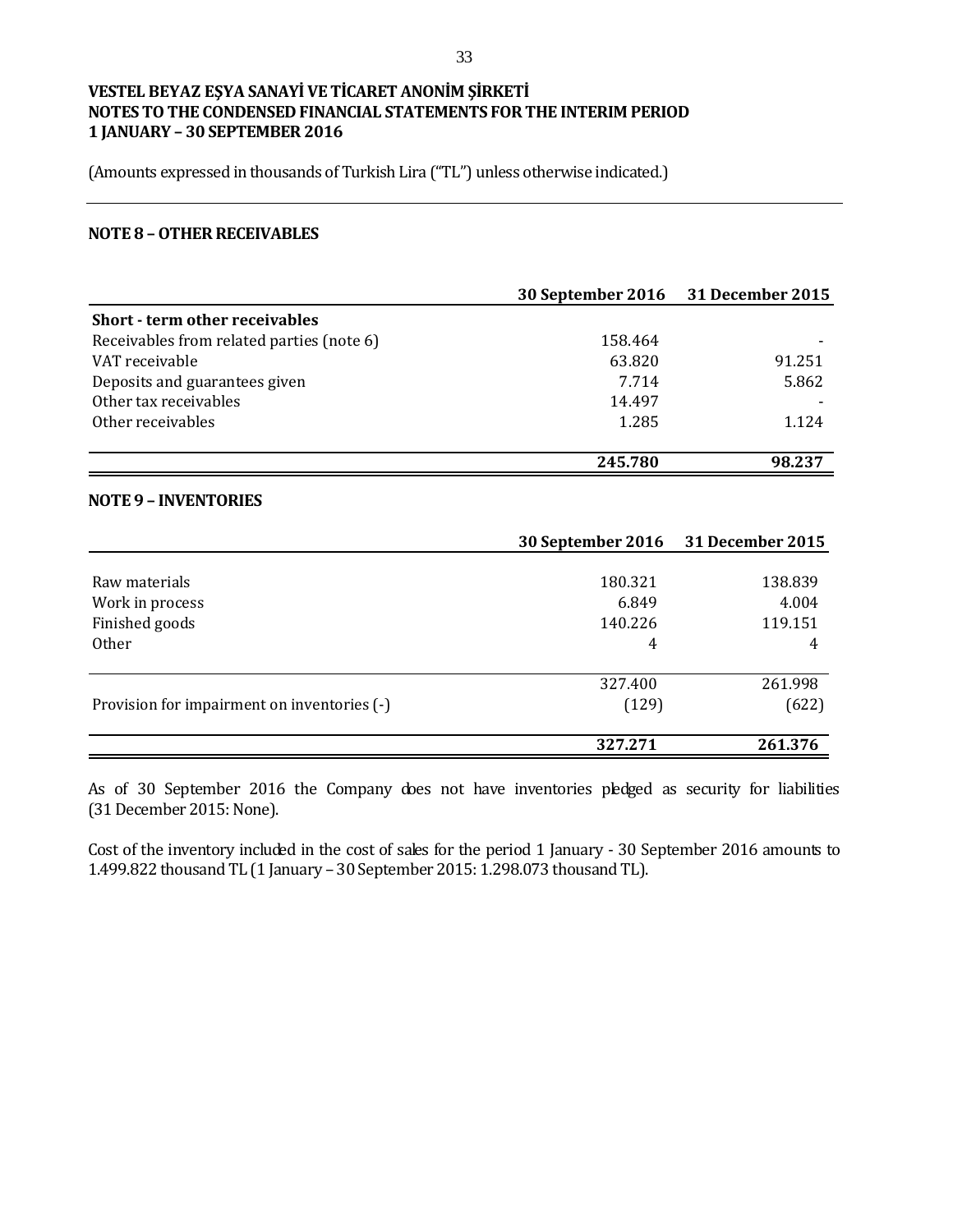(Amounts expressed in thousands of Turkish Lira ("TL") unless otherwise indicated.)

# **NOTE 9 – INVENTORIES (Cont'd)**

Allocation of provision for impairment on inventories in terms of inventory type is as follows:

|                                | 30 September 2016 31 December 2015 |     |
|--------------------------------|------------------------------------|-----|
| Raw materials                  | $\overline{\phantom{0}}$           | 93  |
| Finished goods and merchandise | 129                                | 529 |
|                                |                                    |     |
|                                | 129                                |     |

Movement of provision for diminution in value of inventories is as follows:

|                                   | 1 January - | 1 January -<br>30 September 2016 30 September 2015 |
|-----------------------------------|-------------|----------------------------------------------------|
| Opening balance, 1 January        | 622         | 1.071                                              |
| Current year additions            | 129         | 645                                                |
| Realised due to sale of inventory | (622)       | (1.071)                                            |
| <b>Balance at 30 September</b>    | 129         | 645                                                |

#### **NOTE 10 – PREPAID EXPENSES**

|                                          | 30 September 2016 31 December 2015 |        |
|------------------------------------------|------------------------------------|--------|
| Prepaid expenses in current assets       |                                    |        |
| Order advances given                     | 4.303                              | 3.578  |
| Prepaid expenses                         | 6.930                              | 6.725  |
| Business advances given                  | 20                                 | 3      |
|                                          | 11.253                             | 10.306 |
| Prepaid expenses in non-current assets   |                                    |        |
| Advances given for fixed asset purchases | 10.741                             | 3.014  |
| Prepaid expenses                         | 580                                | 738    |
|                                          | 11.321                             | 3.752  |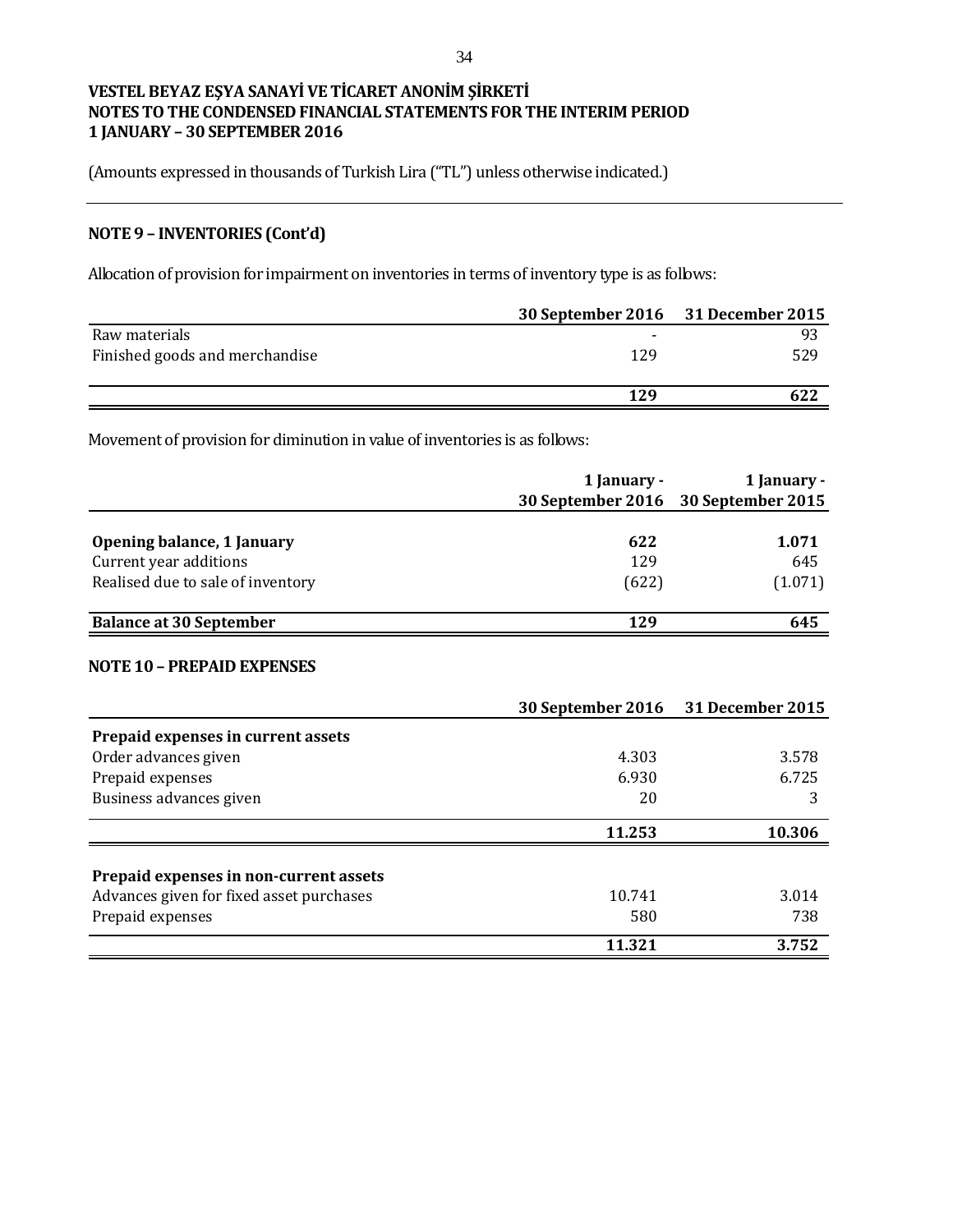(Amounts expressed in thousands of Turkish Lira ("TL") unless otherwise indicated.)

# **NOTE 11 – PROPERTY, PLANT AND EQUIPMENT**

|                                 | 1 January |                          |       |                  | 30 September |
|---------------------------------|-----------|--------------------------|-------|------------------|--------------|
|                                 |           | 2016 Additions Disposals |       | <b>Transfers</b> | 2016         |
| <b>Cost or revaluation</b>      |           |                          |       |                  |              |
| Land                            | 6.547     |                          |       |                  | 6.547        |
| Land improvements               | 3.204     |                          |       |                  | 3.204        |
| <b>Buildings</b>                | 67.908    | 649                      |       | 817              | 69.374       |
| Leasehold improvements          | 5.744     | 107                      |       | 68               | 5.919        |
| Plant and machinery             | 783.887   | 51.452                   | (344) | 3.605            | 838.600      |
| Motor vehicles                  | 421       | 15                       |       |                  | 436          |
| Furniture and fixtures          | 43.440    | 1.778                    | (59)  | 639              | 45.798       |
| Construction in progress        | 4.634     | 6.357                    |       | (5.129)          | 5.862        |
|                                 | 915.785   | 60.358                   | (403) |                  | 975.740      |
| <b>Accumulated depreciation</b> |           |                          |       |                  |              |
| Land improvements               | 2.319     | 41                       |       |                  | 2.360        |
| <b>Buildings</b>                | 28.054    | 967                      |       |                  | 29.021       |
| Leasehold improvements          | 2.378     | 342                      |       |                  | 2.720        |
| Plant and machinery             | 540.144   | 51.647                   | (321) |                  | 591.470      |
| Motor vehicles                  | 232       | 51                       |       |                  | 283          |
| Furniture and fixtures          | 28.088    | 3.039                    | (36)  |                  | 31.091       |
|                                 | 601.215   | 56.087                   | (357) |                  | 656.945      |
| Net book value                  | 314.570   |                          |       |                  | 318.795      |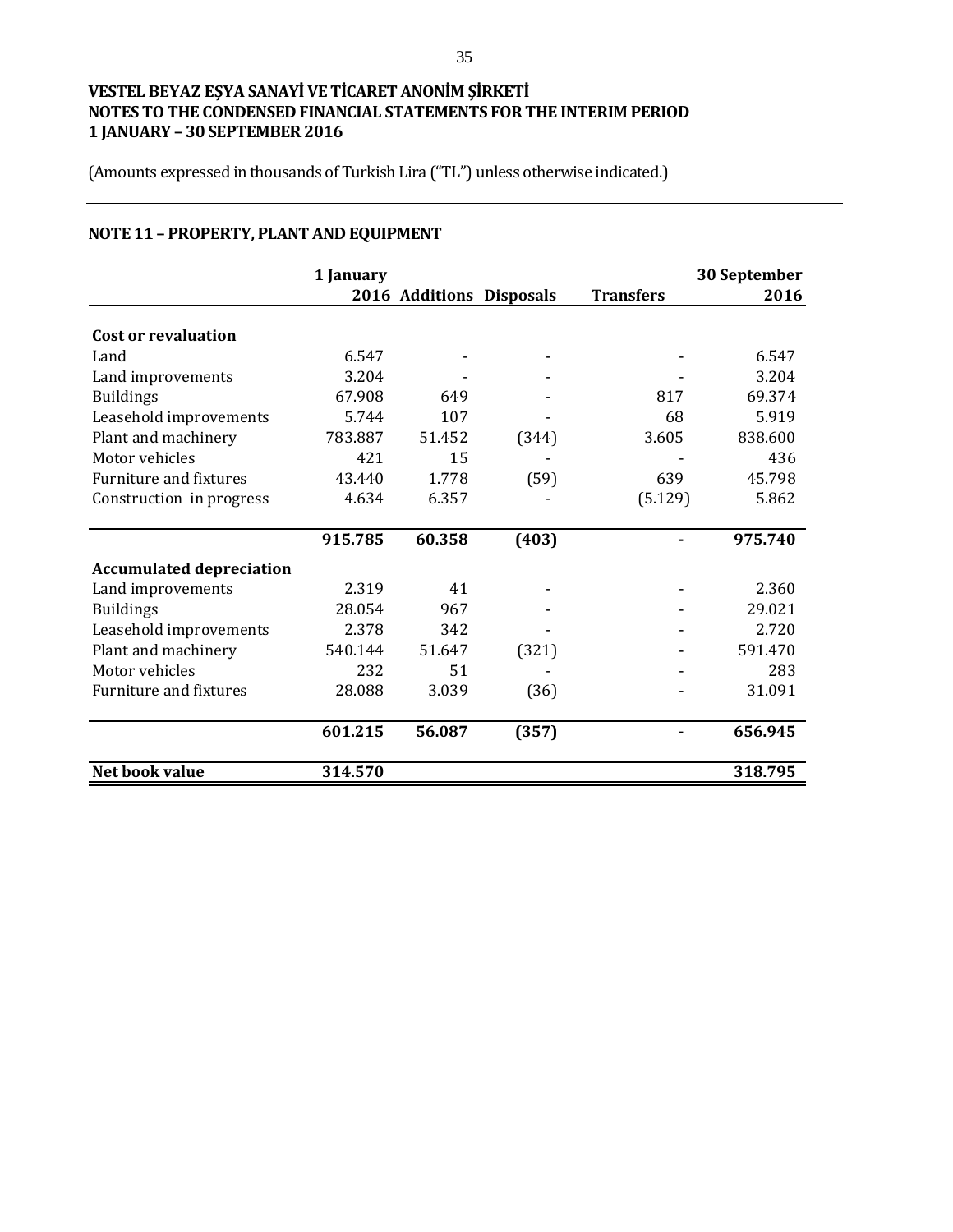(Amounts expressed in thousands of Turkish Lira ("TL") unless otherwise indicated.)

| NOTE 11 - PROPERTY, PLANT AND EQUIPMENT (Cont'd) |  |  |
|--------------------------------------------------|--|--|
|                                                  |  |  |

|                                 | 1 January |                                    |         |         | 30 September |
|---------------------------------|-----------|------------------------------------|---------|---------|--------------|
|                                 |           | 2015 Additions Disposals Transfers |         |         | 2015         |
| Cost                            |           |                                    |         |         |              |
| Land                            | 6.547     |                                    |         |         | 6.547        |
| Land improvements               | 3.112     | 60                                 |         | 32      | 3.204        |
| <b>Buildings</b>                | 66.233    | 604                                |         | 234     | 67.071       |
| Leasehold improvements          | 4.726     | 605                                |         | 105     | 5.436        |
| Plant and machinery             | 744.670   | 29.619                             | (4.008) | 4.654   | 774.935      |
| Motor vehicles                  | 396       |                                    |         |         | 396          |
| <b>Furniture and fixtures</b>   | 37.578    | 3.146                              | (96)    | 1.741   | 42.369       |
| Construction in progress        | 2.272     | 7.761                              |         | (6.766) | 3.267        |
|                                 | 865.534   | 41.795                             | (4.104) |         | 903.225      |
| <b>Accumulated depreciation</b> |           |                                    |         |         |              |
| Land improvements               | 2.268     | 38                                 |         |         | 2.306        |
| <b>Buildings</b>                | 26.927    | 831                                |         |         | 27.758       |
| Leasehold improvements          | 1.996     | 277                                |         |         | 2.273        |
| Plant and machinery             | 479.632   | 52.414                             | (3.623) |         | 528.423      |
| Motor vehicles                  | 172       | 45                                 |         |         | 217          |
| <b>Furniture and fixtures</b>   | 24.309    | 2.865                              | (86)    |         | 27.088       |
|                                 | 535.304   | 56.470                             | (3.709) |         | 588.065      |
| Net book value                  | 330.230   |                                    |         |         | 315.160      |

Additions to property, plant and equipment in the period 1 January – 30 September 2016 and 2015 mainly consist of machinery and equipment investments made to first and second refrigerator, washing machine, cooker, dishwasher and air conditioner factories.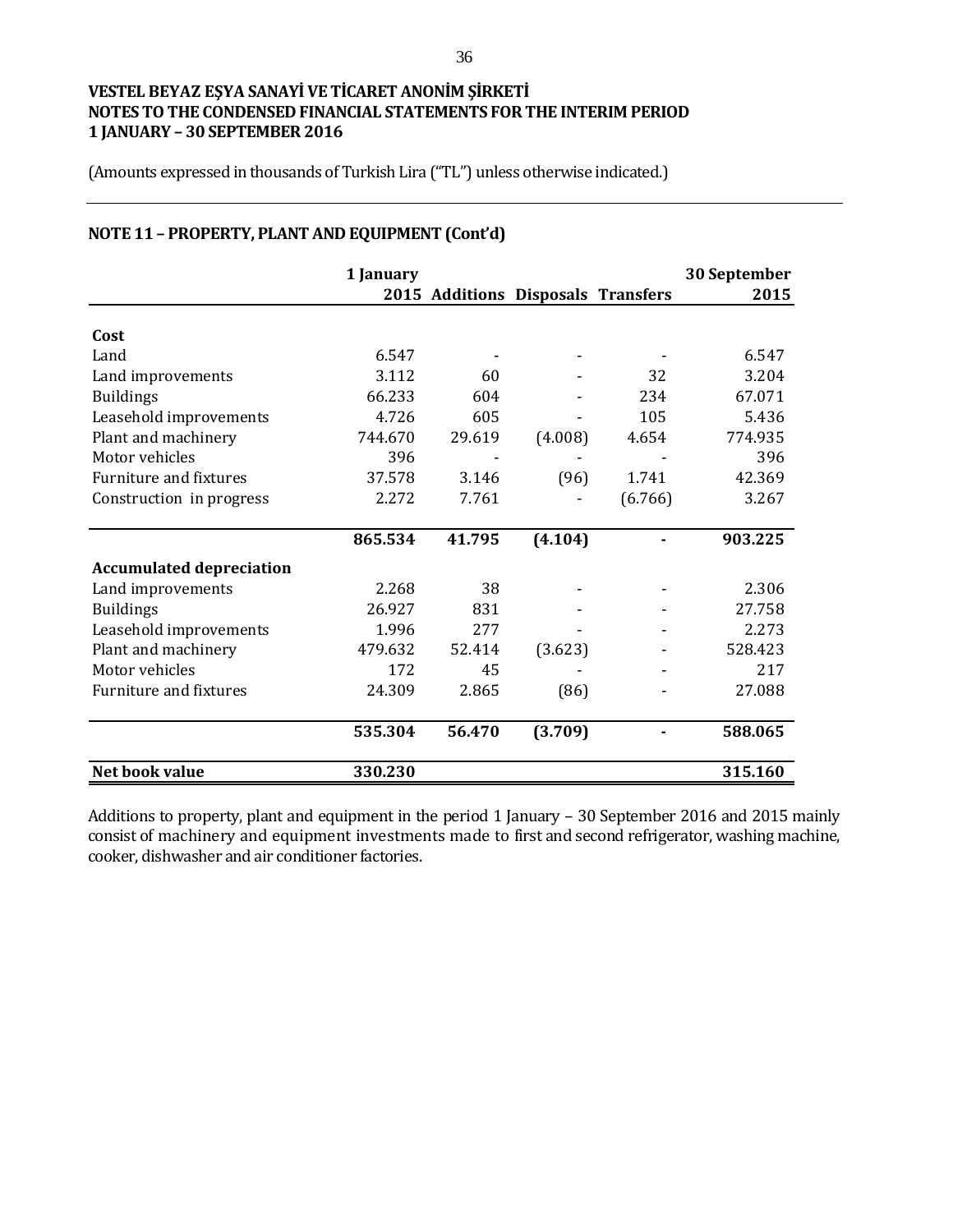(Amounts expressed in thousands of Turkish Lira ("TL") unless otherwise indicated.)

# **NOTE 11 – PROPERTY, PLANT AND EQUIPMENT (Cont'd)**

Useful lives of property, plant and equipment is as follows:

|                        | Useful life |  |
|------------------------|-------------|--|
|                        |             |  |
| Land improvements      | 8-35 years  |  |
| <b>Buildings</b>       | 25-50 years |  |
| Leasehold improvements | 5 years     |  |
| Plant and machinery    | 5-20 years  |  |
| Motor vehicles         | 5 years     |  |
| Furniture and fixtures | 5-10 years  |  |
|                        |             |  |

Allocation of current year depreciation and amortization expenses is as follows:

|                                              | 1 January -<br>30 September<br>2016 | 1 January -<br>30 September<br>2015 |
|----------------------------------------------|-------------------------------------|-------------------------------------|
|                                              |                                     |                                     |
| Cost of sales                                | 54.448                              | 54.291                              |
| Research and development expenses            | 12.664                              | 10.944                              |
| Marketing, selling and distribution expenses | 205                                 | 217                                 |
| General administrative expenses              | 438                                 | 365                                 |
|                                              | 67.755                              | 65.817                              |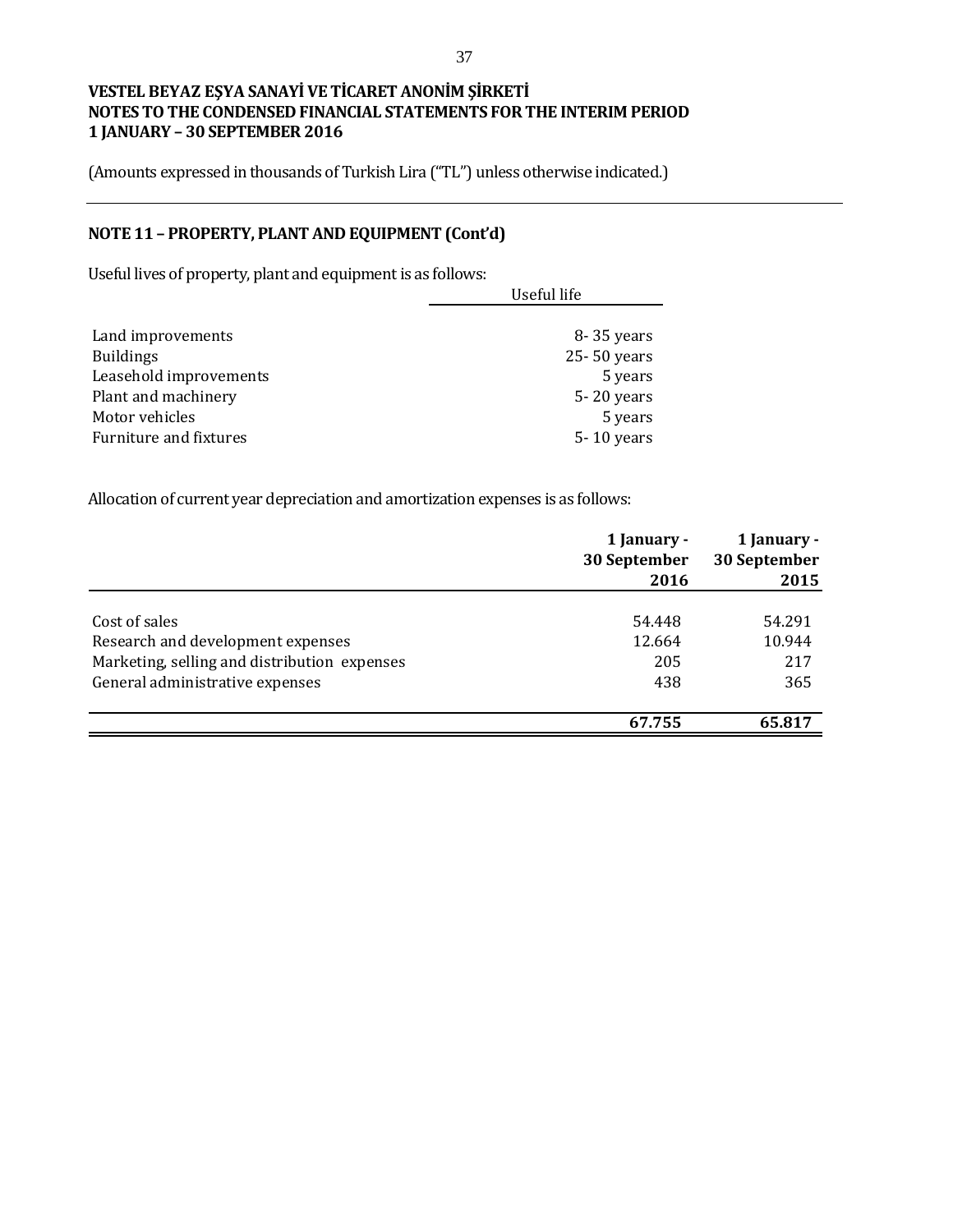(Amounts expressed in thousands of Turkish Lira ("TL") unless otherwise indicated.)

#### **NOTE 12 – INTANGIBLE ASSETS**

|                                 | 1 January |                  |                  | 30 September |
|---------------------------------|-----------|------------------|------------------|--------------|
|                                 | 2016      | <b>Additions</b> | <b>Disposals</b> | 2016         |
| Cost                            |           |                  |                  |              |
| Rights                          | 6.376     |                  |                  | 6.376        |
| Development cost                | 133.481   | 20.584           | (907)            | 153.158      |
| Other intangible assets         | 10.018    | 1.450            |                  | 11.468       |
|                                 | 149.875   | 22.034           | (907)            | 171.002      |
| <b>Accumulated amortization</b> |           |                  |                  |              |
| Rights                          | 6.351     |                  |                  | 6.351        |
| Development cost                | 54.926    | 11.099           |                  | 66.025       |
| Other intangible assets         | 3.635     | 569              |                  | 4.204        |
|                                 | 64.912    | 11.668           | $\blacksquare$   | 76.580       |
| Net book value                  | 84.963    |                  |                  | 94.422       |

|                                 | 1 January |                  |                  | 30 September |
|---------------------------------|-----------|------------------|------------------|--------------|
|                                 | 2015      | <b>Additions</b> | <b>Disposals</b> | 2015         |
| Cost                            |           |                  |                  |              |
| Rights                          | 6.376     |                  |                  | 6.376        |
| Development cost                | 105.380   | 18.491           | (311)            | 123.560      |
| Other intangible assets         | 8.166     | 1.429            |                  | 9.595        |
|                                 | 119.922   | 19.920           | (311)            | 139.531      |
| <b>Accumulated amortization</b> |           |                  |                  |              |
| Rights                          | 6.348     | 3                |                  | 6.351        |
| Development cost                | 42.597    | 8.878            |                  | 51.475       |
| Other intangible assets         | 3.001     | 466              |                  | 3.467        |
|                                 | 51.946    | 9.347            |                  | 61.293       |
| Net book value                  | 67.976    |                  |                  | 78.238       |

Development costs, incurred by the Company on development projects relating to refrigerators, split air conditioners, washing machines, cookers and dish washers are capitalized as intangible assets when it is probable that costs will be recovered through future commercial activity and only if the cost can be measured reliably.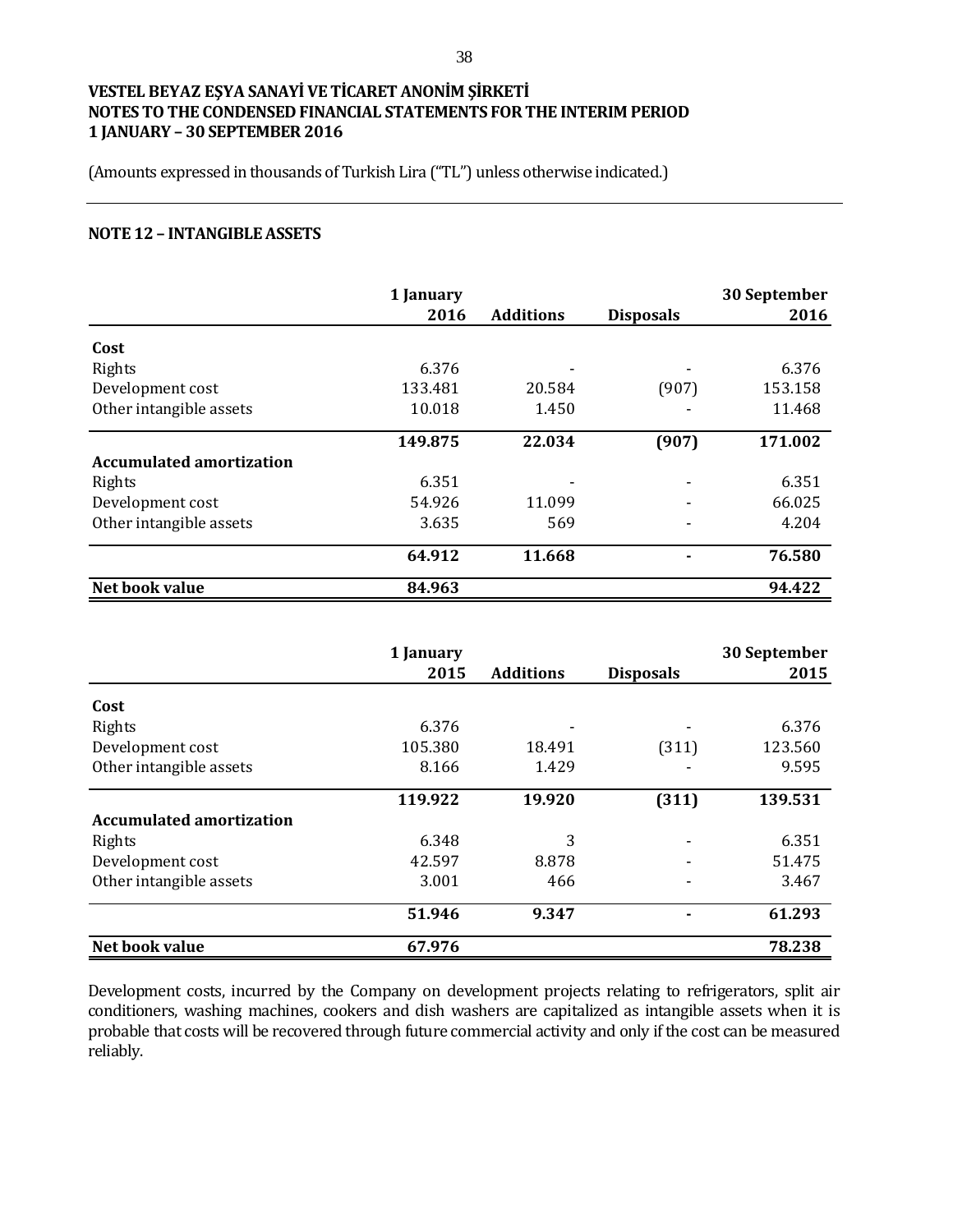(Amounts expressed in thousands of Turkish Lira ("TL") unless otherwise indicated.)

# **NOTE 12 – INTANGIBLE ASSETS (Cont'd)**

Useful lives of intangible assets are as follows:

|                         | Useful life    |  |
|-------------------------|----------------|--|
|                         |                |  |
| Rights                  | 3 - 15 years   |  |
| Development cost        | $2 - 10$ years |  |
| Other intangible assets | $2 - 15$ years |  |

#### **NOTE 13 – PROVISIONS, CONTINGENT ASSETS AND LIABILITIES**

#### **a) Provisions**

|                                | 30 September 2016 31 December 2015 |       |
|--------------------------------|------------------------------------|-------|
|                                |                                    |       |
| <b>Short - term provisions</b> |                                    |       |
| Provision for lawsuit risks    | 1.620                              | 1.358 |
|                                |                                    |       |
|                                | 1.620                              | 1.358 |
|                                |                                    |       |

### **b) Guarantees received by the Company**

|                         | 30 September 2016 31 December 2015 |           |
|-------------------------|------------------------------------|-----------|
| Guarantee letters       | 6.919                              | 5.945     |
| Cheques and notes       | 5.459                              | 5.700     |
| Collaterals and pledges | 2.770.894                          | 2.740.159 |
|                         | 2.783.272                          | 2.751.804 |

Vestel Elektronik Sanayi ve Ticaret A.Ş. and Vestel Ticaret A.Ş. has given guarantees to various banks on behalf of the Company for its forward contracts and bank borrowings.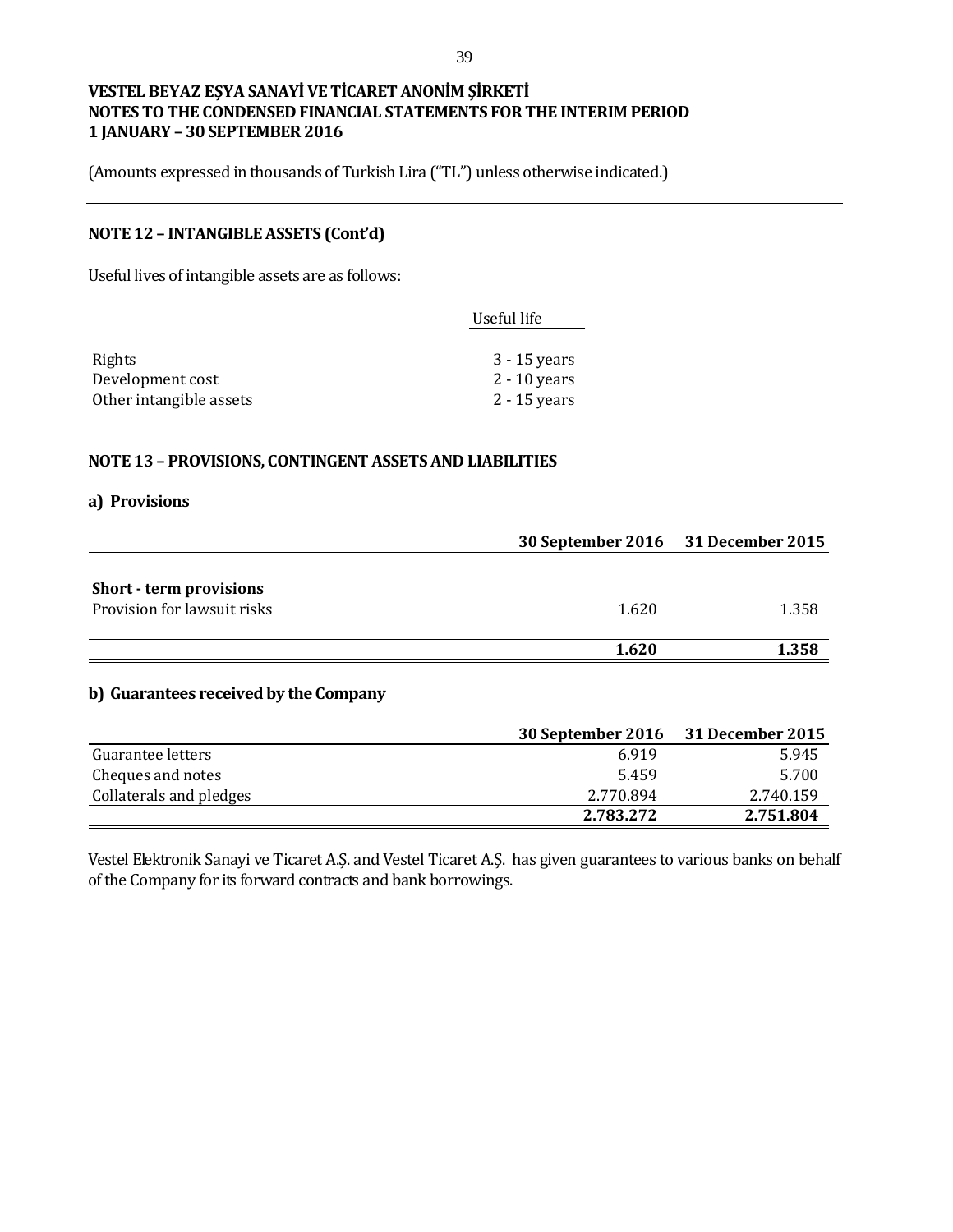(Amounts expressed in thousands of Turkish Lira ("TL") unless otherwise indicated.)

# **NOTE 13 – PROVISIONS, CONTINGENT ASSETS AND LIABILITIES (Cont'd)**

# **c) Collaterals, pledges and mortgages ("CPM's") given by the Company are as follows:**

|                                                                                                                                                            | <b>USD</b> | <b>EUR</b> |           | TL         |
|------------------------------------------------------------------------------------------------------------------------------------------------------------|------------|------------|-----------|------------|
| <b>CPM's given by the Group</b>                                                                                                                            | ('000)     | ('000)     | TL        | Equivalent |
| 30 September 2016                                                                                                                                          |            |            |           |            |
| A. CPM's given on behalf of its own legal entity                                                                                                           |            |            | 9.859     | 9.859      |
| B. CPM's given on behalf of fully consolidated<br>subsidiaries $(*)$                                                                                       |            |            |           |            |
| C. CPM's given on behalf of third parties for<br>ordinary course of business                                                                               |            |            |           |            |
| D. Total amount of other CPM's given                                                                                                                       | 1.523.905  | 46.866     | 1.070.430 | 5.793.404  |
| i. Total amount of CPM's given on behalf of the<br>parent company<br>ii. Total amount of CPM's given to on behalf of                                       | 1.154.545  |            | 830.371   | 4.289.272  |
| other group companies which are not in scope of B<br>and C.<br>iii. Total amount of CPM's given on behalf of third<br>parties which are not in scope of C. | 369.360    | 46.866     | 240.059   | 1.504.132  |
| <b>Total</b>                                                                                                                                               | 1.523.905  | 46.866     | 1.080.289 | 5.803.263  |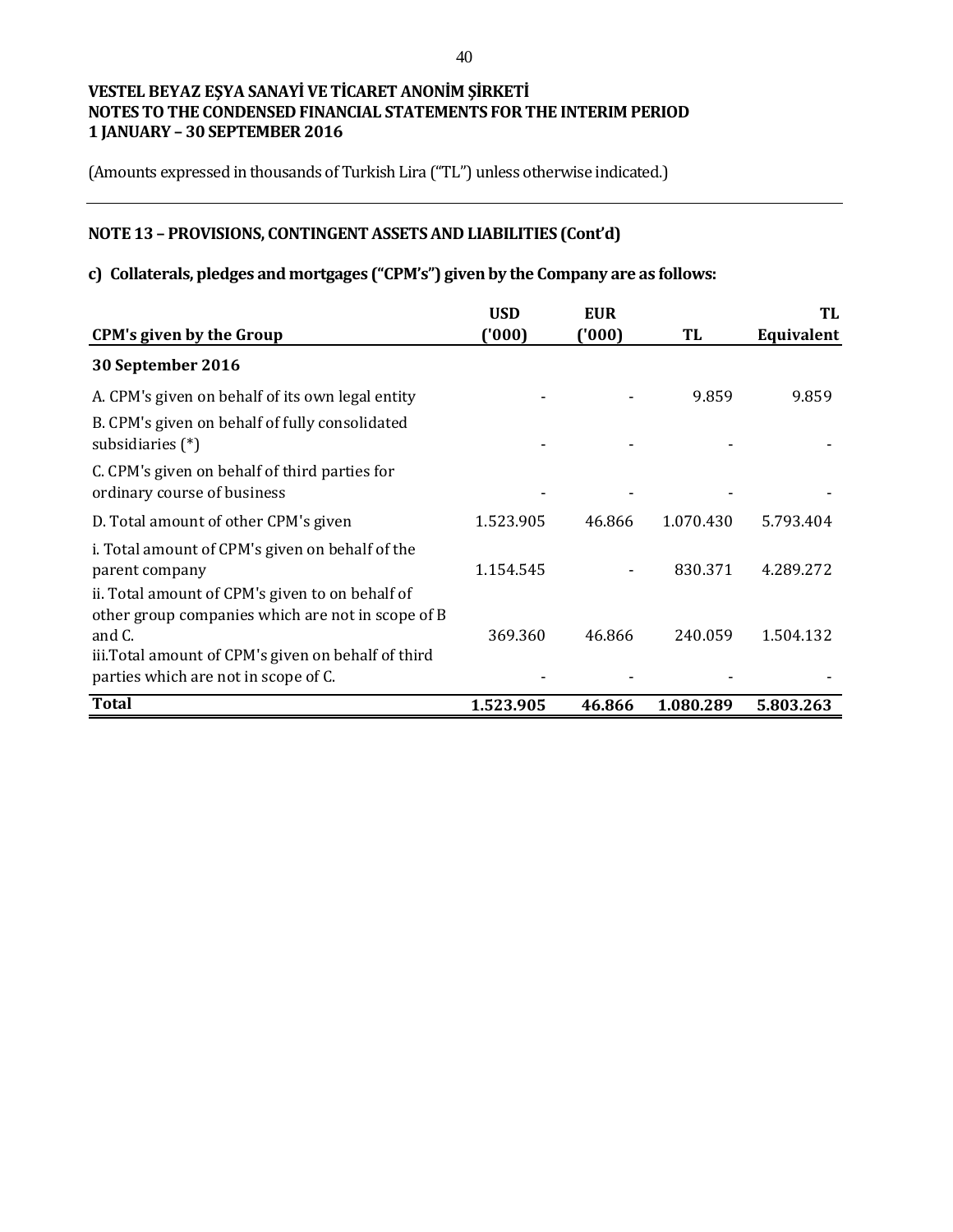(Amounts expressed in thousands of Turkish Lira ("TL") unless otherwise indicated.)

#### **NOTE 13 – PROVISIONS, CONTINGENT ASSETS AND LIABILITIES (Cont'd)**

|                                                                                                                                                            | <b>USD</b> | <b>EUR</b> |           | TL         |
|------------------------------------------------------------------------------------------------------------------------------------------------------------|------------|------------|-----------|------------|
| <b>CPM's given by the Group</b>                                                                                                                            | ('000)     | ('000)     | TL        | Equivalent |
| <b>31 December 2015</b>                                                                                                                                    |            |            |           |            |
| A. CPM's given on behalf of its own legal entity                                                                                                           |            | 2.000      | 5.923     | 12.278     |
| B. CPM's given on behalf of fully consolidated<br>subsidiaries                                                                                             |            |            |           |            |
| C. CPM's given on behalf of third parties for<br>ordinary course of business                                                                               |            |            |           |            |
| D. Total amount of other CPM's given                                                                                                                       | 1.607.821  | 58.490     | 1.892.025 | 6.752.783  |
| i. Total amount of CPM's given on behalf of the<br>parent company<br>ii. Total amount of CPM's given to on behalf of                                       | 1.224.184  |            | 1.241.688 | 4.801.125  |
| other group companies which are not in scope of B<br>and C.<br>iii. Total amount of CPM's given on behalf of third<br>parties which are not in scope of C. | 383.637    | 58.490     | 650.337   | 1.951.658  |
| <b>Total</b>                                                                                                                                               | 1.607.821  | 60.490     | 1.897.948 | 6.765.061  |

The Company has given collaterals to various banks on behalf of Vestel Elektronik Sanayi and Ticaret A.Ş. , Vestel Ticaret A.Ş. and Vestel Holland BV for their forward contracts and bank loans obtained.

As of 30 September 2016 proportion of other CPM's given by the Company to its equity is % 668 (31 December 2015: % 945).

# **NOTE 14 – COMMITMENTS**

As of the balance sheet date the Company has committed to realize exports amounting to 387.924 thousand USD (31 December 2015: 323.995 thousand USD).

As of 30 September 2016 the Company has forward foreign currency purchase contract that amounts to 163.445 thousand USD and 40.346 thousand EUR against forward foreign currency sales contracts that amounts to 99.227 thousand EUR, 45.122 thousand USD and 144.000 thousand TL (31 December 2015:143.000 thousand USD, 73.875 thousand EUR, and 132.516 thousand TL purchase contract against 99.535 thousand USD, 147.544 thousand EUR, and 9.930 thousand RUB sales contracts).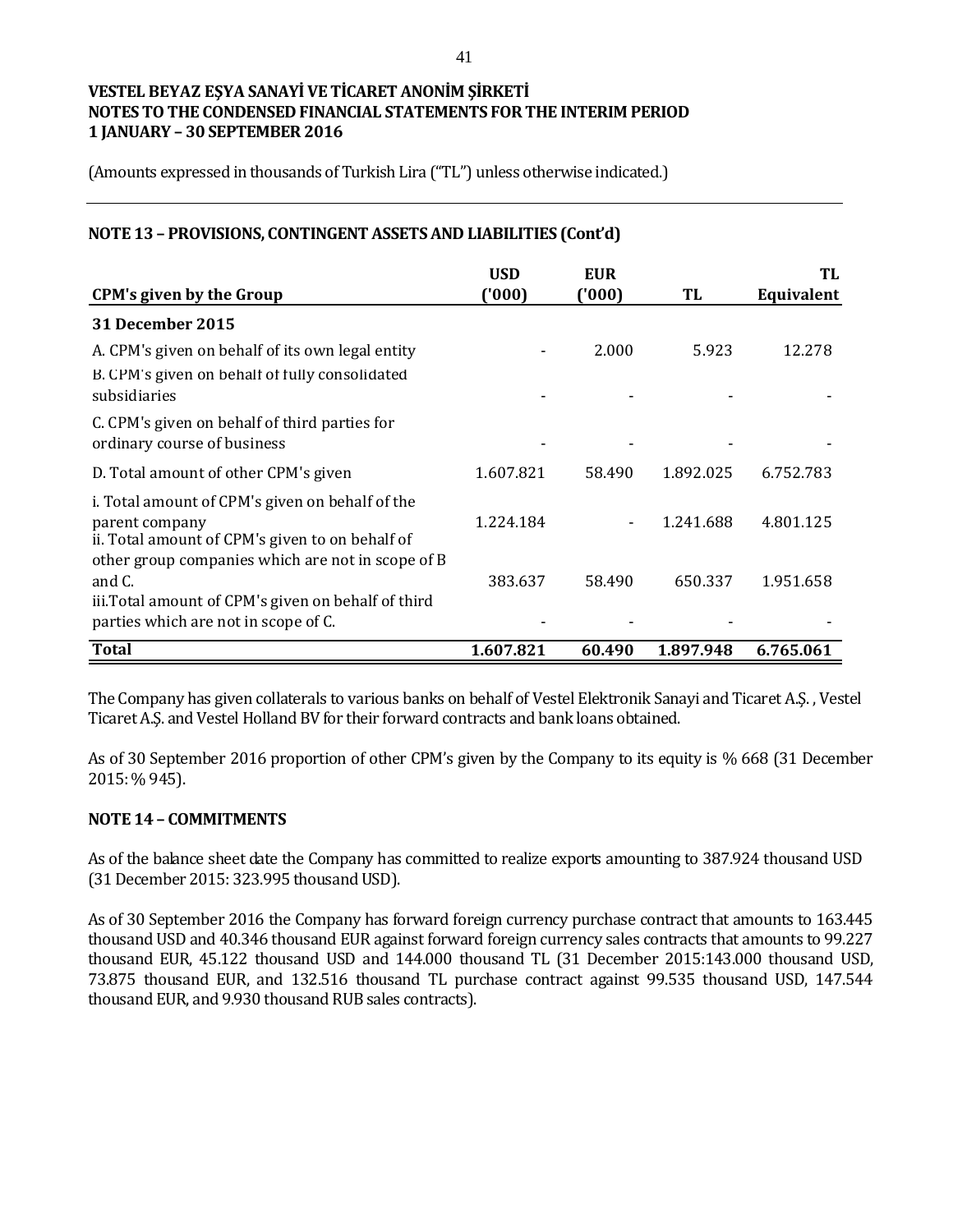(Amounts expressed in thousands of Turkish Lira ("TL") unless otherwise indicated.)

#### **NOTE 15 – EMPLOYEE BENEFITS**

#### **Liabilities for employee benefits:**

|                          | 30 September 2016 31 December 2015 |        |
|--------------------------|------------------------------------|--------|
|                          |                                    |        |
| Due to personnel         | 13.905                             | 14.531 |
| Social security payables | 5.244                              | 5.523  |
|                          |                                    |        |
|                          | 19.149                             | 20.054 |

#### **Long term provisions for employee benefits:**

|                                               | 30 September 2016 31 December 2015 |        |
|-----------------------------------------------|------------------------------------|--------|
| Provision for employment termination benefits | 23.461                             | 21.907 |

Under Turkish law, the Company is required to pay employment termination benefits to each employee whose employment is terminated without due caus. In addition, under the existing Social Security Law No.506, clause No. 60, amended by the Labor Laws dated 06 March 1981, No.2422 and 25 August 1999, No.4447, the Company is also required to pay termination benefits to each employee who has earned the right to retire by receiving termination indemnities.

The amount payable is the equivalent of one month's gross salary for each year of service and is limited to a maximum of TL 4.297,21 TL/ year as of 30 September 2016 (31 December 2015: TL 3.828,37/year).

The provision for employee termination benefits is not funded.

The provision is calculated by estimating the present value of the future obligation of the company arising from retirement of employees. Turkish Accounting Standards No: 19 ("Employee Benefits") requires actuarial valuation methods to be developed to estimate the enterprise's obligation under defined employee plans. Accordingly actuarial assumptions were used in the calculation of the total liability which is described below:

The principal assumption is that the maximum liability for each year of service will increase in line with inflation. Thus, the discount rate applied represents the expected real rate after adjusting for the anticipated effects of future inflation. An expected inflation rate and appropriate discount rate should both be determined, the net of these being real discount rate. Consequently in the accompanying financial statements as at 30 September 2016 the provision is calculated by estimating the present value of the future obligation of the company arising from retirement of employees. As of 30 September 2016 provision is calculated based on real discount rate of %4,48 (31 December 2015: 4,48%) assuming 6% annual inflation rate and 10,75% discount rate.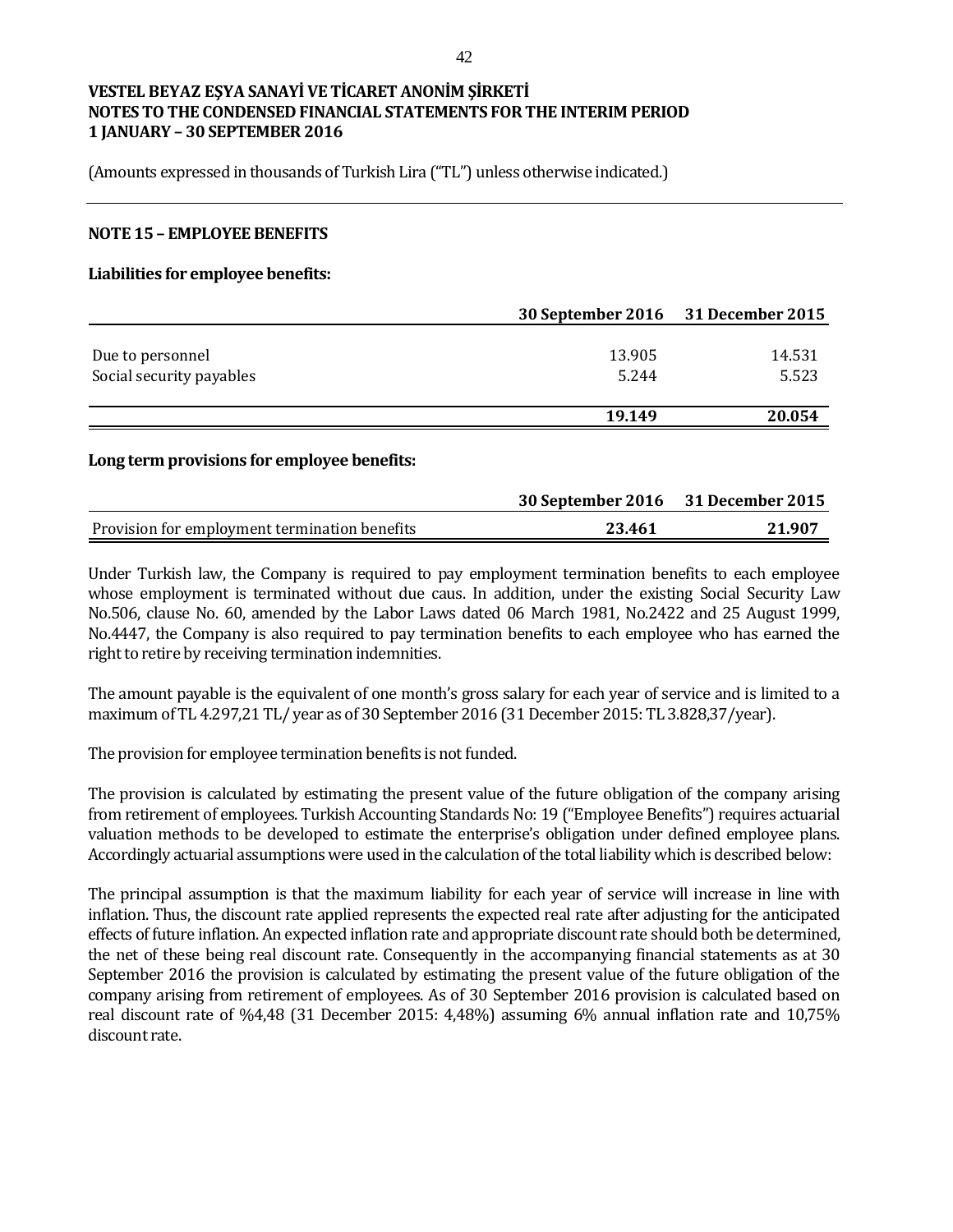(Amounts expressed in thousands of Turkish Lira ("TL") unless otherwise indicated.)

# **NOTE 15 – EMPLOYEE BENEFITS (Cont'd)**

The movements in the provision for employment termination benefit are as follows:

|                                | 1 January - | 1 January -<br>30 September 2016 30 September 2015 |
|--------------------------------|-------------|----------------------------------------------------|
| <b>Balance at 1 January</b>    | 21.907      | 25.382                                             |
| Increase during the year       | 4.977       | 6.532                                              |
| Payments during the year       | (5.657)     | (3.669)                                            |
| Actuarial (gain) / loss        | 524         | 836                                                |
| Interest expense               | 1.710       | 1.572                                              |
| <b>Balance at 30 September</b> | 23.461      | 30.653                                             |

#### **NOTE 16 –OTHER ASSETS AND LIABILITIES**

|                           |       | 30 September 2016 31 December 2015 |
|---------------------------|-------|------------------------------------|
| Other current assets      |       |                                    |
| VAT carried forward       | 122   | 72                                 |
| <b>Other</b>              | 743   | 220                                |
|                           | 865   | 292                                |
| Other current liabilities |       |                                    |
|                           | 6.466 | 6.396                              |
| Taxes and dues payable    |       |                                    |
| <b>Other</b>              | 151   | 74                                 |
|                           | 6.617 | 6.470                              |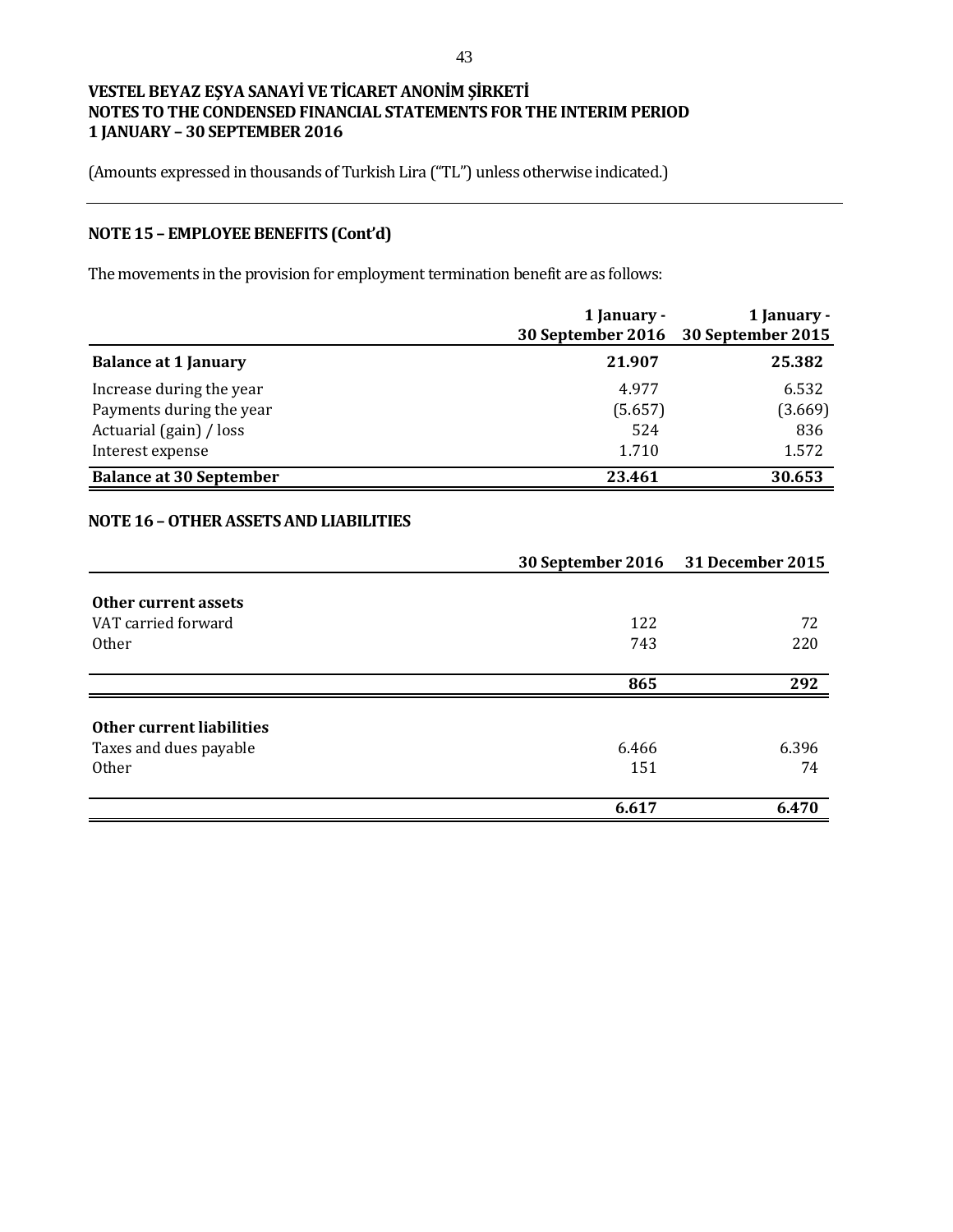(Amounts expressed in thousands of Turkish Lira ("TL") unless otherwise indicated.)

#### **NOTE 17 – CAPITAL, RESERVES AND OTHER EQUITY ITEMS**

## **a) Paid in capital**

|                               | 30 September 2016 31 December 2015 |         |  |
|-------------------------------|------------------------------------|---------|--|
| Shares of par value Kr 1 each |                                    |         |  |
| Issued share capital          | 190.000                            | 190.000 |  |

As of 30 September 2016 and 31 December 2015 the shareholding structure is as follows:

|                                                                               |                                                   | <b>Shareholding</b> % | Amount  |         |
|-------------------------------------------------------------------------------|---------------------------------------------------|-----------------------|---------|---------|
|                                                                               | 30 September 31 December 30 September 31 December |                       |         |         |
|                                                                               | 2016                                              | 2015                  | 2016    | 2015    |
| Vestel Elektronik Sanayi ve Ticaret A.S.<br>(with board of directors members) | 94.62%                                            | 94,62%                | 179.780 | 179.780 |
| Shares held by public                                                         | 5.38%                                             | 5,38%                 | 10.220  | 10.220  |
|                                                                               |                                                   |                       |         |         |
|                                                                               | 100%                                              | 100%                  | 190.000 | 190.000 |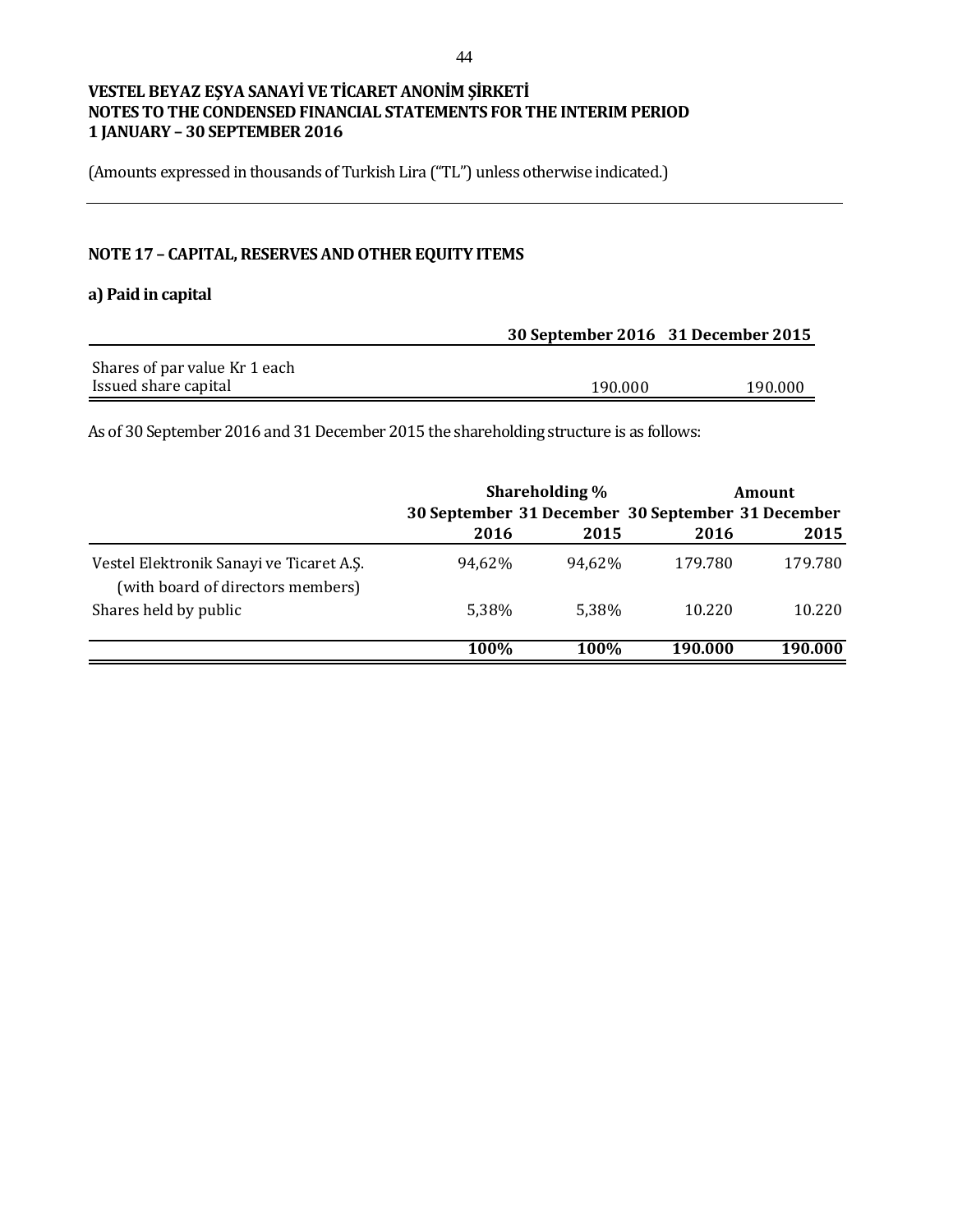(Amounts expressed in thousands of Turkish Lira ("TL") unless otherwise indicated.)

### **NOTE 17 – CAPITAL, RESERVES AND OTHER EQUITY ITEMS (Cont'd)**

#### **b) Adjustments to share capital**

Adjustment to share capital (restated to 31 December 2004 purchasing power of money) is the difference between restated share capital and historical share capital.

|                             | 30 September 2016 31 December 2015 |       |
|-----------------------------|------------------------------------|-------|
| Adjustment to share capital | 9.734                              | 9.734 |

#### **c) Share Premium**

Share premium account refers the difference between par value of the company's shares and the amount the company received for newly issued shares. The share premium account is disclosed under equity as a separate line item and may not be distributed. It may be used in capital increase.

| $\sim$<br>-Shar<br>-----<br>emuum<br>ωı | 0.01<br>.vji<br>_____ | $\sim$ $\sim$ $\sim$<br>m<br>. J T<br>_____ |
|-----------------------------------------|-----------------------|---------------------------------------------|
|                                         |                       |                                             |

#### **d) Restricted reserves ("Legal reserves")**

The legal reserves consist of first and second legal reserves appropriated in accordance with the Turkish Commercial Code ("TCC"). The first legal reserve is appropriated out of the statutory profits at the rate of 5%, until the total reserve reaches a maximum of 20% of the Company's share capital. The second legal reserve is appropriated at the rate of 10% of all distributions in excess of 5% of the Company's share capital. Under TCC, the legal reserves can only be used to offset losses and are not available for any other usage unless they exceed 50% of paid in share capital.

| Legal reserves                | 77.019  | 57.354  |
|-------------------------------|---------|---------|
| e) Accumulated income         |         |         |
| <b>Extraordinary reserves</b> | 133.233 | 133.233 |
| Previous year's gain          | 60.436  | 47.083  |
|                               | 193.669 | 180.316 |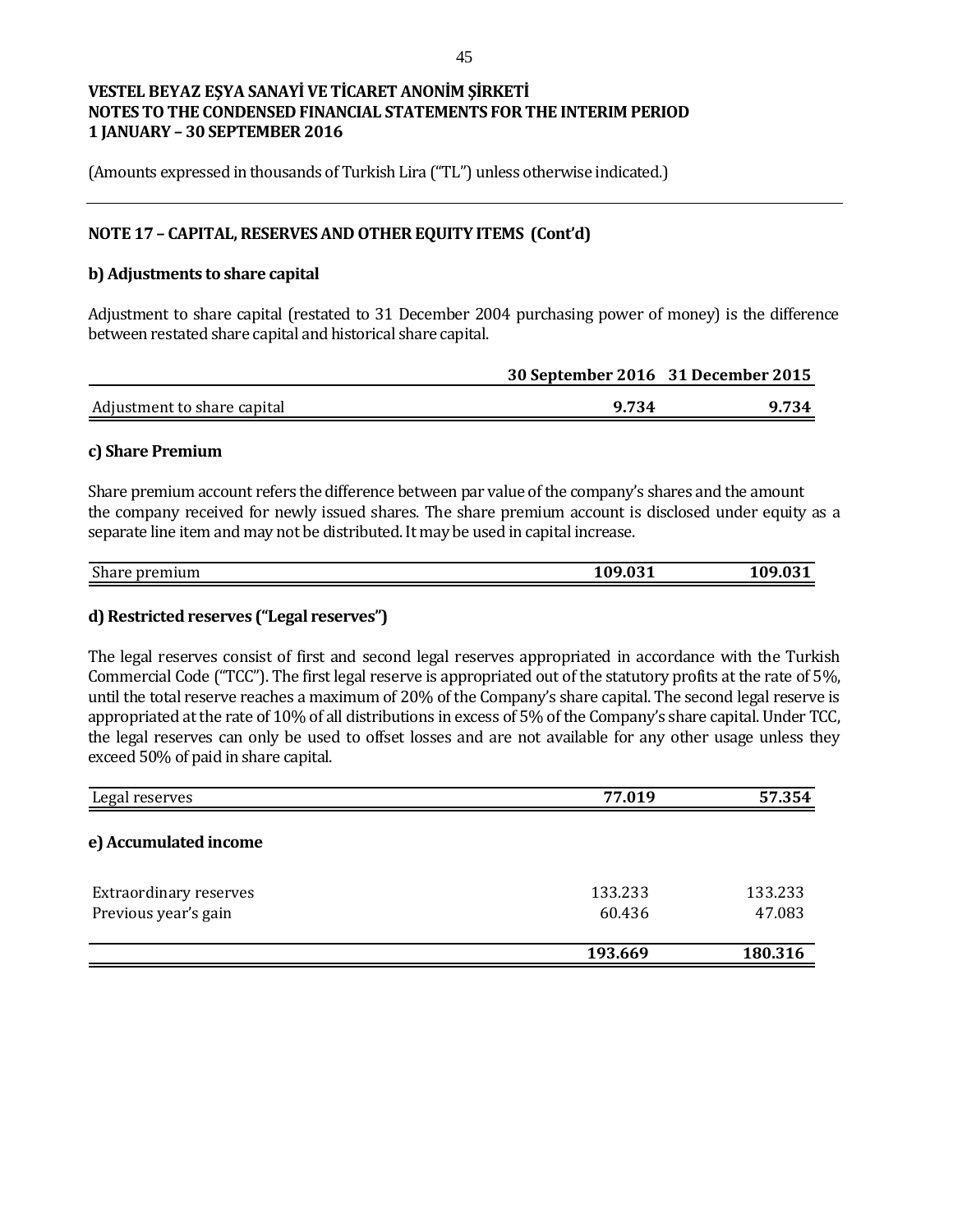(Amounts expressed in thousands of Turkish Lira ("TL") unless otherwise indicated.)

### **NOTE 17 – CAPITAL, RESERVES AND OTHER EQUITY ITEMS (Cont'd)**

#### **f) Dividend distribution**

For quoted companies dividends are distributed in accordance with the Communiqué Serial II:-19.1 on "Principals Regarding Distribution of Interim Dividends" issued by the CMB effective from 1 February 2014.

Companies distribute dividends in accordance with their dividend payment policies settled and dividend payment decision taken in general assembly and in conformity with relevant legislations. The communiqué does not state a minimum dividend rate. Companies distribute dividends in accordance with the method defined in their dividend policy or articles of association. Additionally, dividend can be distributed in fixed or variable installments and dividend advances can be paid over the profit on interim financial statements.

Unless the general reserves that has to be appropriated in accordance with TCC or the dividend to shareholders as determined in the articles of association or dividend policy are set aside; no decision can be taken to set aside other reserves, to transfer reserves to the subsequent year or to distribute dividends to holders of usufruct right certificates, to board of directors members or to employees; and no dividend can be distributed to those unless the determined dividend to shareholders is paid in cash.

On the other hand, in accordance with the Articles of Association of the Company, up to 5% of retained earnings after dividend distribution could be allocated to the Board of Directors or used for certain reasons designated by the Board of Directors when necessary.

- Based on the approval of the General Assembly, up to %3 of retained earnings after dividend distribution could be allocated to plant investments designated in accordance with article of 468 in TCC,
- Up to %5 of retained earnings after dividend distribution could be allocated to the Board of Directors as necessary,
- Up to %5 of retained earnings after dividend distribution could be allocated to donations, bonuses etc.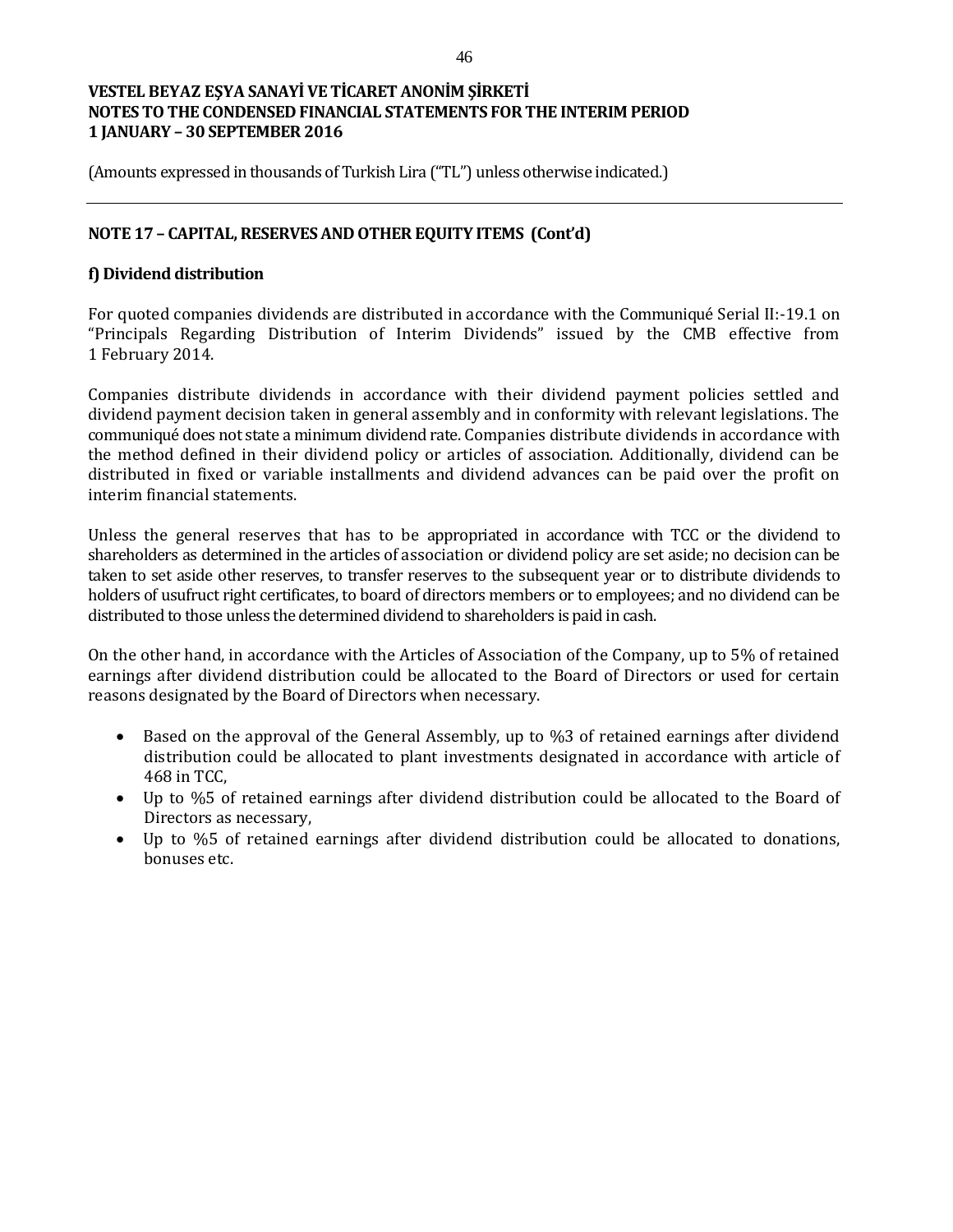(Amounts expressed in thousands of Turkish Lira ("TL") unless otherwise indicated.)

# **NOTE 18 – SALES**

|                           | 1 January -<br>2016 | 1 January -<br>30 September 30 September<br>2015 | 1 July-<br>2016 | 1 July-<br>30 September 30 September<br>2015 |
|---------------------------|---------------------|--------------------------------------------------|-----------------|----------------------------------------------|
|                           |                     |                                                  |                 |                                              |
| Domestic sales            | 533.231             | 430.121                                          | 181.867         | 167.525                                      |
| Overseas sales            | 1.594.845           | 1.369.829                                        | 515.803         | 532.611                                      |
| <b>Gross sales</b>        | 2.128.076           | 1.799.950                                        | 697.670         | 700.136                                      |
| Less: Sales discounts (-) | (2.048)             | (1.636)                                          | (1.190)         | (175)                                        |
| <b>Net sales</b>          | 2.126.028           | 1.798.314                                        | 696.480         | 699.961                                      |
| Cost of sales             | (1.769.023)         | (1.532.540)                                      | (581.495)       | (600.964)                                    |
| <b>Gross profit</b>       | 357.005             | 265.774                                          | 114.985         | 98.997                                       |

#### **NOTE 19 - EXPENSES BY NATURE**

|                                    | 1 January -<br>2016 | 1 January -<br>30 September 30 September<br>2015 | 1 July-<br>2016 | 1 July-<br>30 September 30 September<br>2015 |
|------------------------------------|---------------------|--------------------------------------------------|-----------------|----------------------------------------------|
| Raw materials, supplies and        |                     |                                                  |                 |                                              |
| finished goods                     | 1.523.742           | 1.315.180                                        | 501.585         | 495.925                                      |
| Changes in finished goods, work in |                     |                                                  |                 |                                              |
| process and trade goods            | (23.920)            | (17.107)                                         | (10.867)        | 20.028                                       |
| Personnel expenses                 | 186.446             | 148.324                                          | 63.805          | 56.413                                       |
| Depreciation and amortization      | 67.755              | 65.817                                           | 23.200          | 21.518                                       |
| <b>Other</b>                       | 101.950             | 99.886                                           | 31.638          | 33.597                                       |
|                                    |                     |                                                  |                 |                                              |
|                                    | 1.855.973           | 1.612.100                                        | 609.361         | 627.481                                      |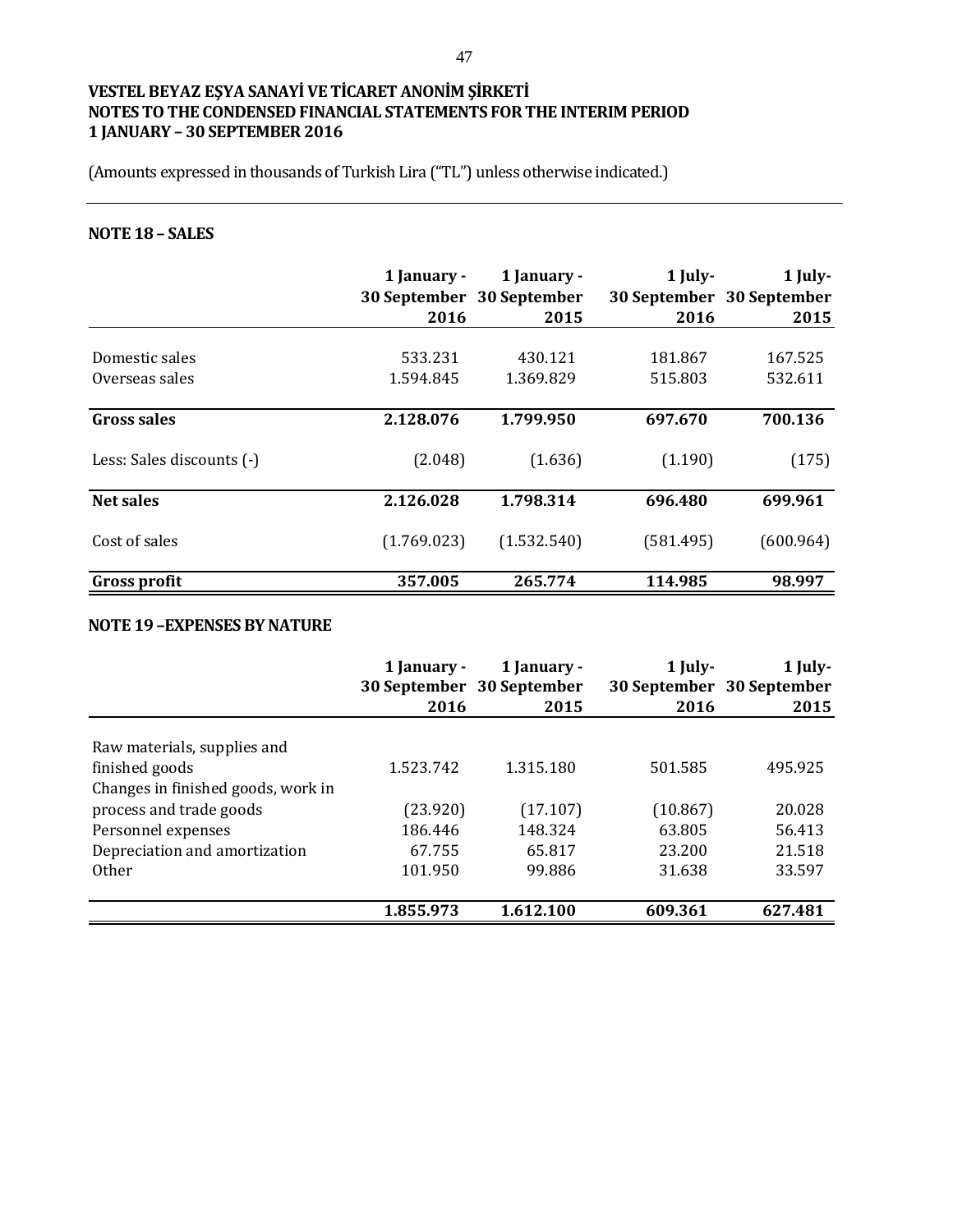(Amounts expressed in thousands of Turkish Lira ("TL") unless otherwise indicated.)

# **NOTE 20 – GENERAL ADMINISTRATIVE EXPENSES, MARKETING EXPENSES, RESEARCH AND DEVELOPMENT EXPENSES**

### **a) General administrative expenses:**

|                                       | 1 January - | 1 January -                                         | 1 July- | 1 July- |
|---------------------------------------|-------------|-----------------------------------------------------|---------|---------|
|                                       |             | 30 September 30 September 30 September 30 September |         |         |
|                                       | 2016        | 2015                                                | 2016    | 2015    |
|                                       |             |                                                     |         |         |
| Personnel expenses                    | 7.542       | 7.363                                               | 2.229   | 2.201   |
| Depreciation and amortization         | 438         | 365                                                 | 158     | 128     |
| Office and rent expenses              | 7.949       | 6.713                                               | 1.974   | 2.407   |
| Consulting expenses                   | 8.016       | 5.452                                               | 2.465   | 1.724   |
| Other                                 | 7.906       | 9.232                                               | 1.716   | 1.647   |
|                                       | 31.851      | 29.125                                              | 8.542   | 8.107   |
| b) Marketing expenses:                |             |                                                     |         |         |
| Personnel expenses                    | 8.270       | 6.020                                               | 2.844   | 2.293   |
| Depreciation and amortization         | 205         | 217                                                 | 69      | 57      |
| <b>Transportation expenses</b>        | 18.173      | 17.408                                              | 6.269   | 6.243   |
| <b>Other</b>                          | 7.236       | 5.606                                               | 2.256   | 2.146   |
|                                       | 33.884      | 29.251                                              | 11.438  | 10.739  |
| c) Research and development expenses: |             |                                                     |         |         |
| Personnel expenses                    | 4.729       | 4.126                                               | 1.777   | 1.586   |
| Depreciation and amortization         | 12.664      | 10.944                                              | 3.920   | 3.738   |
| Other                                 | 3.822       | 6.114                                               | 2.189   | 2.347   |
|                                       | 21.215      | 21.184                                              | 7.886   | 7.671   |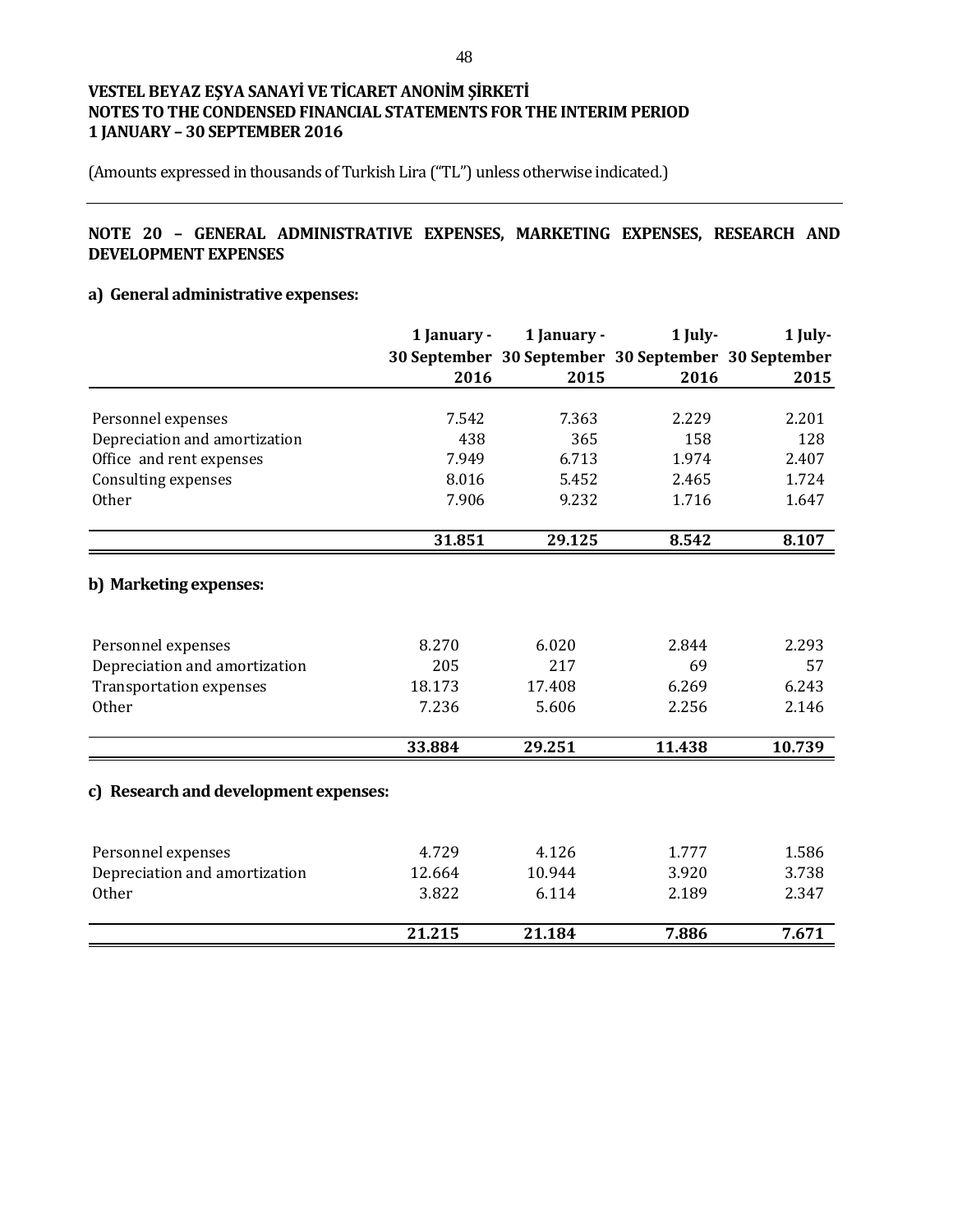(Amounts expressed in thousands of Turkish Lira ("TL") unless otherwise indicated.)

### **NOTE 21 –OTHER INCOME AND EXPENSE FROM OPERATING ACTIVITIES**

# **a) Other income from operating activities:**

|                                             | 1 January - | 1 January -               | 1 July- | 1 July-                   |
|---------------------------------------------|-------------|---------------------------|---------|---------------------------|
|                                             |             | 30 September 30 September |         | 30 September 30 September |
|                                             | 2016        | 2015                      | 2016    | 2015                      |
| Credit finance gains arising from           |             |                           |         |                           |
| trading activities                          | 17.343      | 19.111                    | 5.604   | 7.846                     |
| Foreign exchange gains arising              |             |                           |         |                           |
|                                             | 58.026      | 136.458                   | 31.943  | 80.186                    |
| from trading activities                     |             |                           |         |                           |
| Other income                                | 4.832       | 2.953                     | 626     | 1.137                     |
|                                             | 80.201      | 158.522                   | 38.173  | 89.169                    |
| b) Other expense from operating activities: |             |                           |         |                           |
| Debit finance charges arising from          |             |                           |         |                           |
| trading activities                          | 17.478      | 16.652                    | 4.733   | 6.903                     |
| Foreign exchange expenses arising from      |             |                           |         |                           |
| trading activities                          | 39.176      | 119.019                   | 21.176  | 60.219                    |
| Other expenses                              | 4.883       | 4.040                     | 1.279   | 659                       |
|                                             |             |                           |         |                           |
|                                             | 61.537      | 139.711                   | 27.188  | 67.781                    |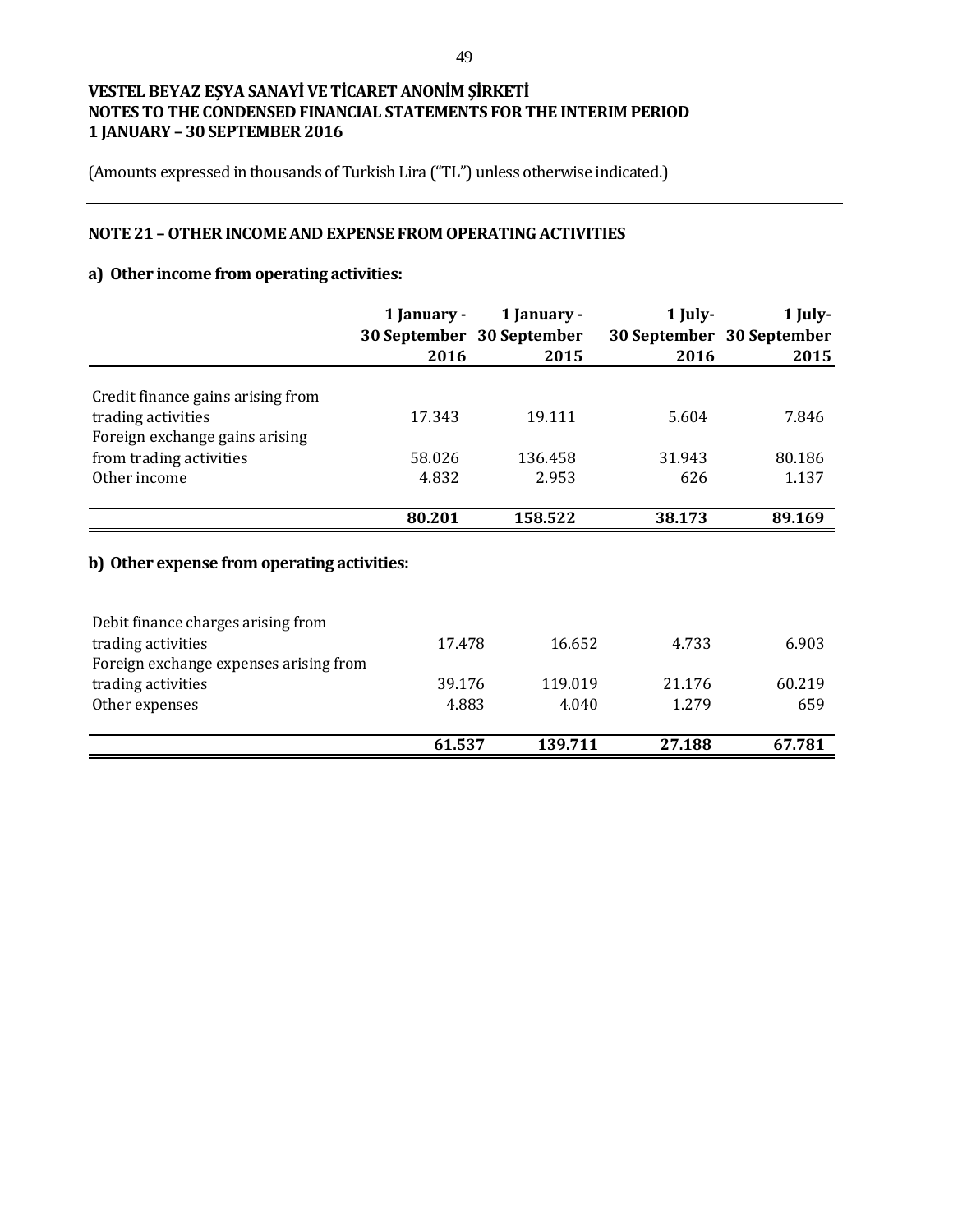(Amounts expressed in thousands of Turkish Lira ("TL") unless otherwise indicated.)

## **NOTE 22 – FINANCIAL INCOME AND FINANCIAL EXPENSE**

# **a) Financial income:**

|                                            | 1 January -  | 1 January -  | 1 July-      | 1 July-      |
|--------------------------------------------|--------------|--------------|--------------|--------------|
|                                            | 30 September | 30 September | 30 September | 30 September |
|                                            | 2016         | 2015         | 2016         | 2015         |
|                                            |              |              |              |              |
| Foreign exchange gains                     | 5.658        | 8.923        | 180          | 3.886        |
| Gains on derivative financial instruments  | 66.632       | 162.968      | 18.250       | 38.180       |
| Interest income                            | 13.329       | 1.025        | 2.285        | 330          |
|                                            | 85.619       | 172.916      | 20.715       | 42.396       |
| b) Financial expense:                      |              |              |              |              |
| Foreign exchange losses                    | 18.543       | 46.631       | 13.409       | 30.617       |
| Losses on derivative financial instruments | 42.889       | 219.502      | 3.336        | 62.453       |
| Interest expense                           | 16.372       | 13.870       | 7.519        | 6.873        |
| Other finance expenses                     | 86           | 58           | 21           | 17           |
|                                            | 77.890       | 280.061      | 24.285       | 99.960       |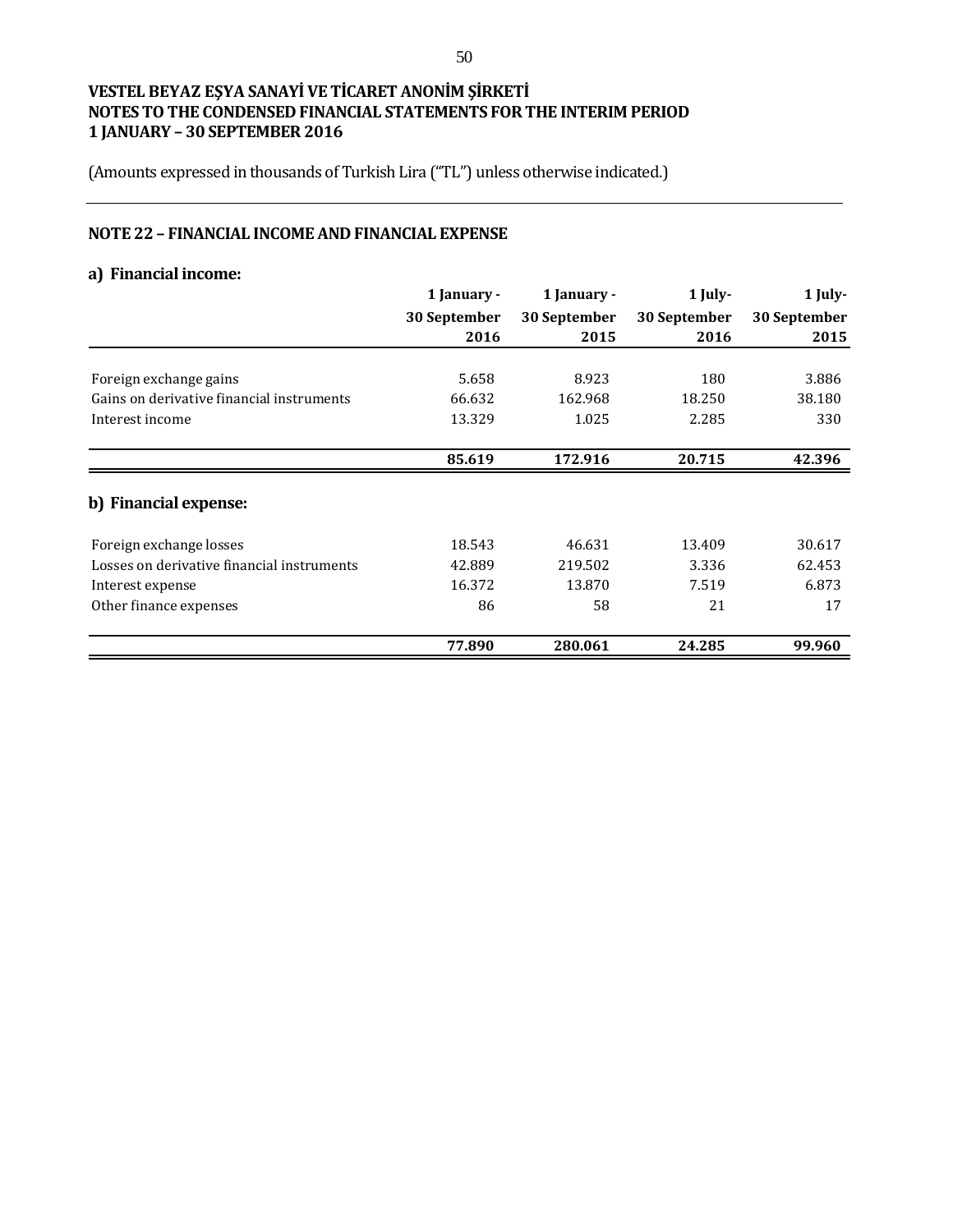(Amounts expressed in thousands of Turkish Lira ("TL") unless otherwise indicated.)

### **NOTE 23 –TAXES ON INCOME (INCLUDING DEFERRED TAX ASSETS AND LIABILITIES)**

|                                                   | 30 September 2016 31 December 2015 |                    |
|---------------------------------------------------|------------------------------------|--------------------|
| Corporation and income taxes<br>Prepaid taxes (-) | 15.556<br>(11.033)                 | 12.059<br>(25.519) |
| Current income tax liabilities - net              | 4.523                              | (13.460)           |
| Deferred tax liabilities                          | (1.625)                            | (5.045)            |

In Turkey, beginning from 1 January 2006, the corporate tax rate is 20%.

Corporate tax is applied on taxable corporate income, which is calculated from the statutory accounting profit by adding back non-deductible expenses and by deducting other exempt income. In addition to corporate taxes, companies should also calculate income withholding taxes on any dividends distributed at the rate of % 15, except for companies receiving dividends who are resident companies in Turkey. Undistributed dividends incorporated in share capital are not subject to income withholding taxes.

In Turkey, advance tax returns are filed on a quarterly basis at the rate of %20, until the 14th day of the following month and paid until the 17th day. Advance tax returns files within the year are offset against corporate income tax calculated over the annual taxable corporate income.

According to the Corporate Tax Law, 75% of the capital gains arising from the sale of tangible assets and investments in equity shares owned for at least two years are exempted from corporate tax on the condition that such gains are reflected in the equity.

Under the Turkish taxation system, tax losses can be carried forward to be offset against future taxable income for up to five years. Tax losses cannot be carried back.

There is no procedure for a final and definitive agreement on tax assessments. Tax returns are filed between 1- 25 April following the close of the accounting year to which they relate. Tax authorities may however examine such returns and the underlying accounting records and may revise assessment within five years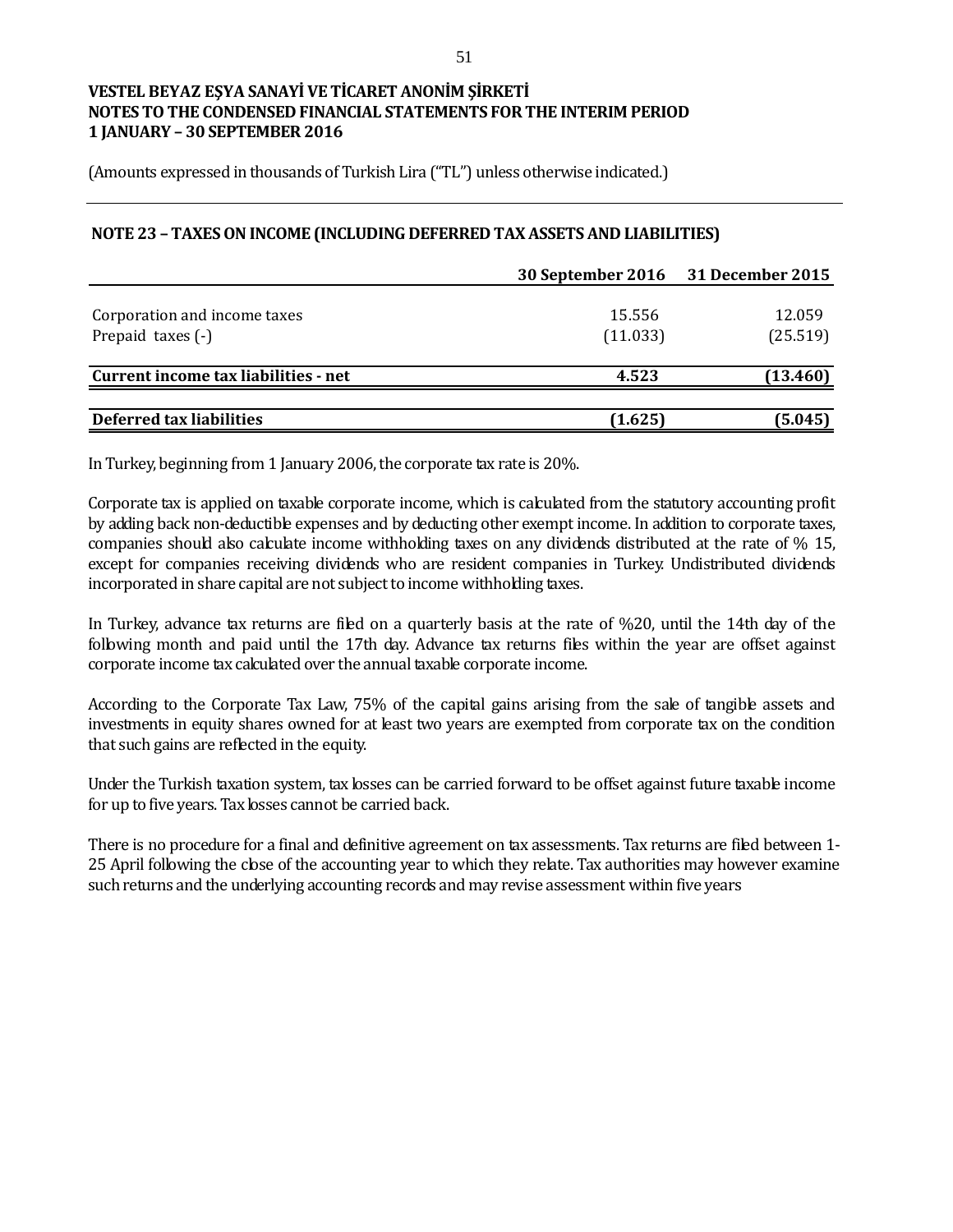(Amounts expressed in thousands of Turkish Lira ("TL") unless otherwise indicated.)

### **NOTE 23 – TAXES ON INCOME (INCLUDING DEFERRED TAX ASSETS AND LIABILITIES) (Cont'd))**

As of 1 January - 30 September 2016 and 2015 tax benefit in the statement of income is as follows:

|                                                    | 1 January -       | 1 January -<br>30 September 2016 30 September 2015 |
|----------------------------------------------------|-------------------|----------------------------------------------------|
| Current period tax expense<br>Deferred tax benefit | (15.556)<br>3.355 | (25.900)<br>17.557                                 |
| Total tax benefit expense                          | (12.201)          | (8.343)                                            |

#### **Deferred tax assets and liabilities**

The Company recognizes deferred tax assets and liabilities based upon temporary differences arising between their financial statements prepared in accordance with CMB Communiqué II, No. 14.1 and their statutory financial statements. These temporary differences usually result from the recognition of revenue and expenses in different reporting periods for CMB Financial Reporting Standards and tax purposes

Tax rate used in the calculation of deferred tax assets and liabilities based on the liability method is 20% as of 30 September 2016. (31 December 2015:%20).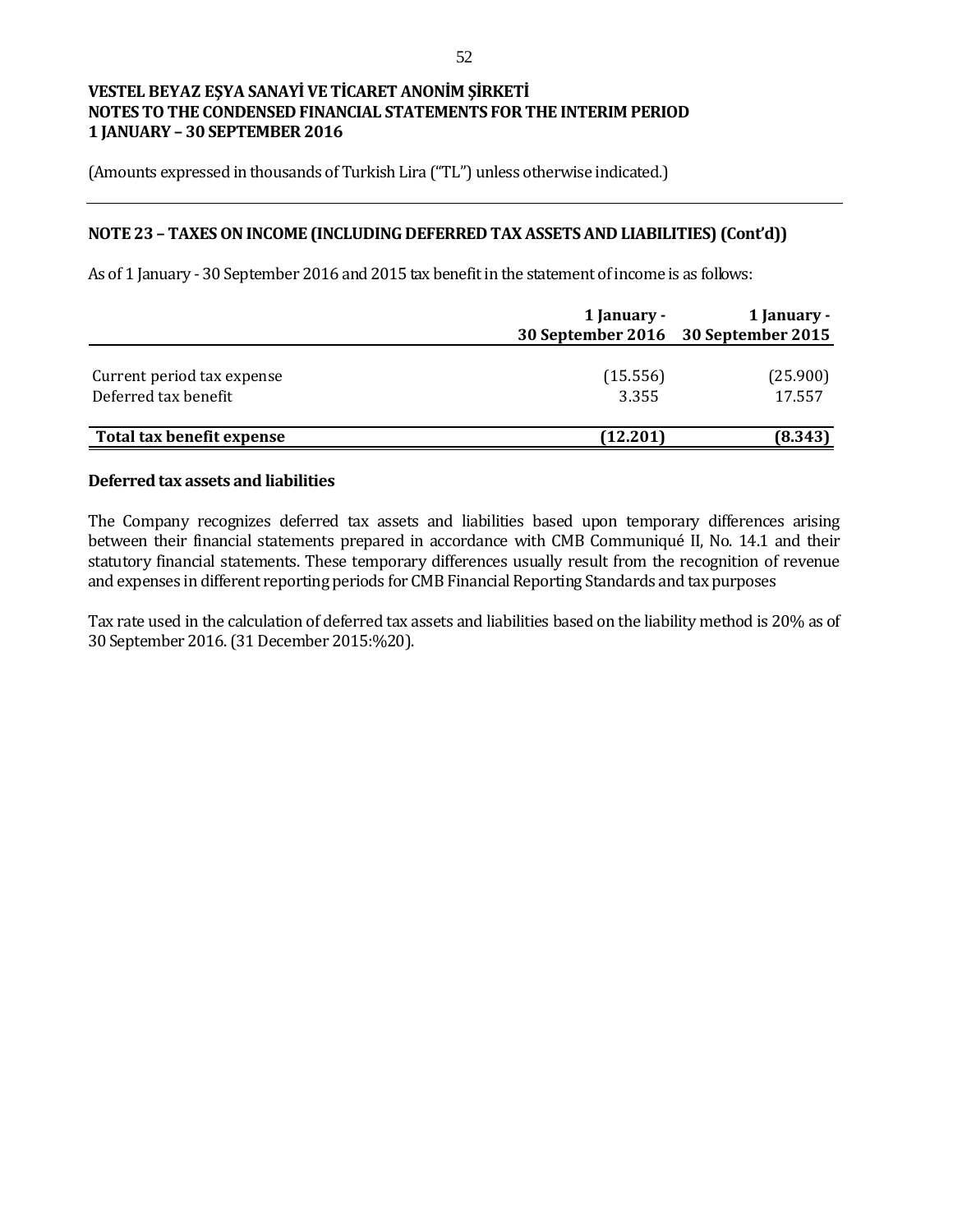(Amounts expressed in thousands of Turkish Lira ("TL") unless otherwise indicated.)

# **NOTE 23 – TAXES ON INCOME (INCLUDING DEFERRED TAX ASSETS AND LIABILITIES) (Cont'd)**

The breakdown of cumulative temporary differences and the resulting deferred tax assets and liabilities provided using principal tax rate as of the balance sheet dates is as follows:

| <b>Cumulative temporary</b>                                                                                                 |                              |                              |                          |                       |  |
|-----------------------------------------------------------------------------------------------------------------------------|------------------------------|------------------------------|--------------------------|-----------------------|--|
|                                                                                                                             | differences                  |                              | Deferred tax             |                       |  |
|                                                                                                                             | <b>30 September</b>          | 31 December                  | 30 September 31 December |                       |  |
|                                                                                                                             | 2016                         | 2015                         | 2016                     | 2015                  |  |
| Deferred tax assets<br><b>Employment termination benefits</b><br>Provision for impairment on<br>inventories<br><b>Other</b> | (23.461)<br>(132)<br>(9.645) | (21.907)<br>(622)<br>(8.885) | 4.692<br>26<br>1.929     | 4.381<br>124<br>1.777 |  |

 **6.647 6.282**

|                                       | <b>Cumulative temporary</b> |             |                          |          |
|---------------------------------------|-----------------------------|-------------|--------------------------|----------|
|                                       | differences                 |             | Deferred tax             |          |
|                                       | 30 September                | 31 December | 30 September 31 December |          |
|                                       | 2016                        | 2015        | 2016                     | 2015     |
| <b>Deferred tax liabilites</b>        |                             |             |                          |          |
| Useful life and valuation differences |                             |             |                          |          |
| on property, plant and equipment      |                             |             |                          |          |
| and intangible assets                 | 28.395                      | 35.200      | (5.679)                  | (7.040)  |
| Revaluation of tangible fixed asseets | 11.943                      | 20.456      | (2.389)                  | (4.091)  |
| <b>Other</b>                          | 1.020                       | 980         | (204)                    | (196)    |
|                                       |                             |             | (8.272)                  | (11.327) |
| Deferred tax liabilites - net         |                             |             | (1.625)                  | (5.045)  |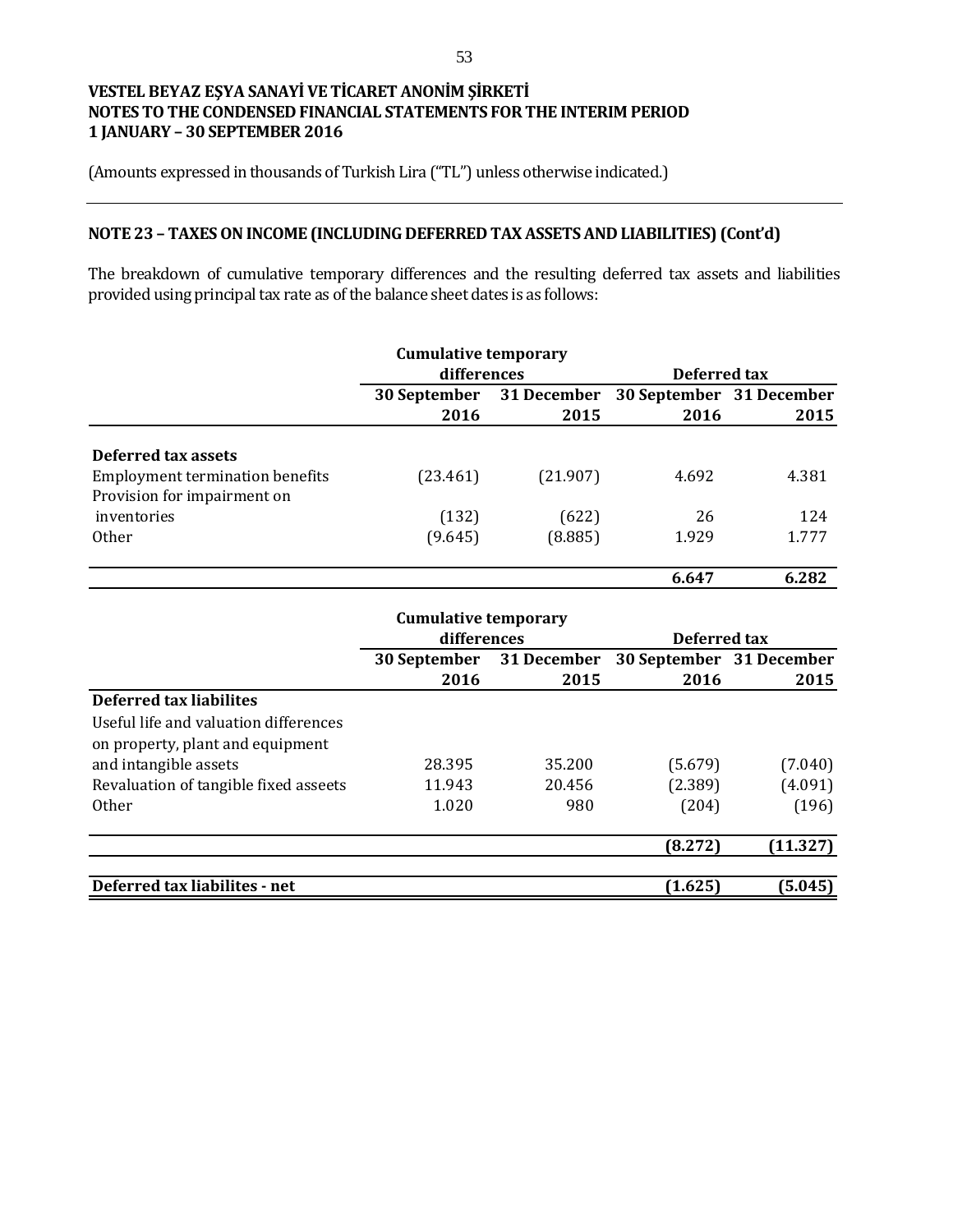(Amounts expressed in thousands of Turkish Lira ("TL") unless otherwise indicated.)

# **NOTE 23 – TAXES ON INCOME (INCLUDING DEFERRED TAX ASSETS AND LIABILITIES) (Cont'd)**

The movement of net deferred tax assets and liabilities is as follows:

|                                            | 1 January - | 1 January -                         |
|--------------------------------------------|-------------|-------------------------------------|
|                                            |             | 30 September 2016 30 September 2015 |
| Opening balance, 1 January                 | (5.045)     | (5.898)                             |
| Tax expense recognized in income statement | 3.355       | 17.557                              |
| Recognized in shareholders' equity         | 65          | 4.880                               |
| <b>Deferred tax liabilities</b>            |             |                                     |
| at the end of the period, net              | (1.625)     | 16.539                              |

#### **NOTE 24 – EARNINGS PER SHARE**

|                                                                                   | 1 January -<br>2016 | 1 January -<br>30 September 30 September<br>2015 |
|-----------------------------------------------------------------------------------|---------------------|--------------------------------------------------|
| Net income attributable to equity holders of the parent                           | 284.247             | 89.537                                           |
| Weighted number of ordinary shares with a Kr 1 of face value<br>(thousand shares) | 190.000             | 190.000                                          |
|                                                                                   | 1.50                | 0.47                                             |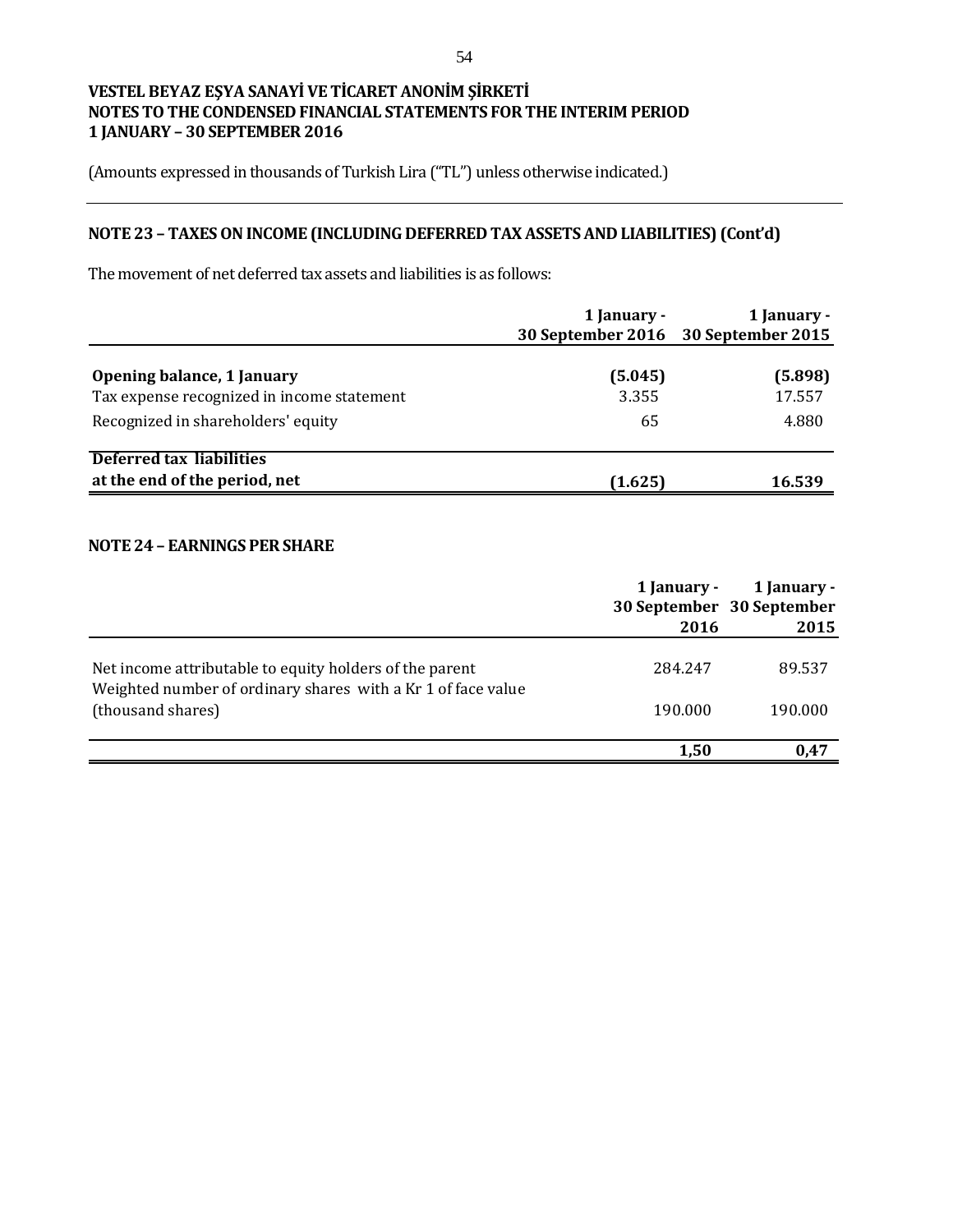(Amounts expressed in thousands of Turkish Lira ("TL") unless otherwise indicated.)

#### **NOTE 25 – DERIVATIVE INSTRUMENTS**

|                                       | 30 September 2016  |                                                | <b>31 December 2015</b>   |                                                |
|---------------------------------------|--------------------|------------------------------------------------|---------------------------|------------------------------------------------|
|                                       | Contract<br>amount | <b>Fair Value</b><br>Assets /<br>(Liabilities) | <b>Contract</b><br>amount | <b>Fair Value</b><br>Assets /<br>(Liabilities) |
| Derivative financial assets:          |                    |                                                |                           |                                                |
| <b>Held for trading</b>               |                    |                                                |                           |                                                |
| Forward foreign currency transactions | 280.736            | 2.205                                          | 434.490                   | 11.535                                         |
| <b>Cash flow hedge</b>                |                    |                                                |                           |                                                |
| Forward foreign currency transactions | 344.526            | 9.738                                          | 171.258                   | 9.537                                          |
| Derivative financial liabilities      |                    |                                                |                           |                                                |
| <b>Held for trading</b>               |                    |                                                |                           |                                                |
| Forward foreign currency transactions |                    |                                                | 177.301                   | (616)                                          |
|                                       | 625.262            | 11.943                                         | 783.049                   | 20.456                                         |

#### **NOTE 26 – FINANCIAL INSTRUMENTS AND FINANCIAL RISK MANAGEMENT**

#### **Foreign currency risk:**

The Company is exposed to exchange rate risk due to its foreign currency denominated transactions. The main principle of foreign currency risk management is to maintain foreign exchange position at the level that minimizes the impact of foreign exchange fluctuations.

Derivative instruments are used in foreign currency risk management where necessary. In this respect the Company mainly prefers using foreign exchange forward contracts.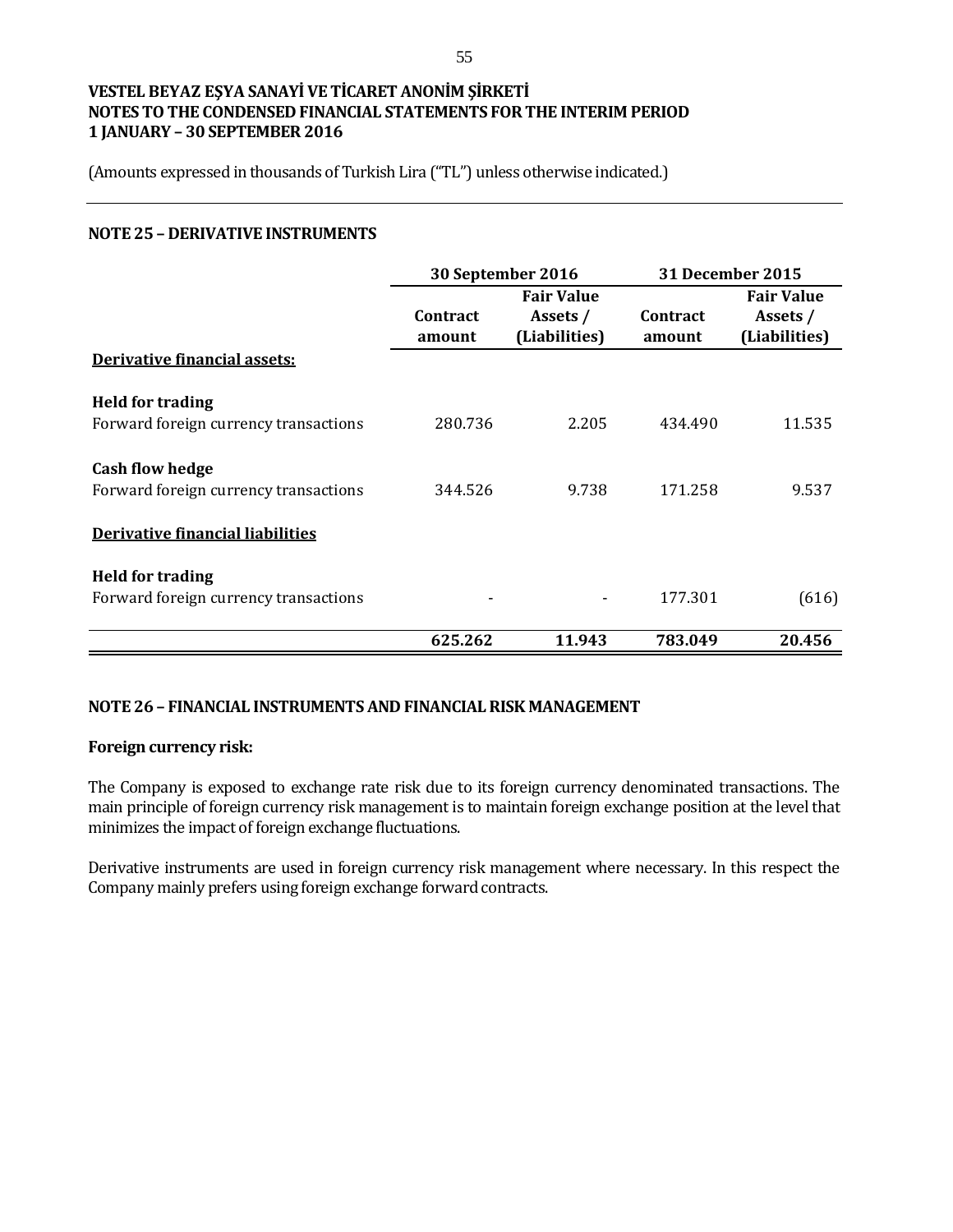(Amounts expressed in thousands of Turkish Lira ("TL") unless otherwise indicated.)

# **NOTE 26 – FINANCIAL INSTRUMENTS AND FINANCIAL RISK MANAGEMENT (Cont'd)**

|                                               |            |            | Other (TL   |                      |
|-----------------------------------------------|------------|------------|-------------|----------------------|
| 30 September 2016                             | <b>USD</b> | <b>EUR</b> | Equivalent) | <b>TL Equivalent</b> |
| 1. Trade receivables                          | 1.905      | 194.869    | 9           | 660.632              |
| 2a. Monetary financial assets (including      |            |            |             |                      |
| cash and cash equivalents)                    | 1.274      | 7.401      | 14          | 28.704               |
| 2b. Non-monetary financial assets             |            |            |             |                      |
| 3. Other                                      | 113        |            |             | 339                  |
| 4. Current assets $(1+2+3)$                   | 3.292      | 202.270    | 23          | 689.675              |
| 5. Trade receivables                          |            |            |             |                      |
| 6a. Monetary financial assets                 |            |            |             |                      |
| 6b. Non-monetary financial assets             |            |            |             |                      |
| 7. Other                                      |            |            |             |                      |
| 8. Non-current assets (5+6+7)                 |            |            |             |                      |
| 9. Total assets (4+8)                         | 3.292      | 202.270    | 23          | 689.675              |
| 10. Trade payables                            | 110.710    | 60.548     | 658         | 535.824              |
| 11. Financial liabilities                     |            | 38.219     |             | 128.447              |
| 12a. Other monetary liabilities               |            | 14.286     |             | 48.012               |
| 12b. Other non-monetary liabilities           |            |            |             |                      |
| 13. Current liabilities (10+11+12)            | 110.710    | 113.053    | 658         | 712.283              |
| 14. Trade payables                            |            |            |             |                      |
| 15. Financial liabilities                     |            |            |             |                      |
| 16a. Other monetary liabilities               |            | 35.781     |             | 120.253              |
| 16b. Other non-monetary liabilities           |            |            |             |                      |
| 17. Non-current liabilities (14+15+16)        |            | 35.781     |             | 120.253              |
| 18. Total liabilities (13+17)                 | 110.710    | 148.834    | 658         | 832.536              |
| 19. Off-balance sheet derivative instruments/ |            |            |             |                      |
| net asset (liability) position (19a+19b)      | 118.323    | (58.881)   |             | 156.597              |
| 19a. Hedged total assets                      | 163.445    | 40.346     |             | 625.260              |
| 19b. Hedged total liabilities                 | (45.122)   | (99.227)   |             | (468.663)            |
| 20. Net foreign currency asset/ (liability)   |            |            |             |                      |
| position (9-18+19)                            | 10.905     | (5.445)    | (635)       | 13.736               |
| 21. Net foreign currency monetary asset/      |            |            |             |                      |
| (liability) position                          |            |            |             |                      |
| $(=1+2a+5+6a-10-11-12a-14-15-16a)$            | (107.531)  | 53.436     | (635)       | (143.200)            |
| 22. Fair value of financial instruments used  |            |            |             |                      |
| in foreign currency hedging                   |            |            |             | 11.943               |
| 23. Export                                    | 6.850      | 474.306    |             | 1.594.845            |
| 24. Import                                    | 127.249    | 123.974    | 882         | 778.504              |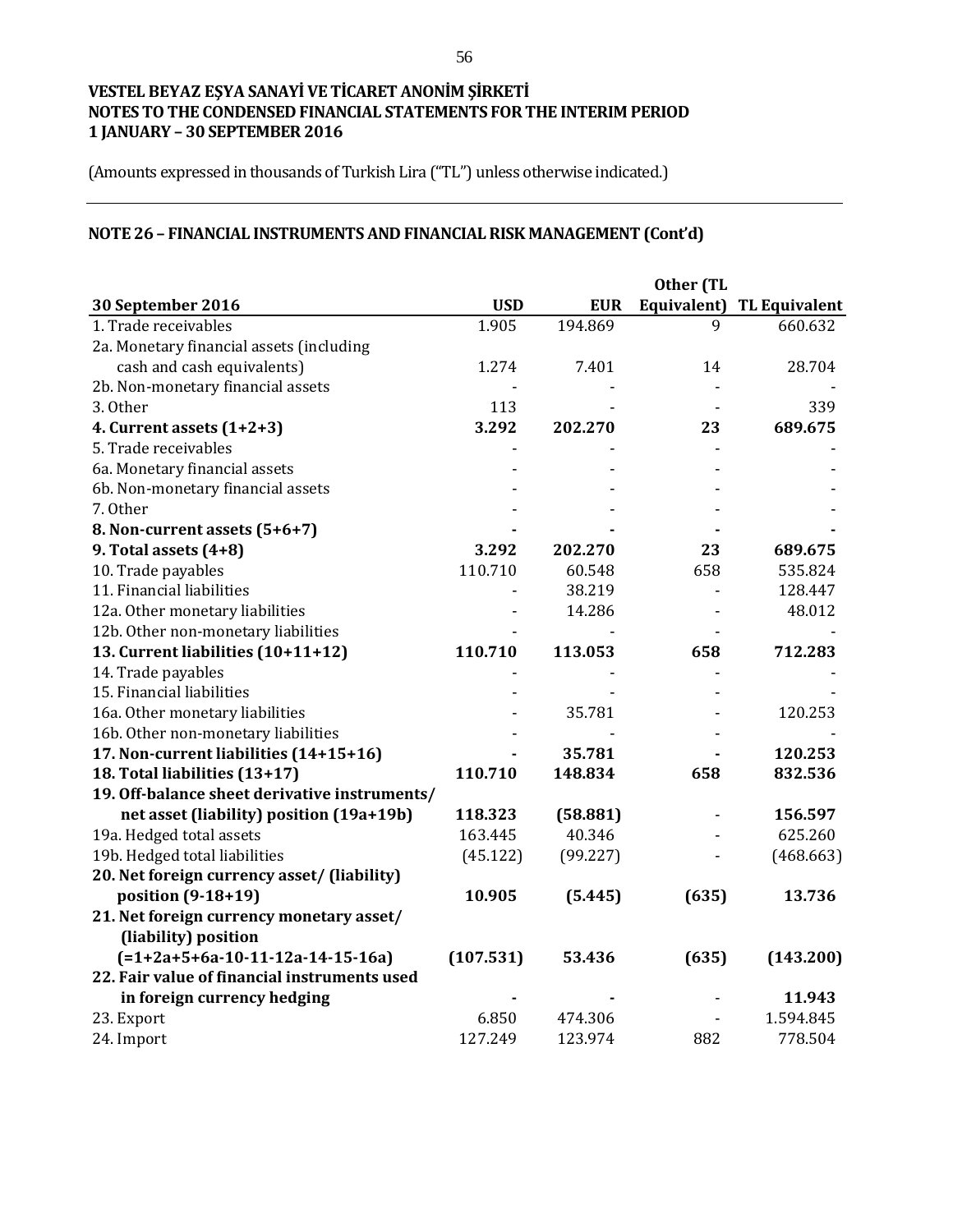(Amounts expressed in thousands of Turkish Lira ("TL") unless otherwise indicated.)

# **NOTE 26 – FINANCIAL INSTRUMENTS AND FINANCIAL RISK MANAGEMENT (Cont'd)**

|                                               |            |            | Other (TL   |                      |
|-----------------------------------------------|------------|------------|-------------|----------------------|
| 31 December 2015                              | <b>USD</b> | <b>EUR</b> | Equivalent) | <b>TL Equivalent</b> |
| 1. Trade receivables                          | 7.741      | 190.252    | 21.785      | 648.837              |
| 2a. Monetary financial assets (including      |            |            |             |                      |
| cash and cash equivalents)                    | 9.179      | 378        | 60          | 27.950               |
| 2b. Non-monetary financial assets             |            |            |             |                      |
| 3. Other                                      | 90         |            |             | 262                  |
| 4. Current assets (1+2+3)                     | 17.010     | 190.630    | 21.845      | 677.049              |
| 5. Trade receivables                          |            |            |             |                      |
| 6a. Monetary financial assets                 |            |            |             |                      |
| 6b. Non-monetary financial assets             |            |            |             |                      |
| 7. Other                                      |            |            |             |                      |
| 8. Non-current assets (5+6+7)                 |            |            |             |                      |
| 9. Total assets $(4+8)$                       | 17.010     | 190.630    | 21.845      | 677.049              |
| 10. Trade payables                            | 115.246    | 52.299     | 684         | 501.959              |
| 11. Financial liabilities                     |            | 1.853      |             | 5.887                |
| 12a. Other monetary liabilities               |            |            |             |                      |
| 12b. Other non-monetary liabilities           |            |            |             |                      |
| 13. Current liabilities (10+11+12)            | 115.246    | 54.152     | 684         | 507.846              |
| 14. Trade payables                            |            |            |             |                      |
| 15. Financial liabilities                     |            | 17.156     |             | 54.516               |
| 16a. Other monetary liabilities               |            | 50.490     |             | 160.437              |
| 16b. Other non-monetary liabilities           |            |            |             |                      |
| 17. Non-current liabilities (14+15+16)        |            | 67.646     |             | 214.953              |
| 18. Total liabilities (13+17)                 | 115.246    | 121.798    | 684         | 722.799              |
| 19. Off-balance sheet derivative instruments/ |            |            |             |                      |
| net asset (liability) position (19a+19b)      | 43.465     | (73.669)   | (495)       | (108.207)            |
| 19a. Hedged total assets                      | 143.000    | 73.875     |             | 650.532              |
| 19b. Hedged total liabilities                 | (99.535)   | (147.544)  | (495)       | (758.739)            |
| 20. Net foreign currency asset/ (liability)   |            |            |             |                      |
| position (9-18+19)                            | (54.771)   | (4.837)    | 20.666      | (153.957)            |
| 21. Net foreign currency monetary asset/      |            |            |             |                      |
| (liability) position                          |            |            |             |                      |
| $(=1+2a+5+6a-10-11-12a-14-15-16a)$            | (98.326)   | 68.832     | 21.161      | (46.012)             |
| 22. Fair value of financial instruments used  |            |            |             |                      |
| in foreign currency hedging                   |            |            |             | 20.456               |
| 23. Export                                    | 18.225     | 620.790    | 8.905       | 1.948.294            |
| 24. Import                                    | 164.800    | 176.613    | 897         | 977.992              |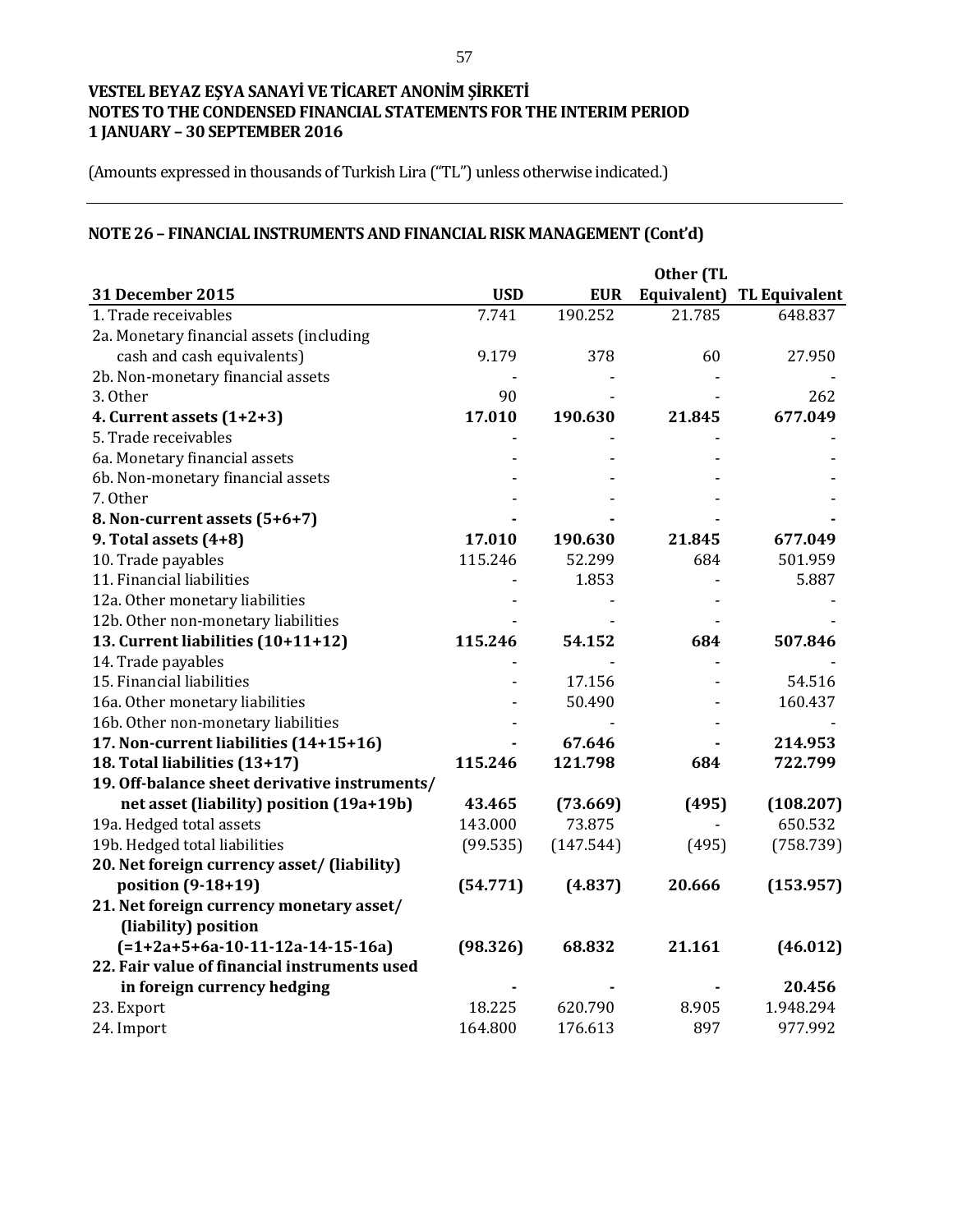(Amounts expressed in thousands of Turkish Lira ("TL") unless otherwise indicated.)

# **NOTE 26 – FINANCIAL INSTRUMENTS AND FINANCIAL RISK MANAGEMENT (Cont'd)**

As of 30 September 2016 and 31 December 2015, sensitivity analysis of foreign exchange rate tables is presented below, secured portions include impact of derivative instruments.

|                                                                               | Gain / Loss         |                     | <b>Equity</b>                                                              |                     |
|-------------------------------------------------------------------------------|---------------------|---------------------|----------------------------------------------------------------------------|---------------------|
| 30 September 2016                                                             | Foreign<br>exchange | Foreign<br>exchange | Foreign<br>exchange<br>appreciation depreciation appreciation depreciation | Foreign<br>exchange |
|                                                                               |                     |                     |                                                                            |                     |
| +/-10% fluctuation of USD rate:                                               |                     |                     |                                                                            |                     |
| USD net asset / liability                                                     | (32.215)            | 32.215              | (32.215)                                                                   | 32.215              |
| Secured portion from USD risk                                                 | 987                 | (987)               | 35.335                                                                     | (35.335)            |
| <b>USD</b> net effect                                                         | (31.228)            | 31.228              | 3.120                                                                      | (3.120)             |
| +/-10% fluctuation of EUR rate:                                               |                     |                     |                                                                            |                     |
| EUR net asset / liability                                                     | 17.959              | (17.959)            | 17.959                                                                     | (17.959)            |
| Secured portion from EUR risk                                                 | 13.546              | (13.546)            | (19.828)                                                                   | 19.828              |
| <b>EUR</b> net effect                                                         | 31.505              | (31.505)            | (1.869)                                                                    | 1.869               |
| +/-10% fluctuation of other currency<br>rates:                                |                     |                     |                                                                            |                     |
| Other currencies net asset / liability<br>Secured portion from other currency | (64)                | 64                  | (64)                                                                       | 64                  |
| $risk(-)$                                                                     |                     |                     |                                                                            |                     |
| Other currency net effect                                                     | (64)                | 64                  | (64)                                                                       | 64                  |